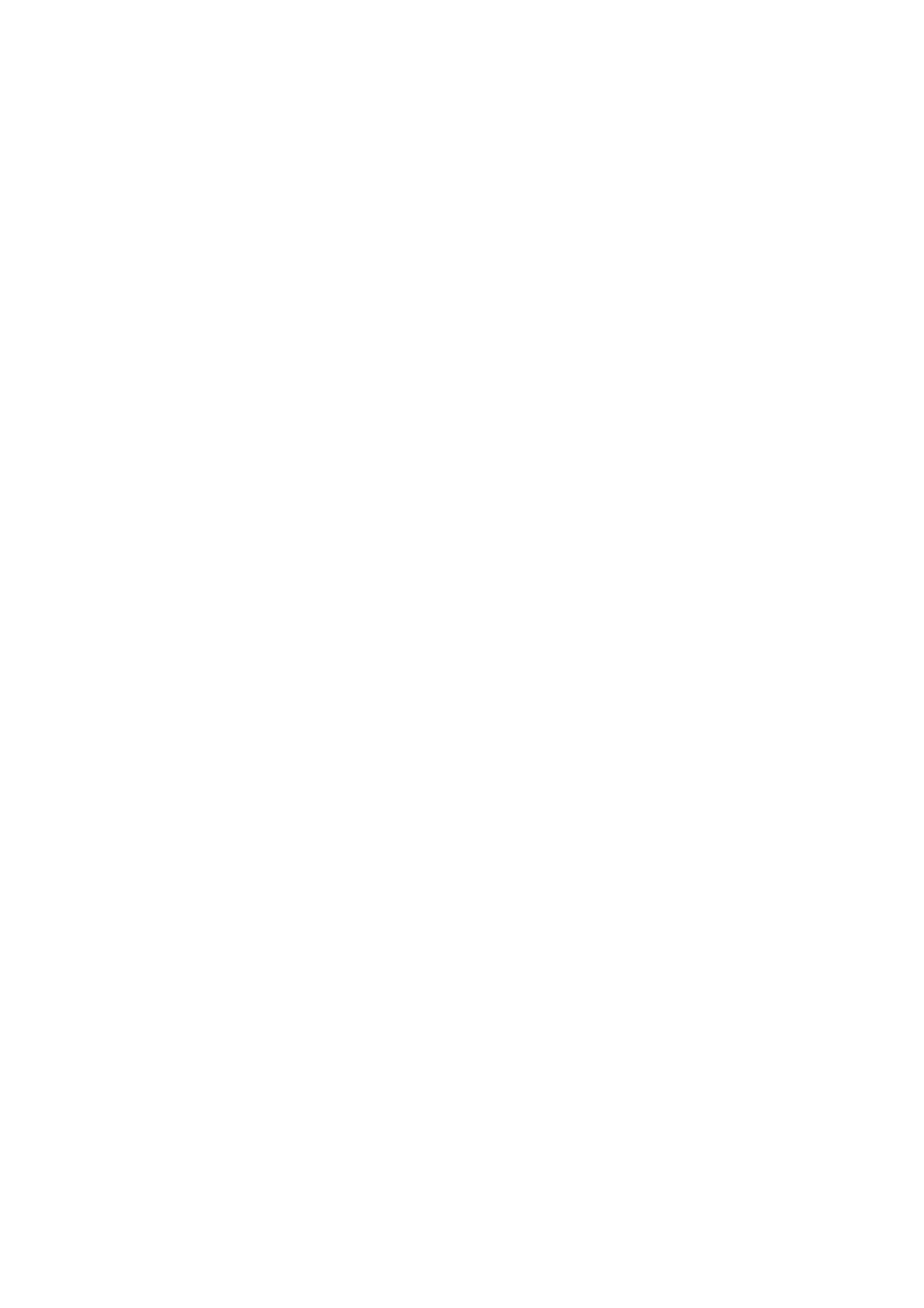# **Contents**

# **Preface**

# **Definition of Female Genital Mutilation**

# **Origins**

# **Trends**

#### <span id="page-2-0"></span>Paragraphs

# **Countries**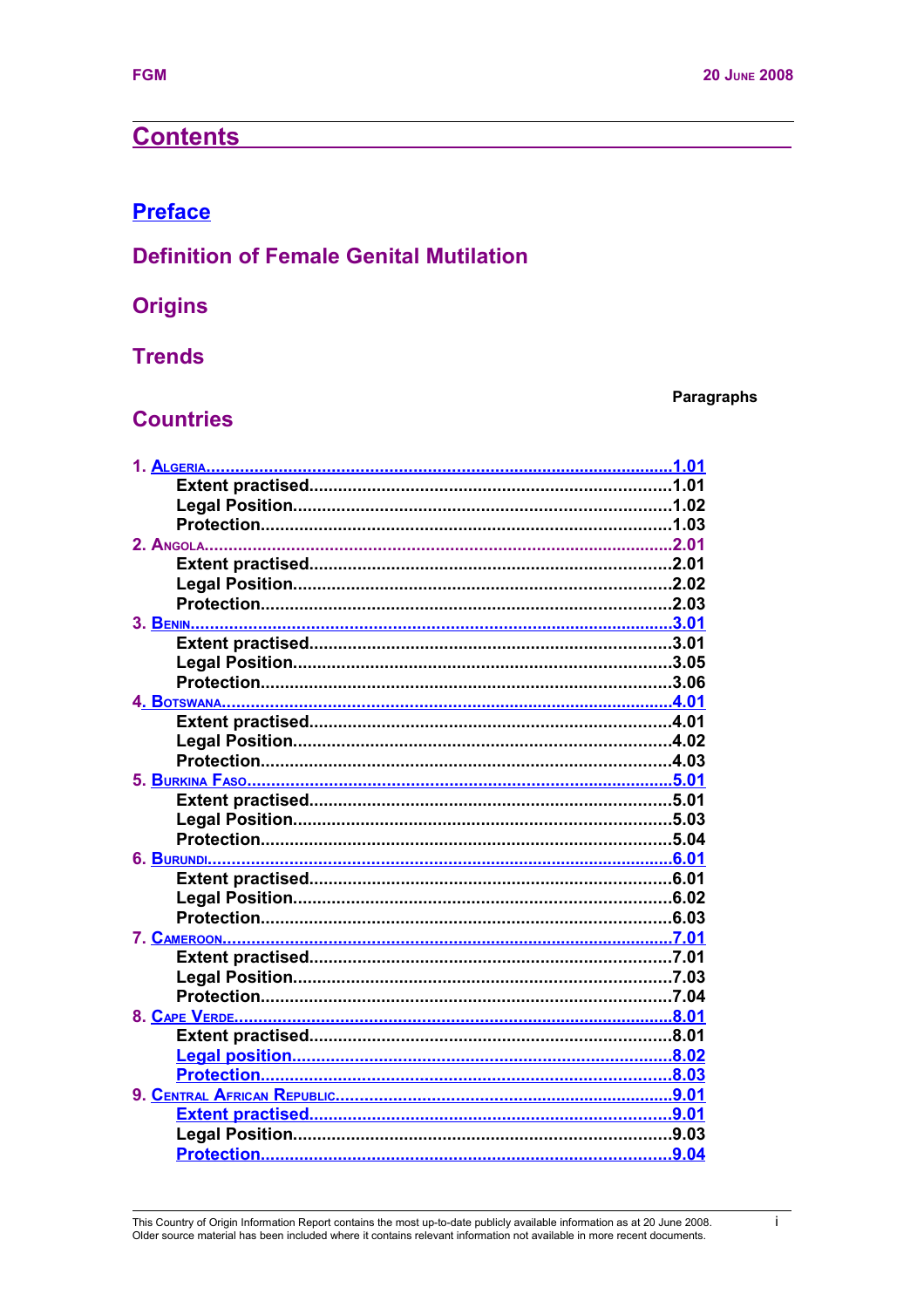| <b>FGM</b> |  |
|------------|--|
|            |  |
|            |  |

<span id="page-3-1"></span><span id="page-3-0"></span> $\overline{\mathbf{ii}}$ 

<span id="page-3-9"></span><span id="page-3-8"></span><span id="page-3-7"></span><span id="page-3-6"></span><span id="page-3-5"></span><span id="page-3-4"></span><span id="page-3-3"></span><span id="page-3-2"></span>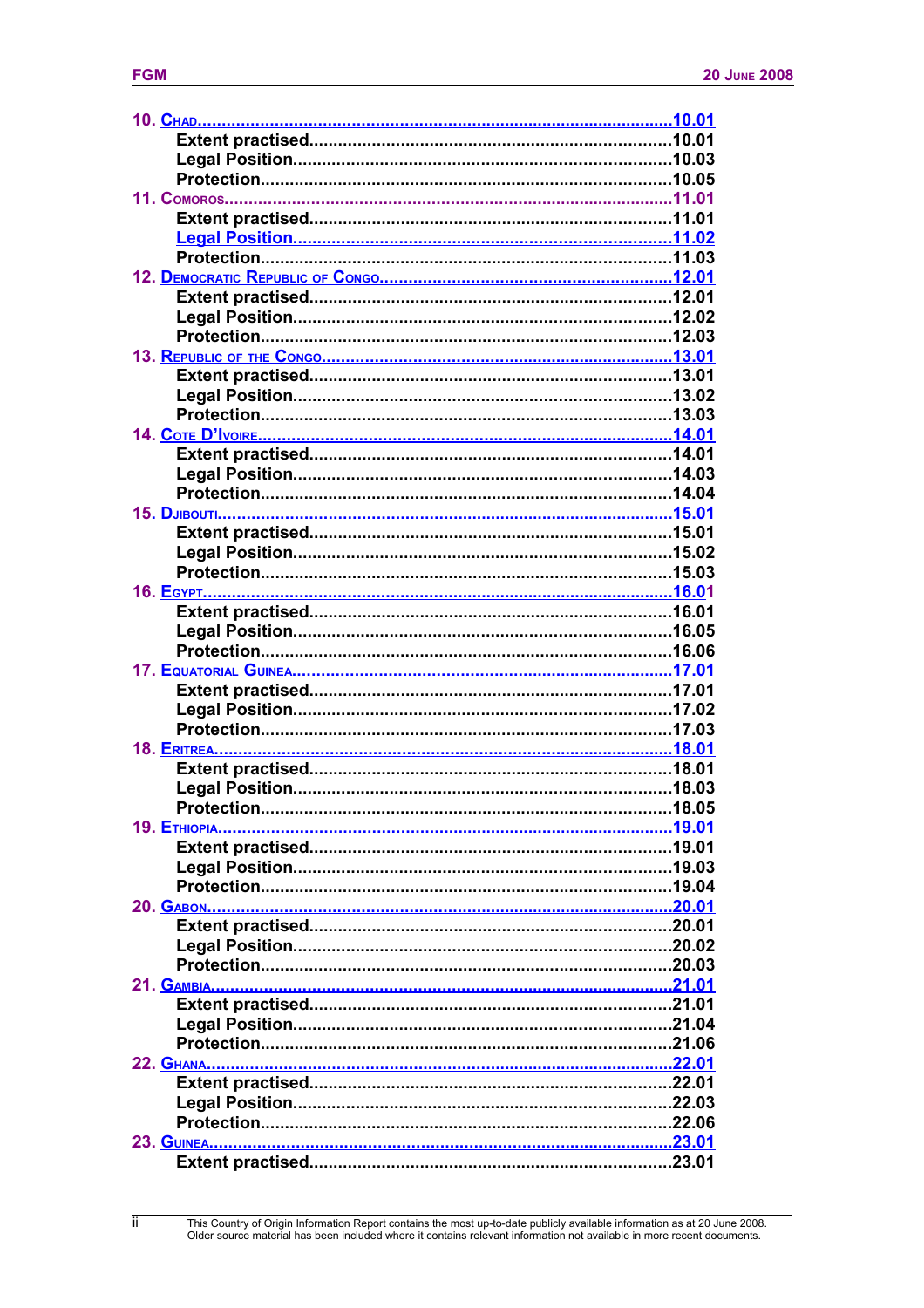<span id="page-4-4"></span><span id="page-4-3"></span><span id="page-4-2"></span><span id="page-4-1"></span><span id="page-4-0"></span>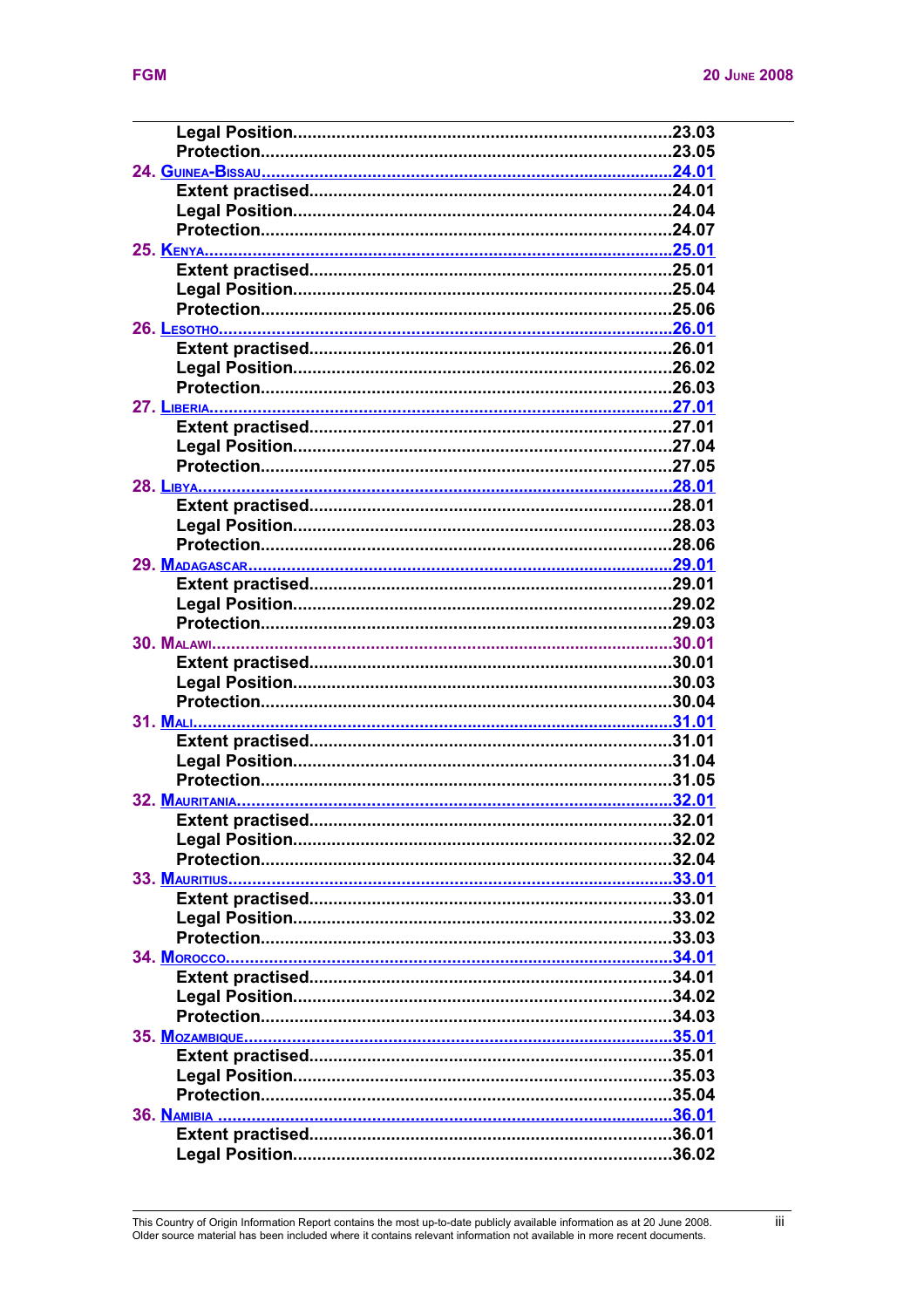<span id="page-5-27"></span><span id="page-5-26"></span><span id="page-5-25"></span><span id="page-5-24"></span><span id="page-5-23"></span><span id="page-5-22"></span><span id="page-5-21"></span><span id="page-5-20"></span><span id="page-5-19"></span><span id="page-5-18"></span><span id="page-5-17"></span><span id="page-5-16"></span><span id="page-5-15"></span><span id="page-5-14"></span><span id="page-5-13"></span><span id="page-5-12"></span><span id="page-5-11"></span><span id="page-5-10"></span><span id="page-5-9"></span><span id="page-5-8"></span><span id="page-5-7"></span><span id="page-5-6"></span><span id="page-5-5"></span><span id="page-5-4"></span><span id="page-5-3"></span><span id="page-5-2"></span><span id="page-5-1"></span><span id="page-5-0"></span>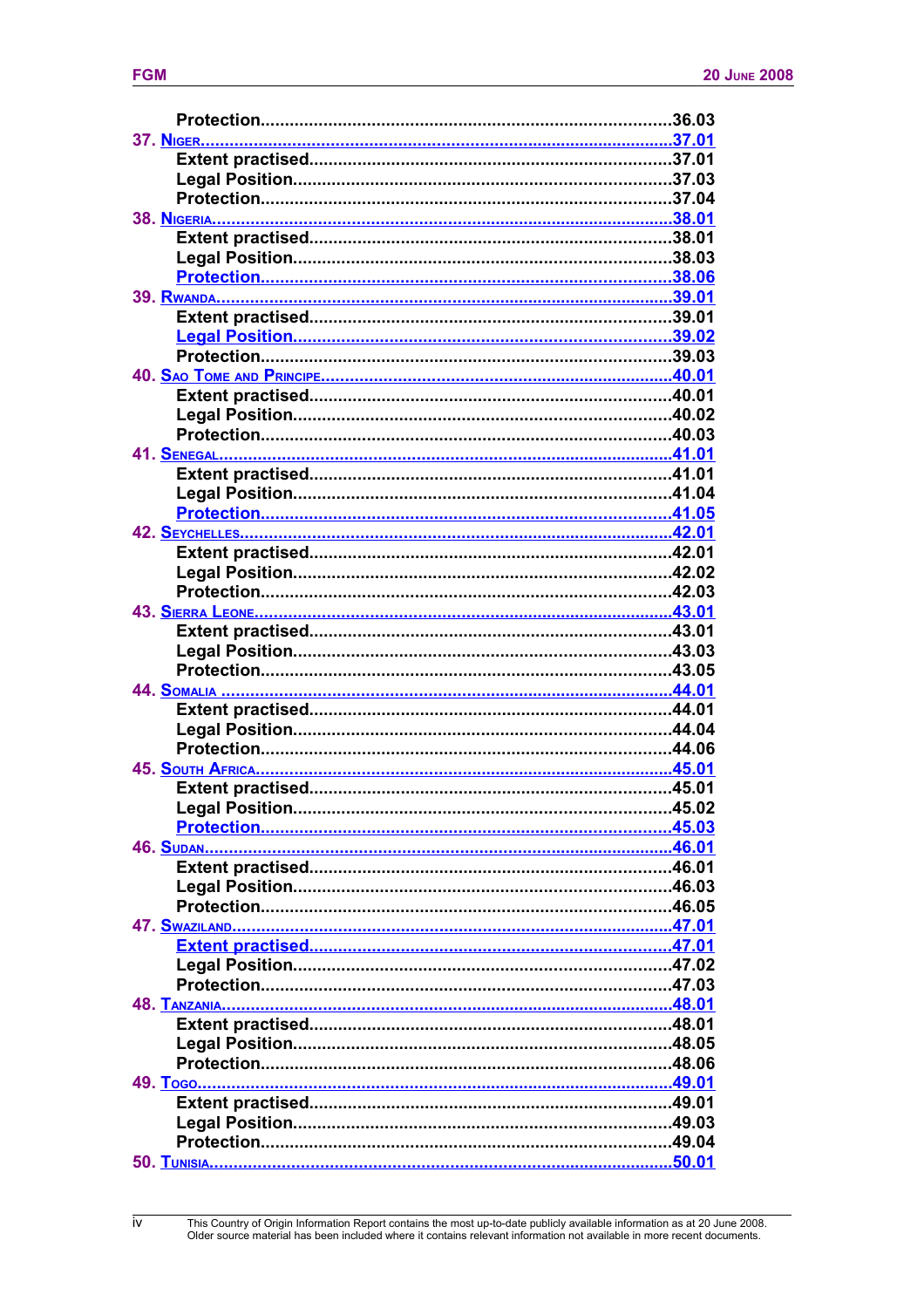<span id="page-6-15"></span><span id="page-6-14"></span><span id="page-6-13"></span><span id="page-6-12"></span><span id="page-6-11"></span><span id="page-6-10"></span><span id="page-6-9"></span><span id="page-6-8"></span><span id="page-6-7"></span><span id="page-6-6"></span><span id="page-6-5"></span><span id="page-6-4"></span><span id="page-6-3"></span>

|             | 50.01  |
|-------------|--------|
|             |        |
|             |        |
|             |        |
|             |        |
|             |        |
|             | .51.04 |
|             |        |
|             |        |
|             |        |
|             | .52.03 |
|             |        |
|             |        |
|             |        |
| Protection. | 53.03  |

# <span id="page-6-2"></span><span id="page-6-1"></span>**Annexes**

<span id="page-6-0"></span>Annex A - References to source material

This Country of Origin Information Report contains the most up-to-date publicly available information as at 20 June 2008.<br>Older source material has been included where it contains relevant information not available in more

 $\mathsf{v}$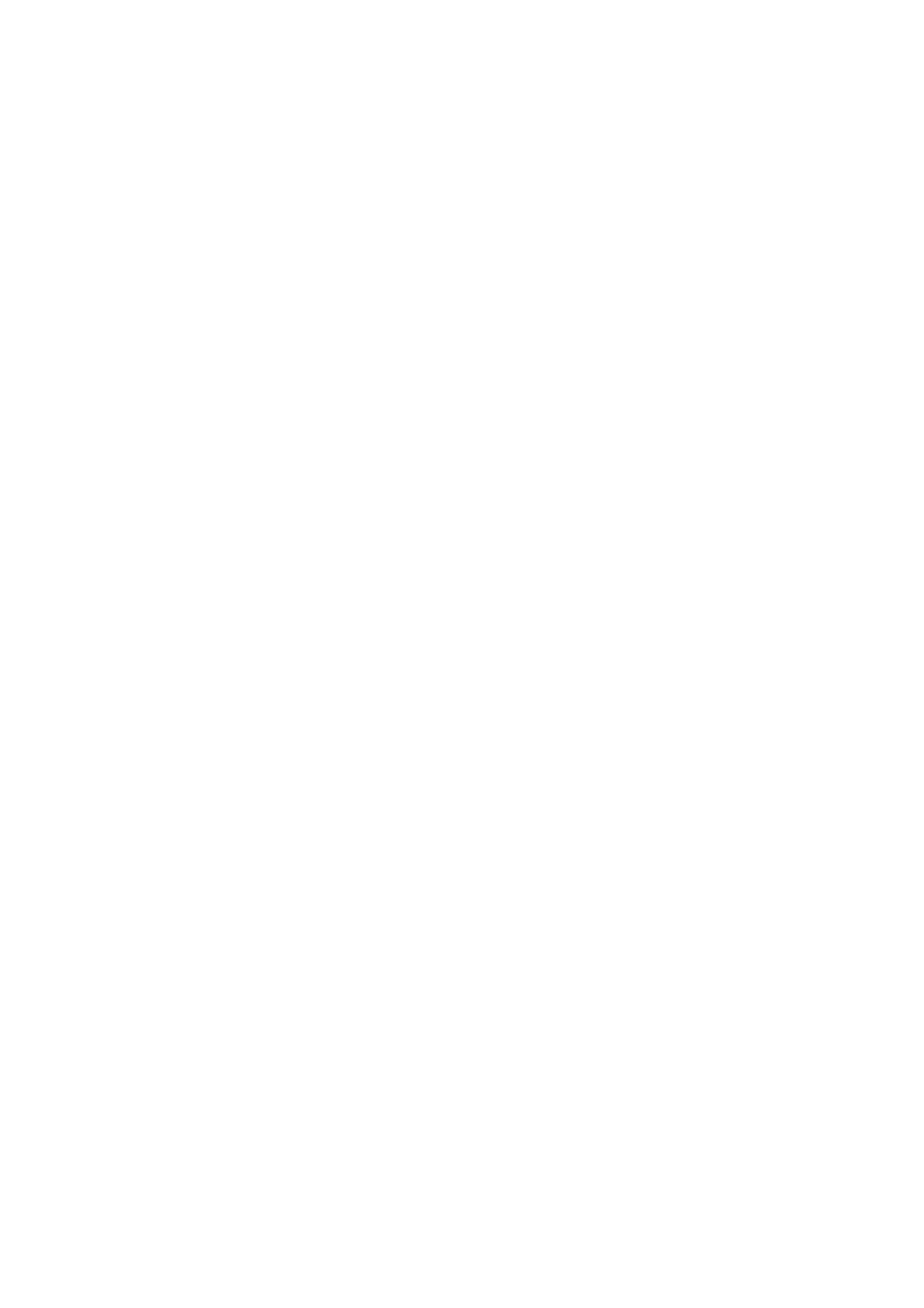# <span id="page-8-0"></span>**Preface\_\_\_\_\_\_\_\_\_\_\_\_\_\_\_\_\_\_\_\_\_\_\_\_\_\_\_\_\_\_\_\_\_\_\_\_\_\_\_\_**

- i This Country of Origin Information Report (COI Report) has been produced by COI Service, UK Border Agency (UKBA), for use by officials involved in the asylum/human rights determination process. The Report provides general background information about the issues most commonly raised in asylum/human rights claims made in the United Kingdom. The main body of the report includes information available up to 20 June 2008.
- ii The Report is compiled wholly from material produced by a wide range of recognised external information sources and does not contain any UKBA opinion or policy. All information in the Report is attributed, throughout the text, to the original source material, which is made available to those working in the asylum/human rights determination process.
- iii The Report aims to provide a brief summary of the source material identified, focusing on the main issues raised in asylum and human rights applications. It is not intended to be a detailed or comprehensive survey. For a more detailed account, the relevant source documents should be examined directly.
- iv The structure and format of the COI Report reflects the way it is used by UKBA decision makers and appeals presenting officers, who require quick electronic access to information on specific issues and use the contents page to go directly to the subject required. Key issues are usually covered in some depth within a dedicated section, but may also be referred to briefly in several other sections. Some repetition is therefore inherent in the structure of the Report.
- v The information included in this COI Report is limited to that which can be identified from source documents. While every effort is made to cover all relevant aspects of a particular topic, it is not always possible to obtain the information concerned. For this reason, it is important to note that information included in the Report should not be taken to imply anything beyond what is actually stated. For example, if it is stated that a particular law has been passed, this should not be taken to imply that it has been effectively implemented unless stated.
- vi As noted above, the Report is a collation of material produced by a number of reliable information sources. In compiling the Report, no attempt has been made to resolve discrepancies between information provided in different source documents. For example, different source documents often contain different versions of names and spellings of individuals, places and political parties, etc. COI Reports do not aim to bring consistency of spelling, but to reflect faithfully the spellings used in the original source documents. Similarly, figures given in different source documents sometimes vary and these are simply quoted as per the original text. The term 'sic' has been used in this document only to denote incorrect spellings or typographical errors in quoted text; its use is not intended to imply any comment on the content of the material.
- vii The Report is based substantially upon source documents issued during the previous two years. However, some older source documents may have been

This Country of Origin Information Report contains the most up-to-date publicly available information as at 20 June 2008. Older source material has been included where it contains relevant information not available in more recent documents.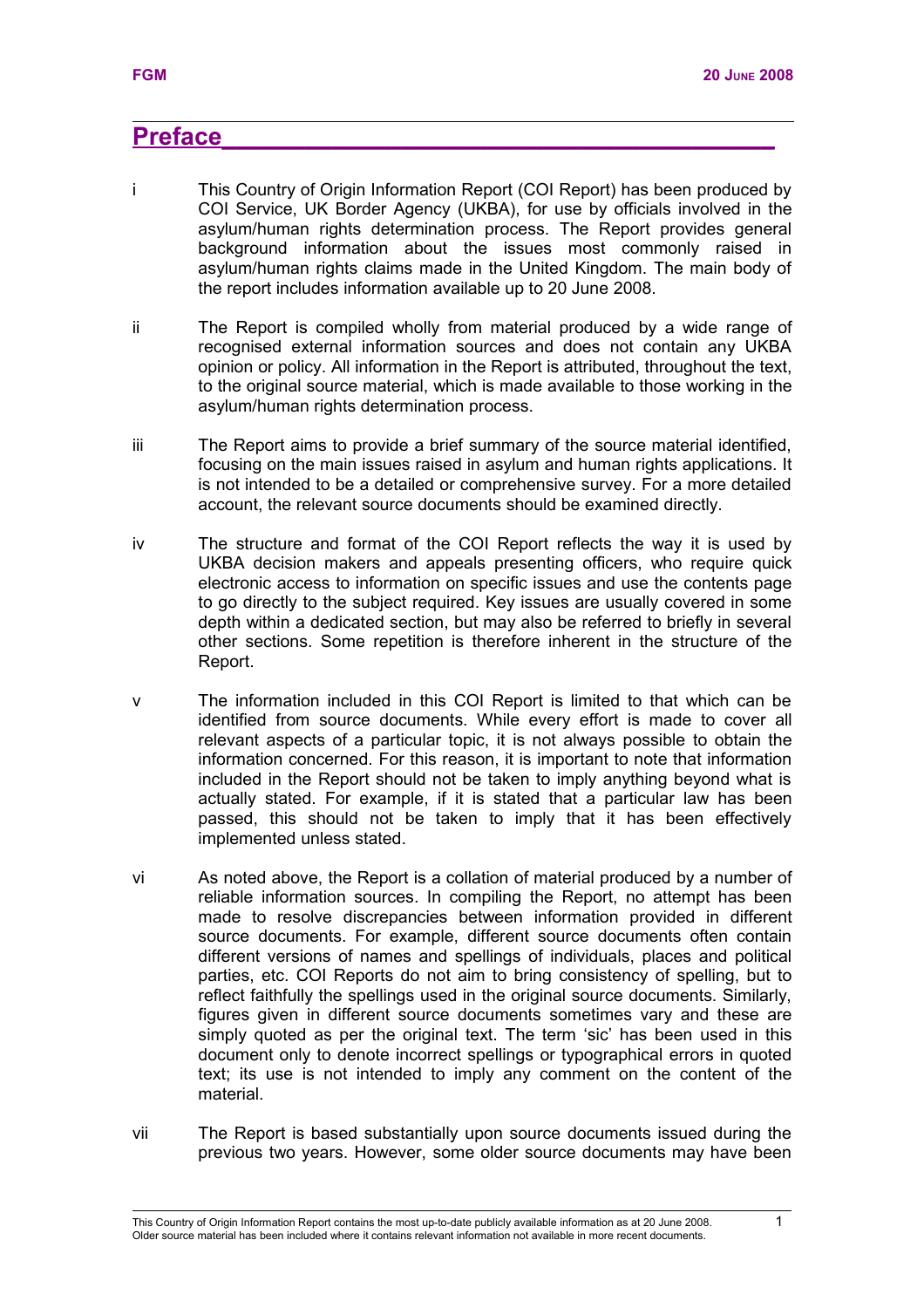included because they contain relevant information not available in more recent documents. All sources contain information considered relevant at the time this Report was issued.

- viii This COI Report and the accompanying source material are public documents. All COI Reports are published on the RDS section of the Home Office website and the great majority of the source material for the Report is readily available in the public domain. Where the source documents identified in the Report are available in electronic form, the relevant web link has been included, together with the date that the link was accessed. Copies of less accessible source documents, such as those provided by government offices or subscription services, are available from the COI Service upon request.
- ix COI Reports are published regularly on the top 20 asylum intake countries. COI Key Documents are produced on lower asylum intake countries according to operational need. UKBA officials also have constant access to an information request service for specific enquiries.
- x In producing this COI Report, COI Service has sought to provide an accurate, balanced summary of the available source material. Any comments regarding this Report or suggestions for additional source material are very welcome and should be submitted to the UKBA as below.

#### **Country of Origin Information Service**

UK Border Agency Apollo House 36 Wellesley Road Croydon CR9 3RR United Kingdom

**Email:** [cois@homeoffice.gsi.gov.uk](mailto:cois@homeoffice.gsi.gov.uk) **Website:** [http://www.homeoffice.gov.uk/rds/country\\_reports.html](http://www.homeoffice.gov.uk/rds/country_reports.html)

## **ADVISORY PANEL ON COUNTRY INFORMATION**

- xi The independent Advisory Panel on Country Information (APCI) was established in 2003 to make recommendations to the Home Secretary about the content of the UK Border Agency's country of origin information material. The APCI welcomes all feedback on the UKBA's COI Reports, Key Documents and other country of origin information material. Information about the Panel's work can be found on its website at [www.apci.org.uk](http://www.apci.org.uk/)
- xii In the course of its work, the APCI reviews the content of selected UKBA COI documents and makes recommendations specific to those documents and of a more general nature. The APCI may or may not have reviewed this particular document. At the following link is a list of the COI Reports and other documents which have, to date, been reviewed by the APCI: [www.apci.org.uk/](http://www.apci.org.uk/reviewed-documents.html) [reviewed-documents.html](http://www.apci.org.uk/reviewed-documents.html)
- xiii Please note: It is not the function of the APCI to endorse any UKBA material or procedures. Some of the material examined by the Panel relates to countries designated or proposed for designation for the Non-Suspensive Appeals (NSA) list. In such cases, the Panel's work should not be taken to

 $\overline{2}$ 

This Country of Origin Information Report contains the most up-to-date publicly available information as at 20 June 2008. Older source material has been included where it contains relevant information not available in more recent documents.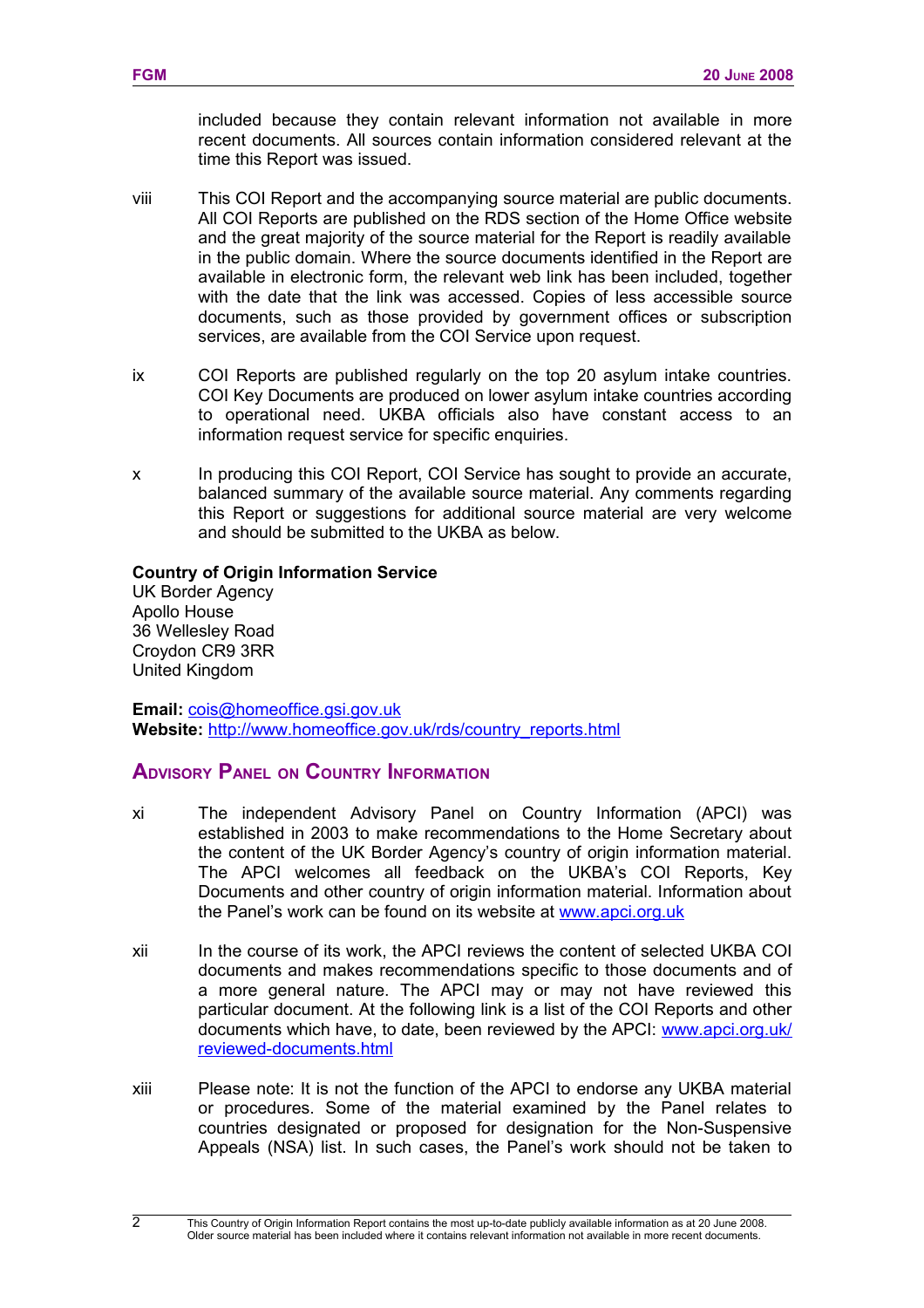<span id="page-10-1"></span><span id="page-10-0"></span>imply any endorsement of the decision or proposal to designate a particular country for NSA, nor of the NSA process itself.

# **Advisory Panel on Country Information: Email:** [apci@homeoffice.gsi.gov.uk](mailto:apci@homeoffice.gsi.gov.uk)

**Website:** [www.apci.org.uk](http://www.apci.org.uk/)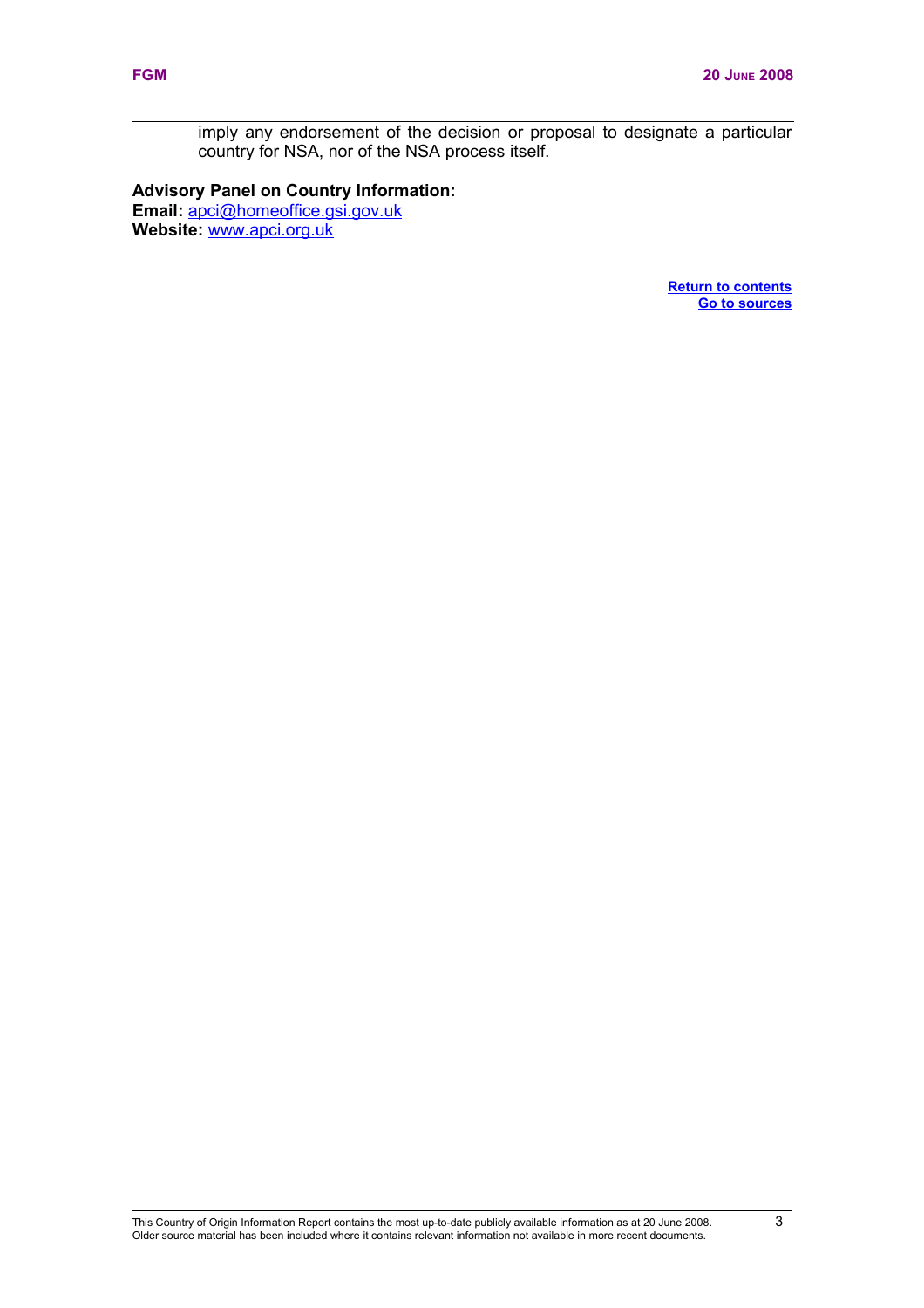# <span id="page-11-0"></span>**DEFINITION OF FEMALE GENITAL MUTILATION (FGM) (ALSO KNOWN AS FEMALE GENITAL CUTTING (FGC)**

The World Health Organisation defined FGM: 'Female genital mutilation comprises all procedures involving partial or total removal of the female external genitalia or other injury to the female genital organs for non-medical reasons'. **[42a]** 

*'Female Genital Mutilation – Legal, Cultural and Medical Issues' (p8)*, published by McFarland and Co in 2005, reported the World Health Organisation as grouping FGM into four categories:

"Type I, clitoridectomy, involves removing the prepuce with or without excision of part or all of the clitoris.

Type II, excision, removes the prepuce and clitoris together with partial or total excision of the labia minora.

Type III, infibulation, removes part or all of the external genitalia and stitches/narrows the vaginal opening. (In northwest Nigeria, infibulation is often performed after a clitoridectomy.

Type IV, unclassified, includes all other procedures such as pricking, piercing, or incising of the clitoris and/or labia; stretching of the clitoris and/or labia; cauterisation by burning of the clitoris and surrounding tissue; scraping of tissue surrounding the vaginal orifice (angurya cuts) or cutting of the vagina (gishiri cuts); introduction of corrosive substances or herbs into the vagina to cause bleeding or for the purpose of tightening or narrowing it, and any other procedure that falls under the definition given above.

In Islamic culture, Type I is also called sunna ('tradition' in Arabic); Type II, clitoridectomy or excision, is called khafd ('reduction' in Arabic); and Type III or infibulation, is also known as 'pharaonic circumcision' because it was thought to be practised in Egypt during the Pharaoh dynasties". **[4a]**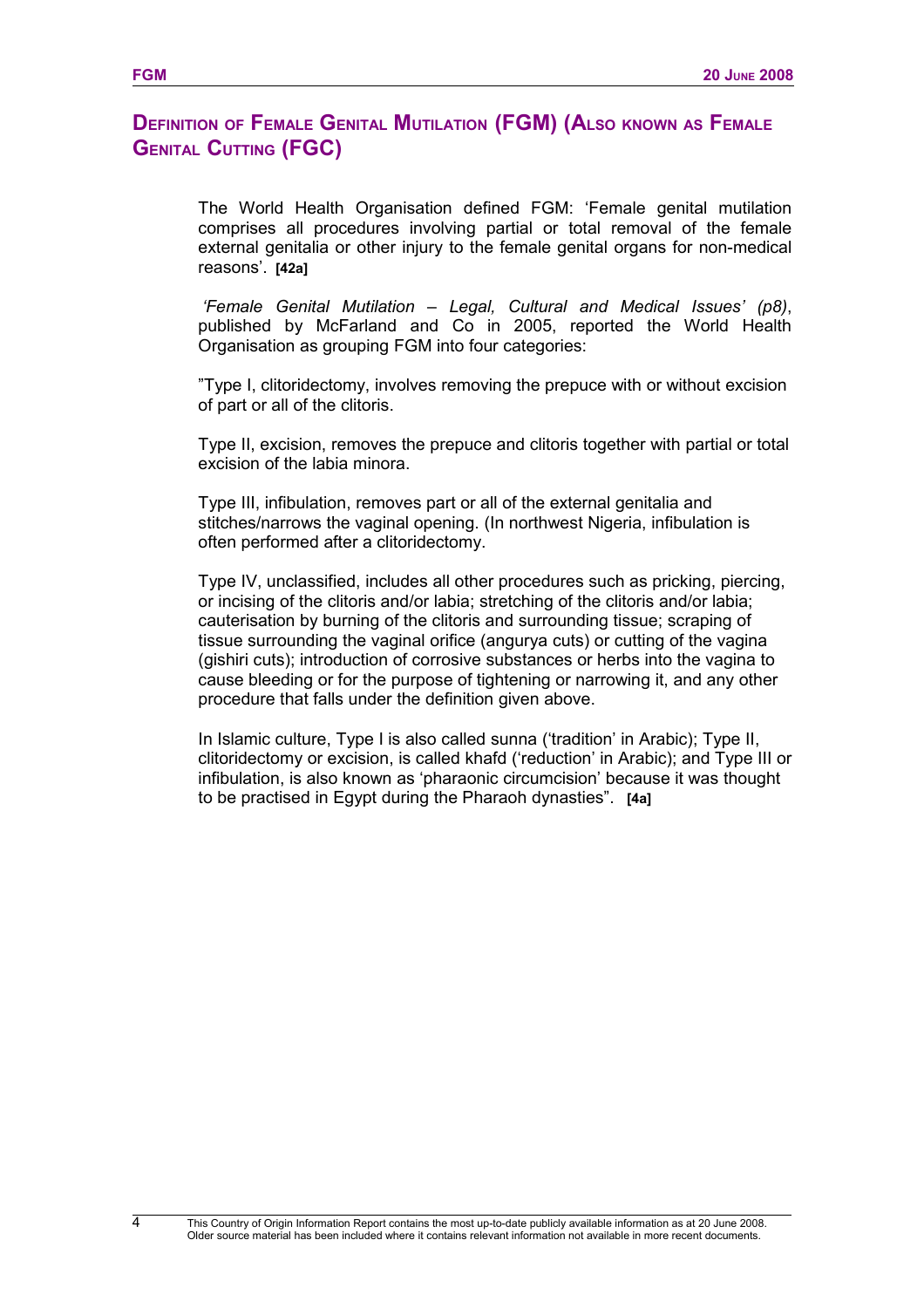# <span id="page-12-0"></span>**ORIGINS**

'The American Academy of Pediatrics', in an article published in July 1998, stated:

"During the past two decades [1980s and 1990s] several international and national humanitarian and medical organisations have drawn worldwide attention to the physical harms associated with FGM. The WHO and the International Federation of Gynecology and Obstetrics have opposed FGM as a medically unnecessary practice with serious, potentially life-threatening complications. The American College of Obstetricians and Gynecologists and the College of Physicians and Surgeons of Ontario, Canada, also opposed FGM and advised their members not to perform these procedures. In 1995 the Council on Scientific Affairs of the American Medical Association recommended that all physicians in the United States strongly denounce all medically unnecessary procedures to alter female genitalia, as well as promote culturally sensitive education about the physical consequences of FGM". **[44a]**

*'Female Genital Mutilation – Legal, Cultural and Medical Issues' (p16)*, published by McFarland and Co in 2005 stated:

"Scholars and physicians differ as to which groups, ethnicities, and religions first practiced FC (Female Cutting) and when. The practice predates Christianity and Islam… The accounts of historian Pietro Bembo, posthumously published in 1550, reported that most likely FC originated in Egypt and the Nile valley, then spread out to the Red Sea coastal tribes with Arab traders, and then spread into eastern Sudan". **[4a]** 

Islam Watch, in an article dated 6 July 2007, reported: "As a cultural practice, FGM has probably been in existence for thousands of years. It has traditionally happened across Equatorial Africa, yet in the East and Horn of Africa it appears more widespread, probably as a result of Islamist influence". **[41a]** 

Addressing the Islamic religious perspectives, a report of a conference, held in June 2006, 'Female Genital Mutilation religious and legal perspectives', published by Womankind stated: "Islam participants argue forcefully that there is no justification for FGM in any Islamic texts or teachings. First, they emphasised that the practice is not even referred to in the Koran. It is referred to in one of the hadiths; however, as authoritative participants made clear, this hadith has been found to be weak and inauthentic". **[34b]** 

The report continued: "Secondly, participants noted that the key tenets of Muslim obligation are clearly asserted in the Koran and hadiths… Yet FGM is not even mentioned. Nor can FGM be justified on the basis of following the Prophet's example; it is not stated that any of the Prophet's wives and daughters had undergone the procedure". **[34b]** 

Then addressing Christian religious perspectives, the report continued: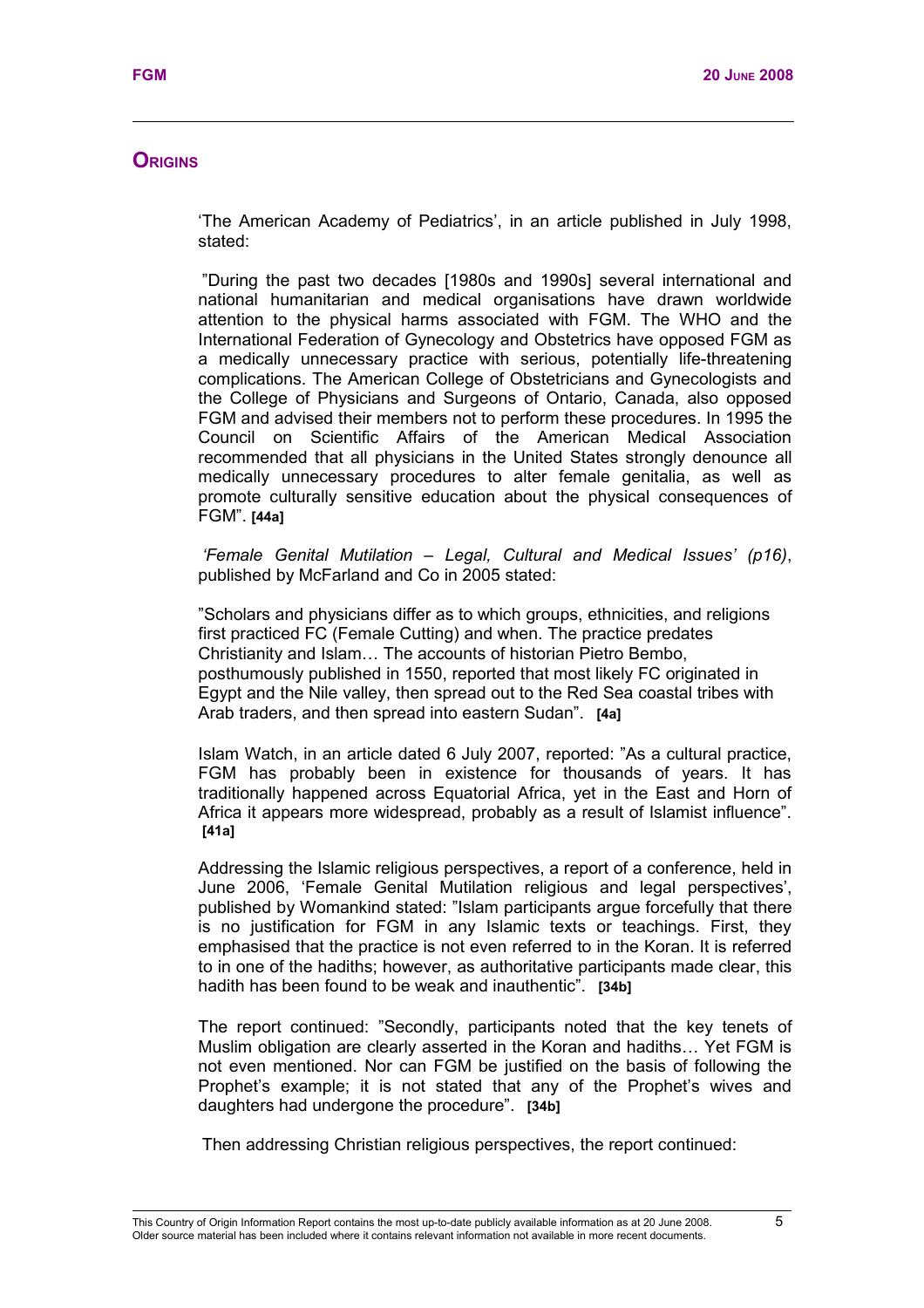body. The human body is believed to be sacred for two reasons. First of all, it was created in God's image and, secondly, humans carry Christ in their organs. Christianity also teaches that men and women were created equal – and that women have a right to sexual pleasure". **[34b]** 

The WHO, in its Key Facts paper of May 2008, noted:

"Local structures of power and authority, such as community leaders, religious leaders, circumcisers, and even some medical personnel can contribute to upholding the practice. In most societies, FGM is considered a cultural tradition, which is often used as an argument for its continuation. In some societies, recent adoption of the practice is linked to copying the traditions of neighbouring groups. Sometimes, it has started as part of a wider religious or traditional revival movement". **[42a]** 

6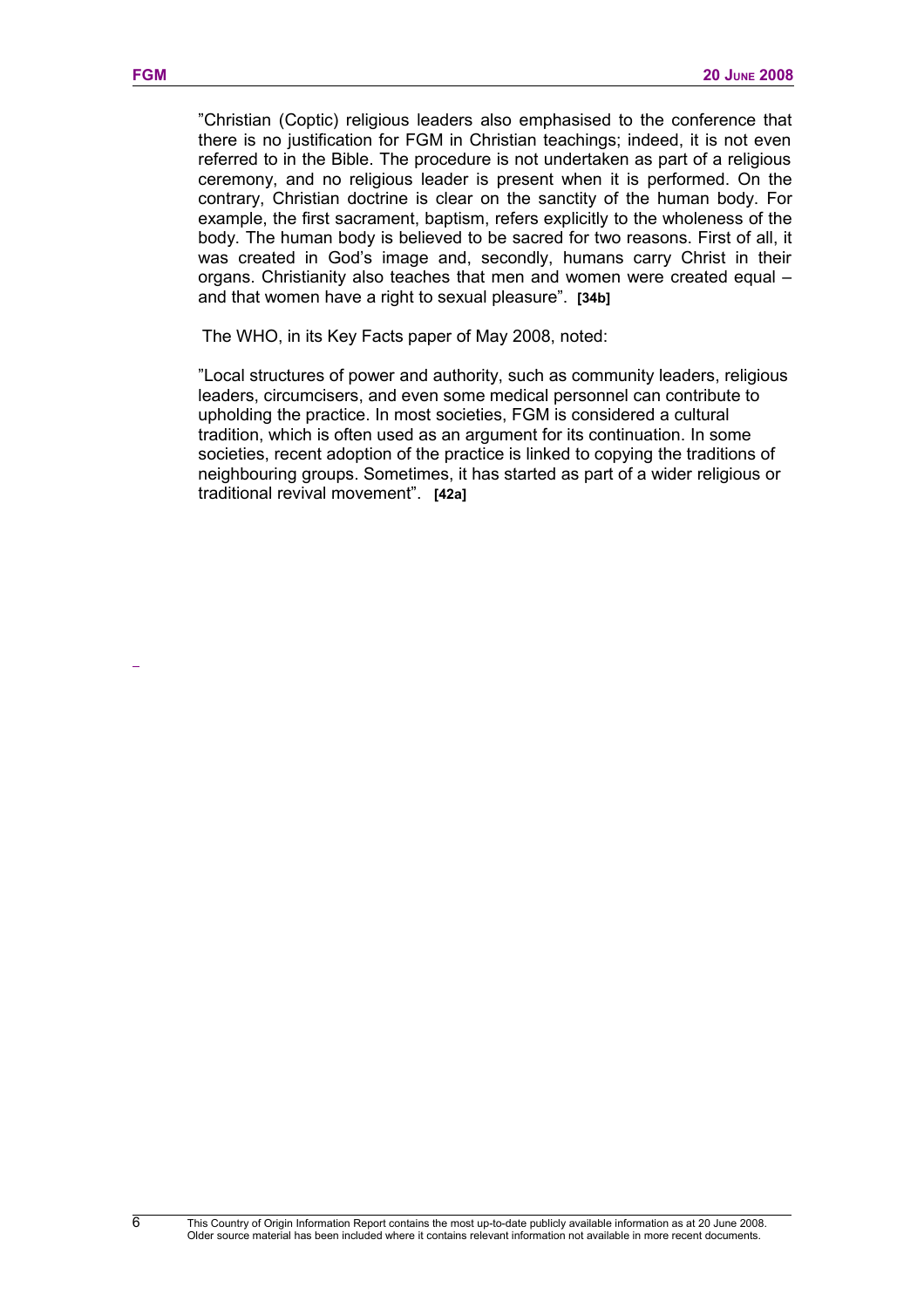#### <span id="page-14-0"></span>**TRENDS**

*'Female Genital Mutilation – Legal, Cultural and Medical Issues' (p198)*, published by McFarland and Co in 2005, stated:

"The Director-General [of the World Health Organisation in 1994] believes that many people in practicing societies do not naturally see the link between female genital mutilation and the suffering of the women and children who undergo it… The WHO commissioned the Programme for Appropriate Technology in Health (PATH) to review the FGM programs in countries in the African and Eastern Mediterranean Regions. In 1998, PATH found that 'little attention had been given to the status of FGM programming, the types of behaviour change strategies being implemented, their successes and failures, what lessons have been learned, and what support strategies are required if the elimination goal is to be achieved'. PATH identified cultural issues why the practice continues, but PATH also discovered the emergence of a large-scale information campaign and an increase in government involvement… Campaigns to eliminate female cutting continue to meet with success and they are causing changes in ways of life, societal roles and cultural codes". **[4a]** 

This publication further said (p207):

"In 1977, an international working group on FC was created in Geneva. The group's purpose was to study FGM and work with African women and men. They sent missions to Africa to analyze the procedure in its cultural context and to identify ways to collaborate. It initiated work in Sudan, Egypt, and Kenya. In 1984, it organised a seminar in Dakar, Senegal. Collaborators were the Ministry of Public Health in Senegal, World Health Organisation (WHO), United Nations Children's Fund (UNICEF), and the United Nations Population Fund (UNFPA). At this seminar they established the IAC. As an NGO, IAG Inter African Group Inter African Committee (IAC) promotes the health of women and children in Africa and in migrant communities. IAC fights harmful traditional practices including FGM and promotes beneficial ones… On 6 February 2003, the Common Agenda for Action against Female Genital Mutilation was adopted at the International Conference on Zero Tolerance to FGM held … in Addis Ababa, Ethiopia. The goal of the Common Agenda for Action is to eliminate FGM by 2010 in Africa and in the world". **[4a]** 

The World Health Organisation's Key Facts on FGM stated:

"In 1997, the WHO issued a joint statement with UNICEF and the United Nation Population Fund (UNFPA) against the practice of FGM. A new statement, with wider UN support, was then issued in February 2008 to support increased advocacy for the abandonment of FGM. The 2008 statement documents new evidence collected over the past decade about the practice. It highlights the increased recognition of the human rights and legal dimensions of the problem and provides current data on the frequency and scope of FGM. It also summarizes research about why FGM continues, how to stop it, and its damaging effects on the health of women, girls and newborn babies. Since 1997, great efforts have been made to counteract FGM, through research, work within communities, and changes in public policy…". **[42a]**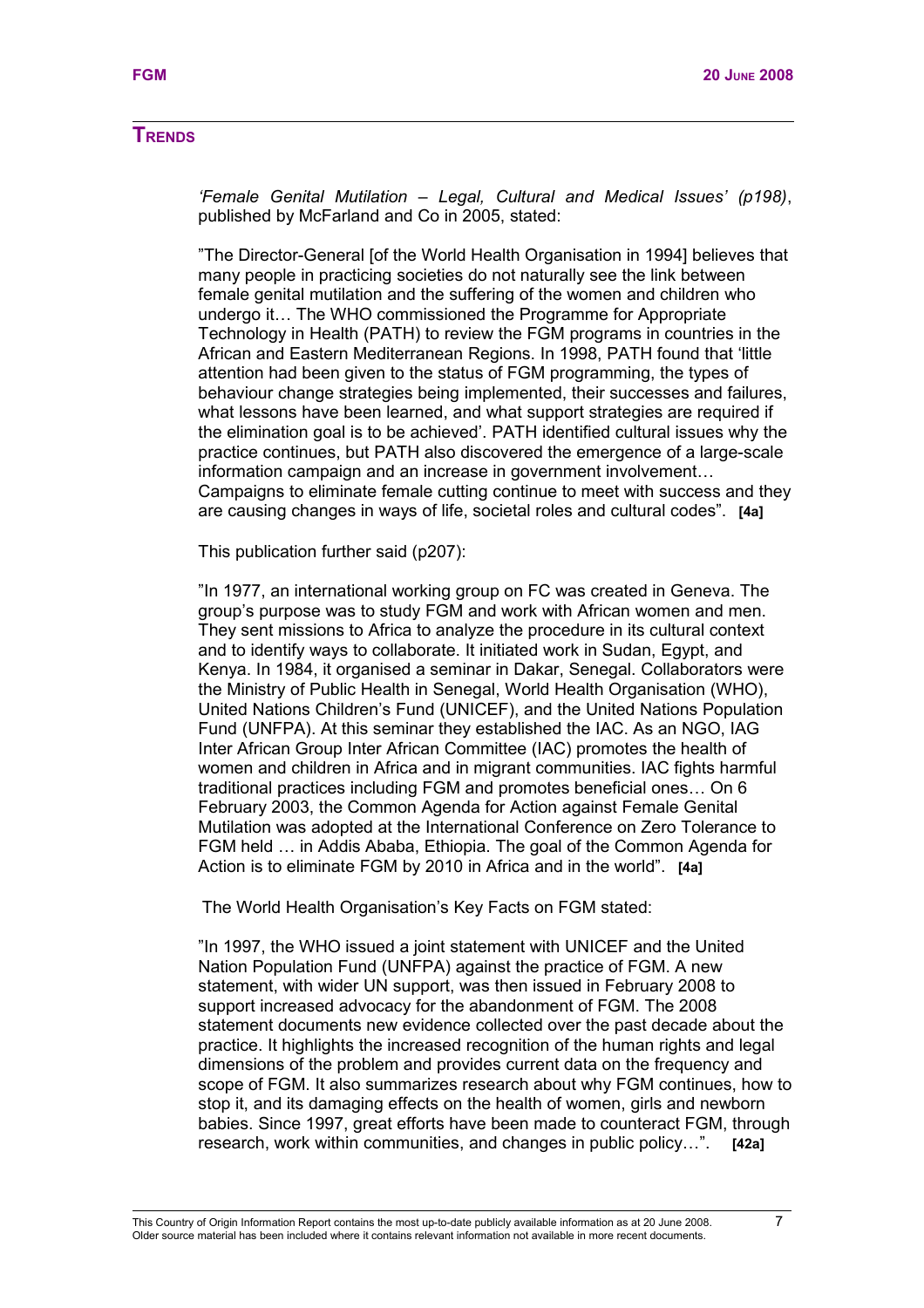The Interagency Statement (Position Paper, 2008) is summarised by UNIFEM (United Nations Development Fund for Women):

"The term 'FGM' refers to all procedures involving partial or total removal of the external female genitalia or other injury to the female genital organs for non-medical reasons… FGM has no known health benefits. On the contrary, it is known to be harmful to girls and women in many ways. First and foremost, it is painful and traumatic. The removal of or damage to healthy normal genital tissue interferes with the natural functioning of the body and causes several immediate and long-term health consequences. This joint Statement by a number of UN agencies Office for the High Commissioner for Human Rights (OHCHR), UNAIDS (Joint United Nations Programme on HIV/AIDS), UNDP (United Nations Development Programme), UNECA (United Nations Economic Commission for Africa), UNESCO, UNFPA (United Nations Population Fund), UNHCR (United Nations High Commissioner for Refugees), UNICEF (United Nations Children's Fund), UNIFEM and WHO is a call to all States, international and national organisations, civil society and communities to uphold the rights of girls and women. It also calls on those bodies and communities to develop, strengthen, and support specific and concrete actions directed towards ending FGM". **[43a]** 

Rights Kenya in an article dated 9 June 2008, entitled 'A Disturbing Trend in FGM', stated:

"A society free of female genital mutilation, also referred to as female circumcision, appeared somewhat distant this week after a group of women's rights activists accused medical personnel of carrying out the practice. The activists made the allegation in the Kenyan capital, Nairobi, Monday (June 7), after a meeting of former circumcisers organised by Equality Now, a New York-based women's rights group. The two-day gathering brought together expractitioners from East and West Africa, which includes regions where up to 90 per cent of girls are circumcised. "There is medicalisation of FGM in the region, and this is jeopardising efforts to phase out FGM," Efua Dorkenoo, a public health officer and FGM activist from Ghana, said …".**[3b]**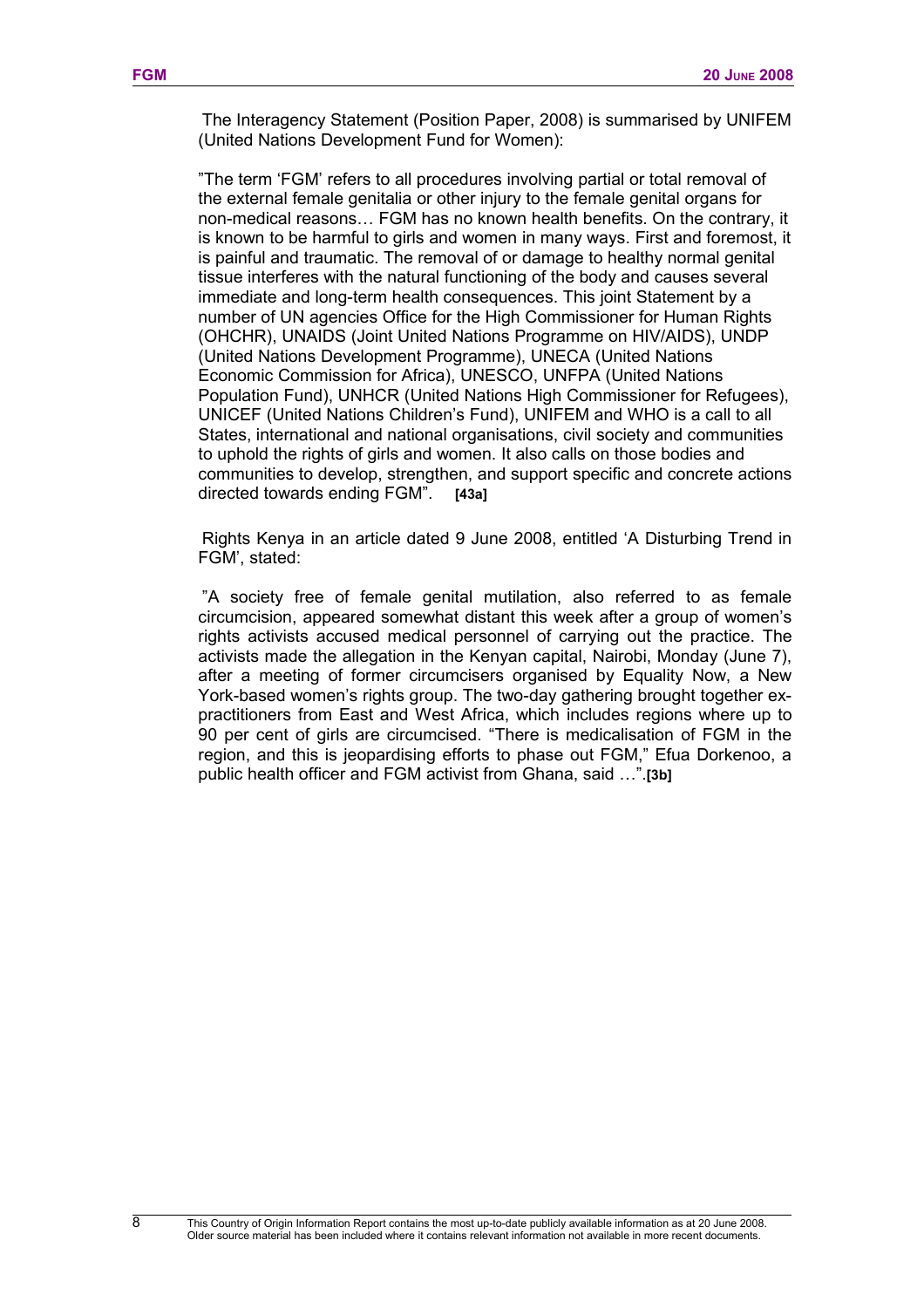# <span id="page-16-3"></span>**ALGERIA**

## <span id="page-16-2"></span>**Extent practised**

1.01 The Inter-Parliamentary Union (IPU) stated that: "FGM is reportedly not practised in Algeria". **[1a]**

# <span id="page-16-1"></span>**Legal Position**

1.02 The IPU continued: "[It] has no information on the existence of specific legislation". **[1a]**

## <span id="page-16-0"></span>**Protection**

<span id="page-16-5"></span><span id="page-16-4"></span>1.03 No information.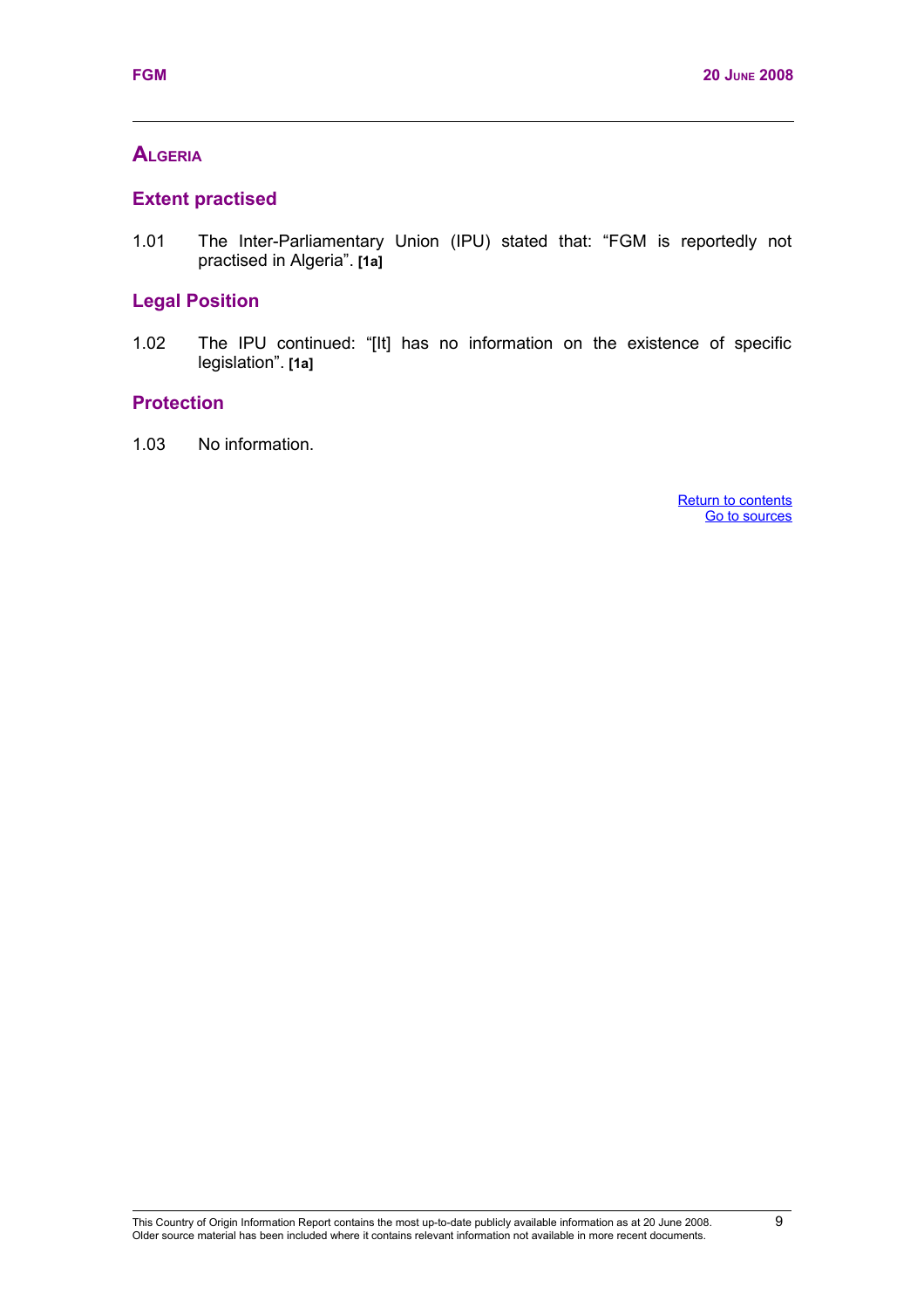# <span id="page-17-3"></span>**ANGOLA**

# <span id="page-17-2"></span>**Extent practised**

2.01 The Inter-Parliamentary Union (IPU) stated that: "FGM is reportedly not practised in Angola". **[1a]**

# <span id="page-17-1"></span>**Legal Position**

2.02 The IPU reported that: "[It] has no information on the existence of specific legislation". **[1a]**

#### <span id="page-17-0"></span>**Protection**

10

<span id="page-17-5"></span><span id="page-17-4"></span>2.03 No information.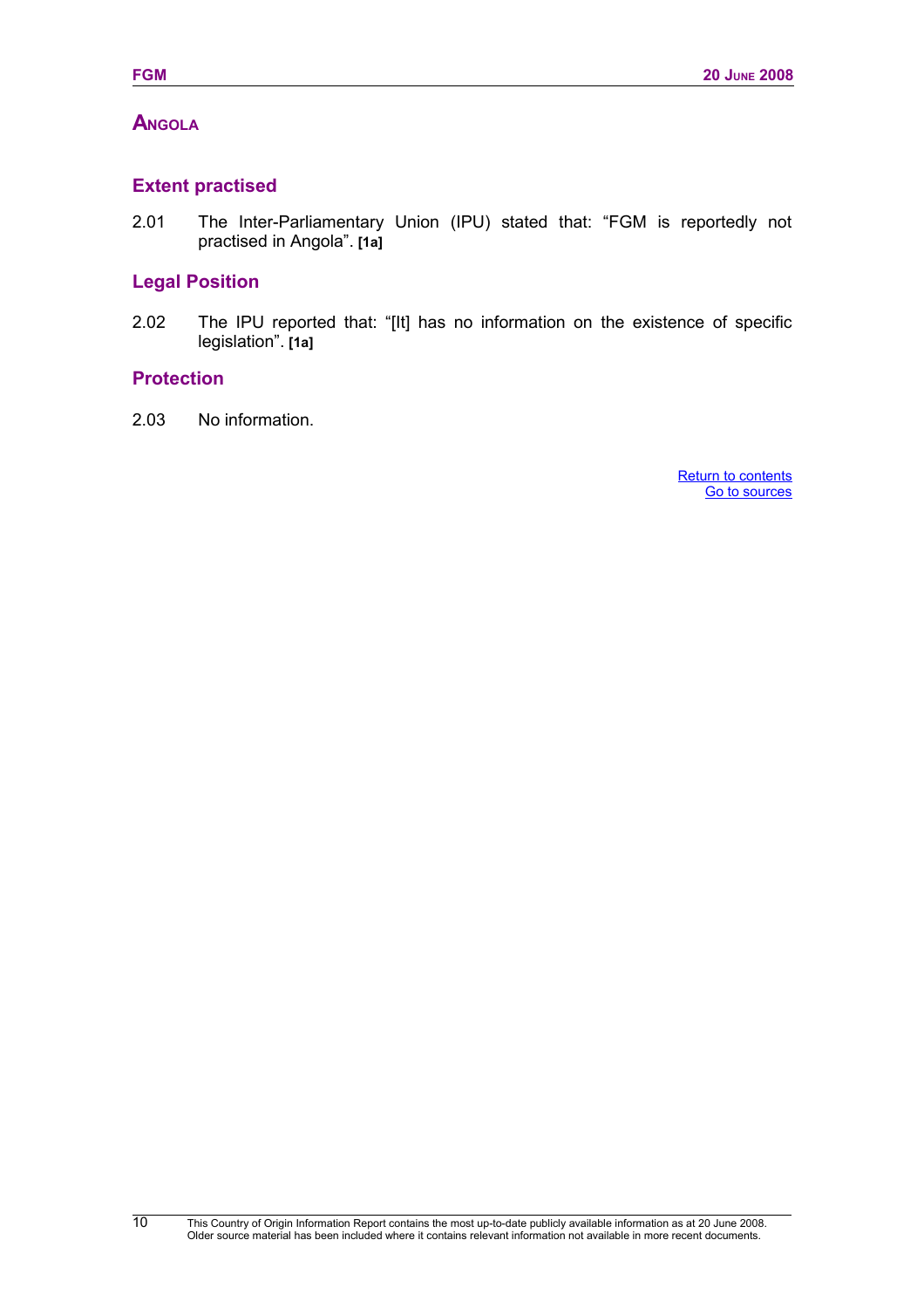# **BENIN (EXCISION)**

## <span id="page-18-2"></span>**Extent practised**

- 3.01 A fact sheet, dated 30 July 2004, produced by the Office of the Senior Coordinator for International Women's Issues, USSD states: "During one ceremony, 18 practitioners made public commitments to give up their knives". **[2a]**
- 3.02 The Inter Press Service News Agency reported in an article dated 16 January 2005:

"As part of its strategy to eradicate FGM, International Action Against FGM (INTACT) tries to provide practitioners with alternative sources of income. Between 2000 and 2005, 228 practitioners were persuaded to give up their FGM activities and take up other occupations. Fifty six women who worked as intermediaries, putting practitioners in contact with parents who wanted their daughters circumcised, were also convinced to abandon the practice. In addition, 30 traditional healers renounced FGM". **[3a]**

- 3.03 The Inter-Parliamentary Union (IPU), in an update of 14 December 2005, stated that: "FGM is practised mainly in the northern region, in the provinces of Atacora, Borgou and Zou. It is virtually non existent in the provinces of Atlantic and Mono. The main ethnic groups practising FGM include the Bariba, Boko, Nago, Peul and Wama". **[1a]**
- 3.04 The USSD 2007 Human Rights report, stated that: "Approximately 17 per cent of women have undergone FGM, although the figure was higher in some regions, including Atacora (45 per cent) and Borgou (57 per cent), and among certain ethnic groups". **[2b]**

#### <span id="page-18-1"></span>**Legal Position**

3.05 A fact sheet produced by the Office of the Senior Coordinator for International Women's Issues, USSD stated: "After years of U.S. efforts to educate government officials about the effects of FGM, Benin's National Assembly adopted a law in January 2003 outlawing the practice". **[2a]**

#### <span id="page-18-0"></span>**Protection**

- 3.06 The fact sheet continued: "The law imposes stiff penalties for performing the procedure, including sentences of up to 10 years in prison and fines up roughly U.S. \$10,000 if the procedure results in death". **[2a]**
- <span id="page-18-4"></span><span id="page-18-3"></span>3.07 USSD 2007 reported: "…however, the government generally was unsuccessful in preventing the practice. Individuals who were aware of an incident of FGM but did not report it faced fines ranging from \$100 to \$200. Those who performed the procedure, usually older women, profited from it". **[2b]**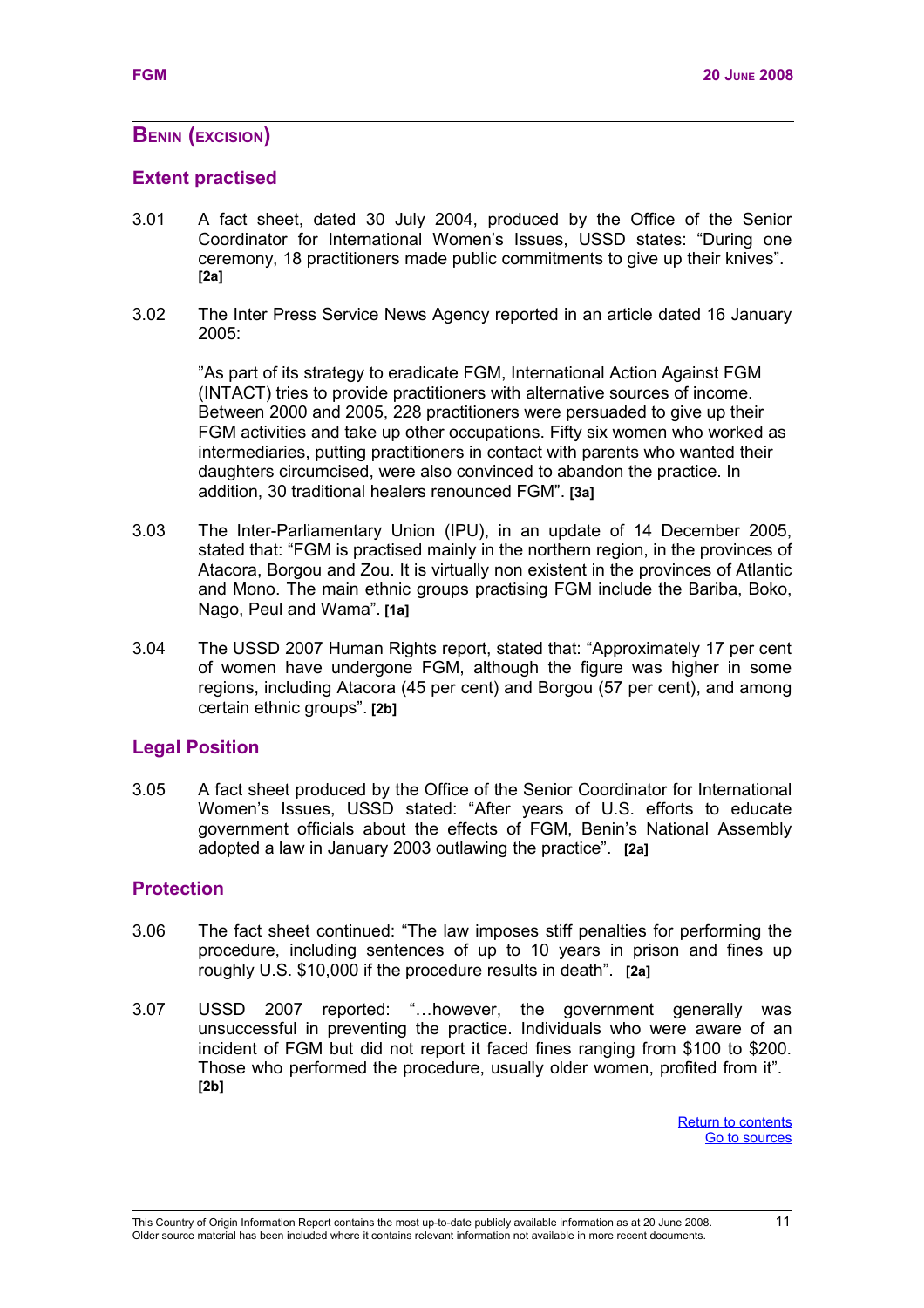## <span id="page-19-3"></span>**BOTSWANA**

## <span id="page-19-2"></span>**Extent practised**

4.01 The Inter-Parliamentary Union (IPU) stated that: "FGM reportedly does not exist in Botswana". **[1a]**

# <span id="page-19-1"></span>**Legal Position**

4.02 AFROL News, in an undated article, stated they have no data on FGM in Botswana. **[6a]**

## <span id="page-19-0"></span>**Protection**

12

<span id="page-19-5"></span><span id="page-19-4"></span>4.03 No information.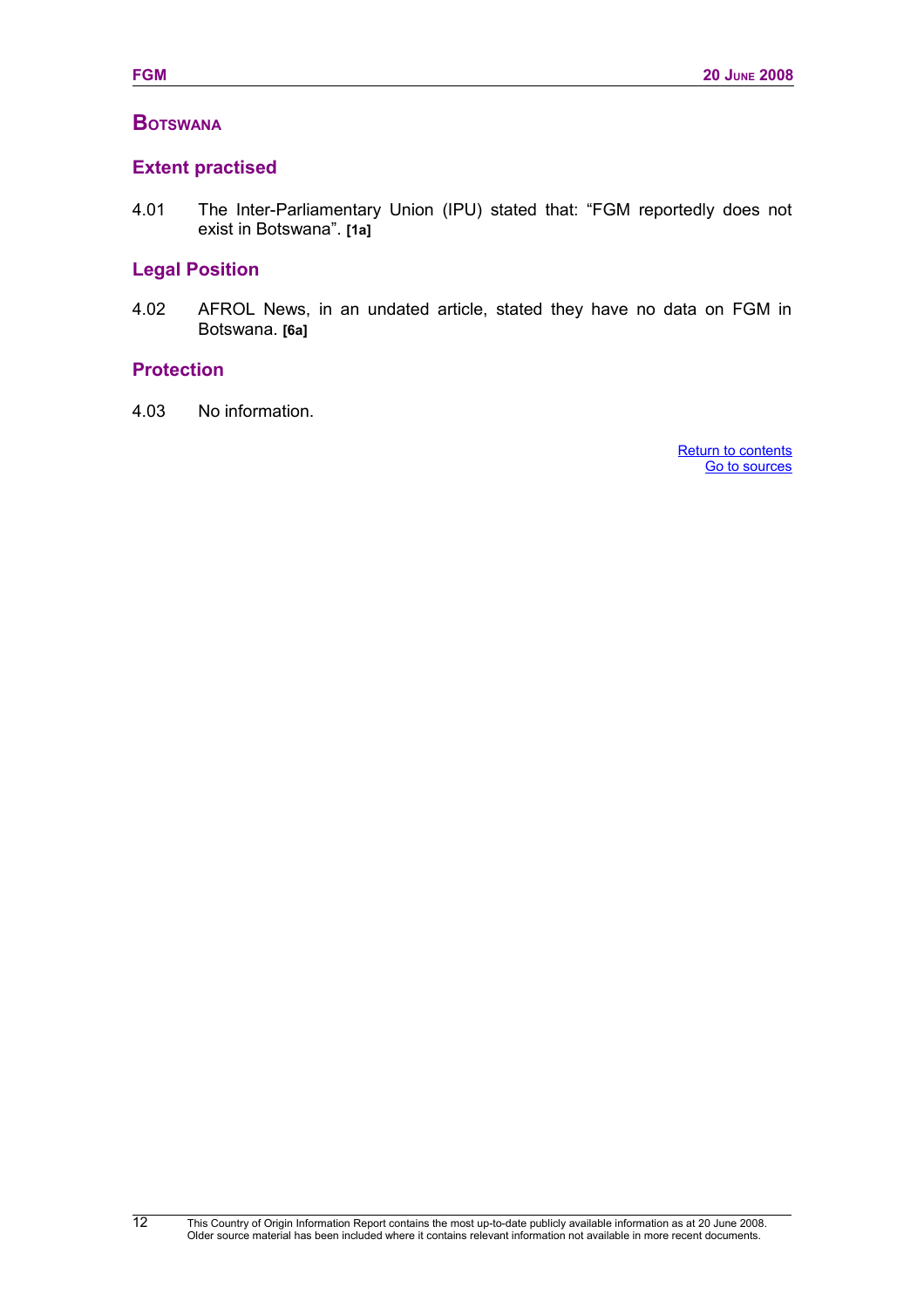# <span id="page-20-3"></span>**BURKINA FASO (EXCISION)**

## <span id="page-20-2"></span>**Extent practised**

- 5.01 UNICEF's FGM/C Country Profile stated: "While prevalence of FGM/C among women aged 15-49 varies according to residence and ethnic affiliation, the latest (2003) Demographic Health Survey (DHS) data indicate 77 per cent of women in Burkina Faso have undergone some form of FGM/C. This level decreases among women in the younger age groups of 25 and below suggesting potential generational changes in the practice". **[5a]**
- 5.02 It continued:

"FCM/C varies significantly across religious lines, and is highest among Muslim women (82 per cent), and lowest among women with no religious affiliation (63 per cent). The practice is most prevalent in the regions of Boucle de Mouchon (90 per cent) and Hauts-Bassins (88 per cent), and lowest in the Centre-South (63 per cent) and the Centre-West (44 per cent). Women with no formal education are more likely to have undergone FGM/C (78 per cent) than women with secondary or higher education (64 per cent)… According to the latest DHS findings, over half of the girls in Burkina Faso were circumcised before their fourth birthday… 32 per cent of women in Burkina Faso report that at least one of their daughters has been circumcised". **[5a]** 

## <span id="page-20-1"></span>**Legal Position**

5.03 According to an UNICEF fact sheet, produced in 2003:

"A law prohibiting FGM/C was enacted in 1996. The law banned the practice and provided punishment for persons involved in the circumcision of women and girls. The law was conceived to be of preventative, protective nature, in addition to carrying punitive measures for offenders. Although the law was enacted in 1996, it allowed two years before coming into effect (in 1998) for extensive nation-wide campaigns to be carried out educating and raising awareness about FGM/C". **[5a]** 

# <span id="page-20-0"></span>**Protection**

- 5.04 The USSD 2007 report stated: "Perpetrators were subject to a significant fine and imprisonment of six months to three years, or up to 10 years if the victim died. In September and October [2006] FGM practitioners were arrested in several villages. For example, on September 1, gendarmes arrested and jailed four persons, including FGM practitioner Zoudou Sawadogo, for practising excision on 50 girls age two to 17 years in Pabre, Oubritenga Province". **[2b]**
- <span id="page-20-5"></span><span id="page-20-4"></span>5.05 The Centre for Reproductive Rights reported in January 2008: "There have been reports of prosecutions or arrests in cases involving FGM in several African countries, including Burkina Faso, Egypt, Ghana, Senegal and Sierra Leone". **[9a]**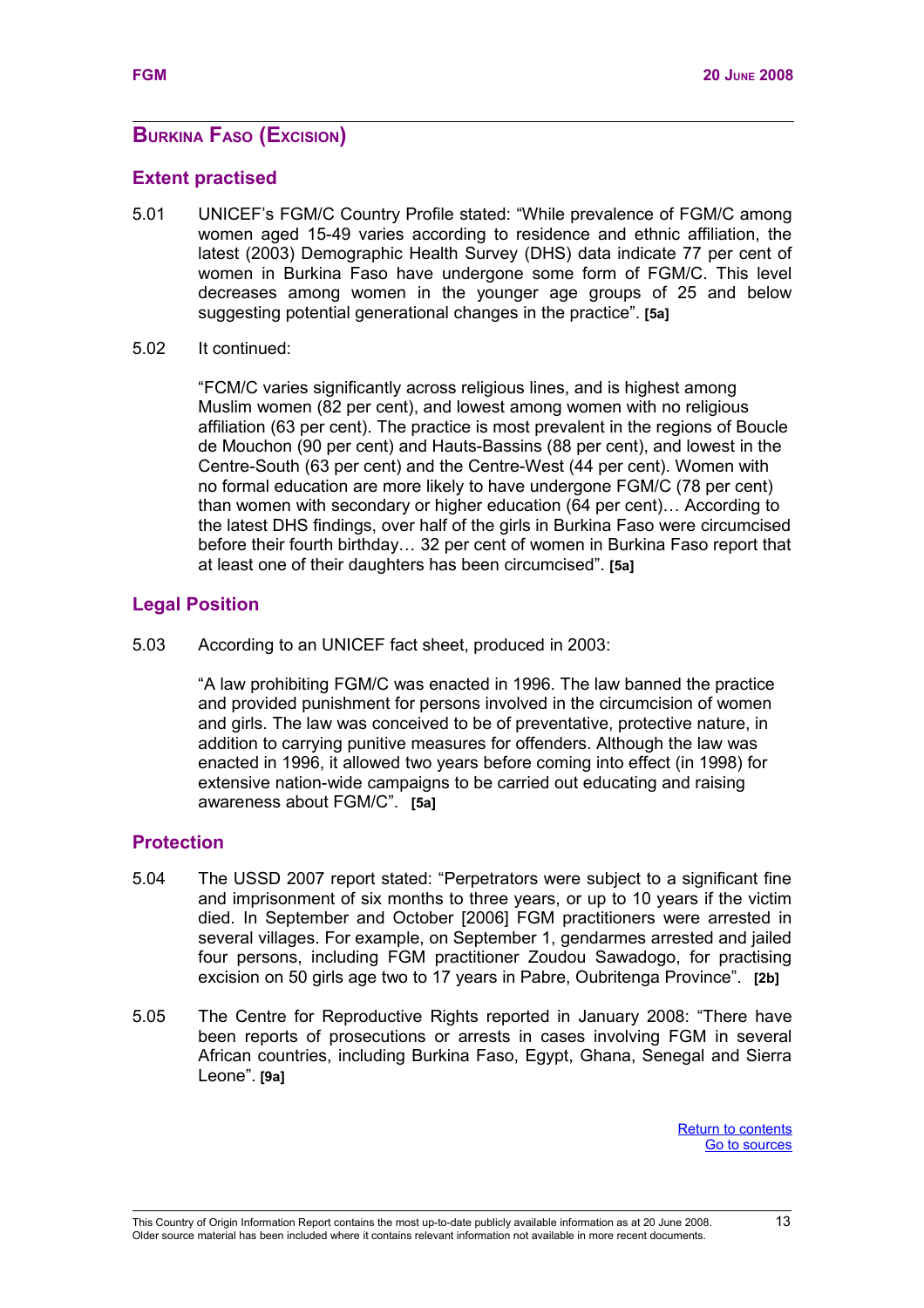## <span id="page-21-3"></span>**BURUNDI**

# <span id="page-21-2"></span>**Extent practised**

6.01 UNICEF in a statistical report on Child Protection in Burundi gave a nil return for the practice of FGM within the country. **[5b]**

# <span id="page-21-1"></span>**Legal Position**

6.02 The Inter-Parliamentary Union (IPU) had no information on specific legislation. **[1a]**

## <span id="page-21-0"></span>**Protection**

<span id="page-21-5"></span><span id="page-21-4"></span>6.03 No information.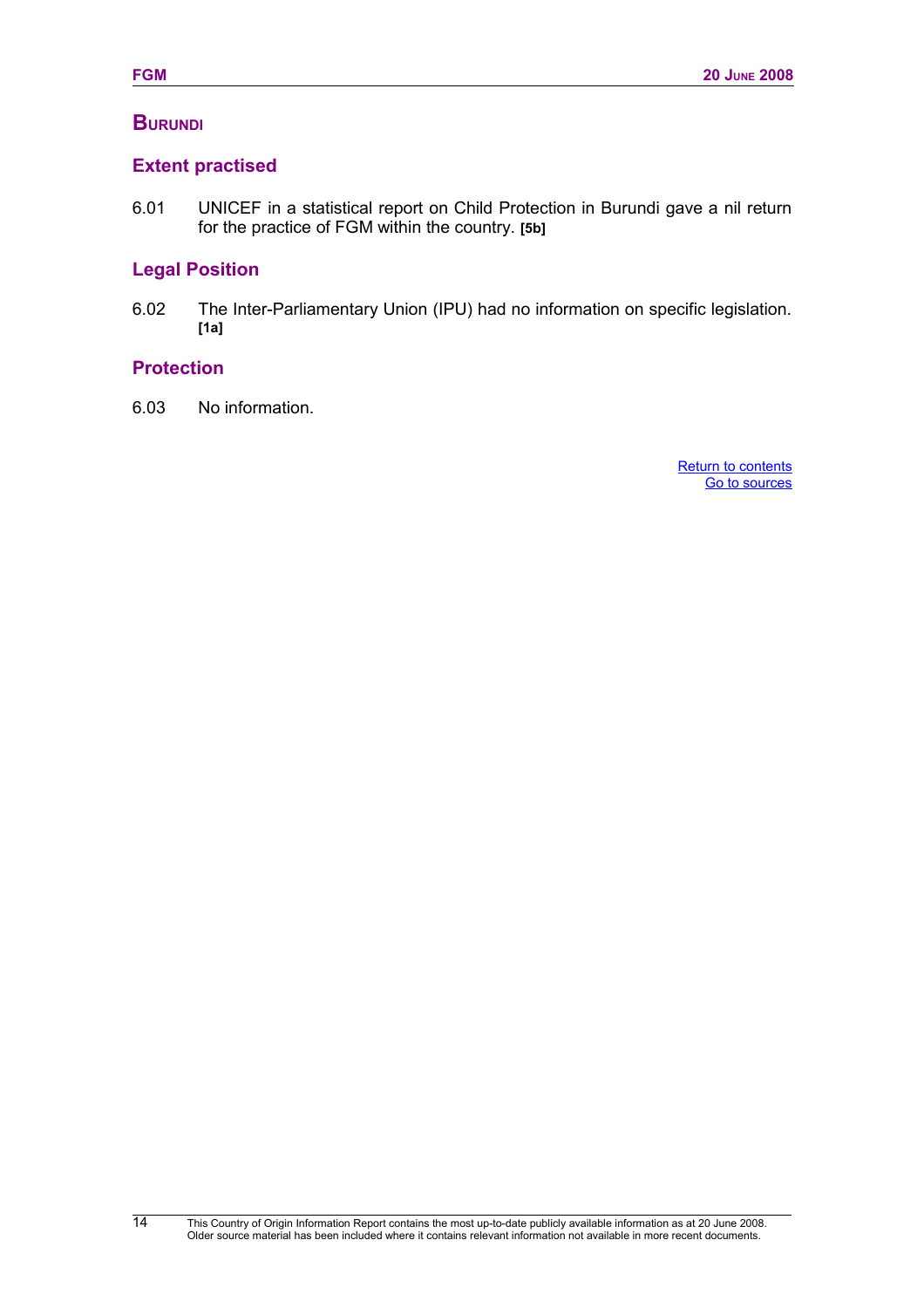#### <span id="page-22-3"></span>**CAMEROON (CLITORIDECTOMY AND EXCISION)**

#### <span id="page-22-2"></span>**Extent practised**

7.01 The USSD 2007 reported:

"The law does not prohibit FGM, and it was not practised widely; however, FGM continued to be practised in isolated areas in three of the 10 provinces, including some areas of Far North, Eastern, and Southwest provinces. Internal migration contributed to the spread of FGM to different parts of the country. The majority of FGM procedures were clitorectomies. The severest form of FGM, infibulation, was performed in the Kajifu region of the Southwest Province. FGM usually was practiced on infants and preadolescent girls. Public health centers in areas where FGM is frequently practiced counselled women about the harmful consequences of FGM; however, the government did not prosecute any persons charged with performing FGM. The Association of Women Against Violence continued to conduct a program in Maroua to assist victims of FGM and their families and to educate local populations". **[2b]**

7.02 The International Federation of Red Cross and Red Crescent Societies reported on 16 August 2006:

"In Cameroon, FGM is carried out in a barbarous manner by traditional midwives with no medical training, without anaesthetic and using rudimentary instruments. It can give rise to serious complications, sometimes resulting in death… According to official estimates, Cameroon currently has a population of some 17 million, 52 per cent of them women. The United Nations figures suggest that around 20 per cent of these women are victims of FGM, an experience that can occur at various ages – at birth, during adolescence, just before marriage or even after the birth of their first child. The time of excision depends on the particular community and varies, even for the same ethnic group, from one generation to another… At the present time, the practice of FGM by groups is tending to decline, albeit slowly. This is due to its condemnation by the state, the discreet but effective influence of the NGOs including the Red Cross, and the threat of HIV. However, prohibition has not put an end to the ritual but has driven it underground… ". **[38a]**

#### <span id="page-22-1"></span>**Legal Position**

7.03 The USSD 2007 reported that the law does not prohibit FGM". **[2b]**

#### <span id="page-22-0"></span>**Protection**

- 7.04 *'The Post'* (Online) reported in June 2006 that a Private Members Bill was to be placed before Parliament by the First Vice President of the National Assembly, in an concerted effort to outlaw FGM. **[7a]**
- 7.05 The Inter-Parliamentary Union (IPU) website, updated on 12 May 2008, reported that no legislation exists. **[1a]**

<span id="page-22-4"></span>[Return to contents](#page-22-4)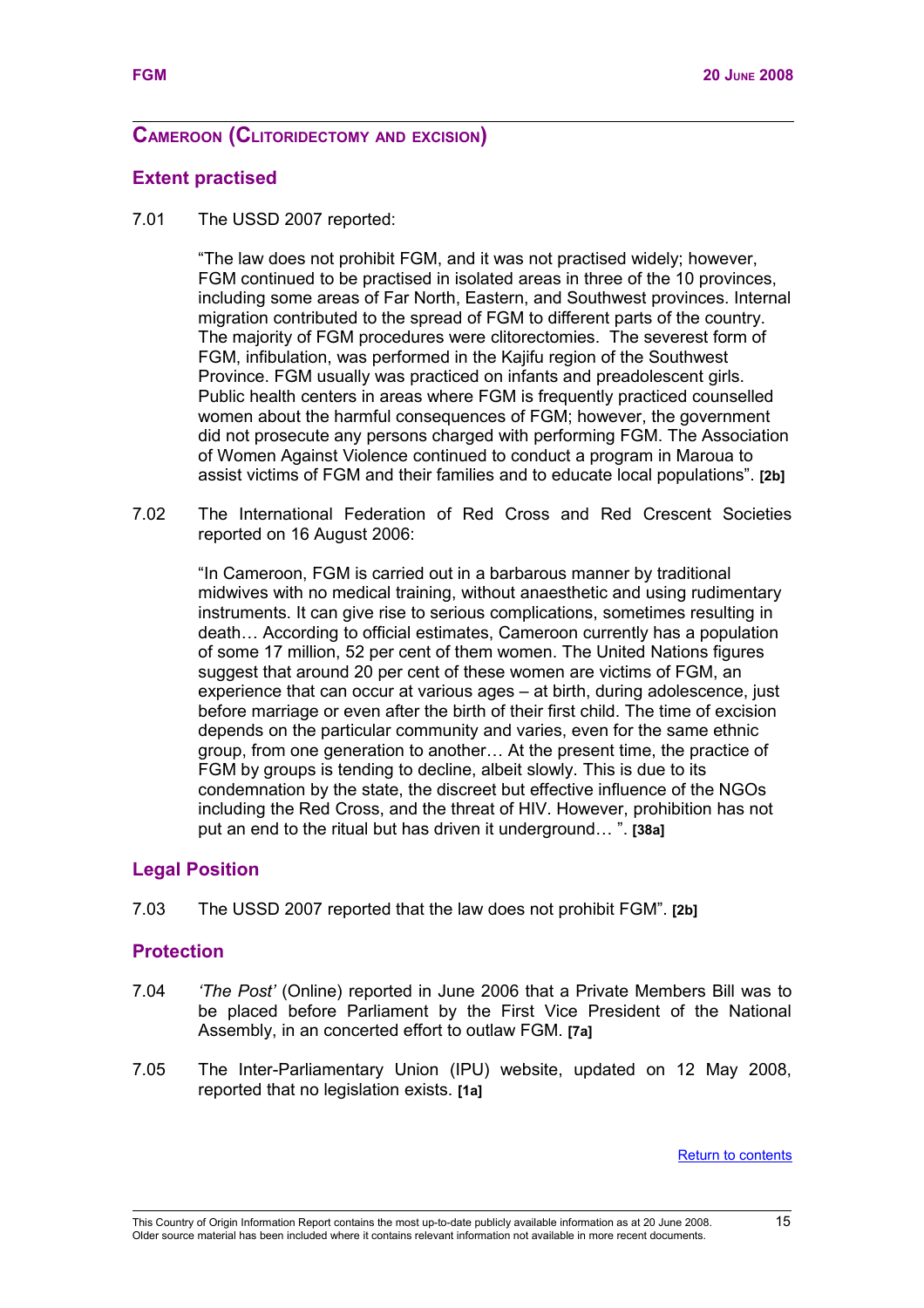<span id="page-23-0"></span>[Go to sources](#page-23-0)

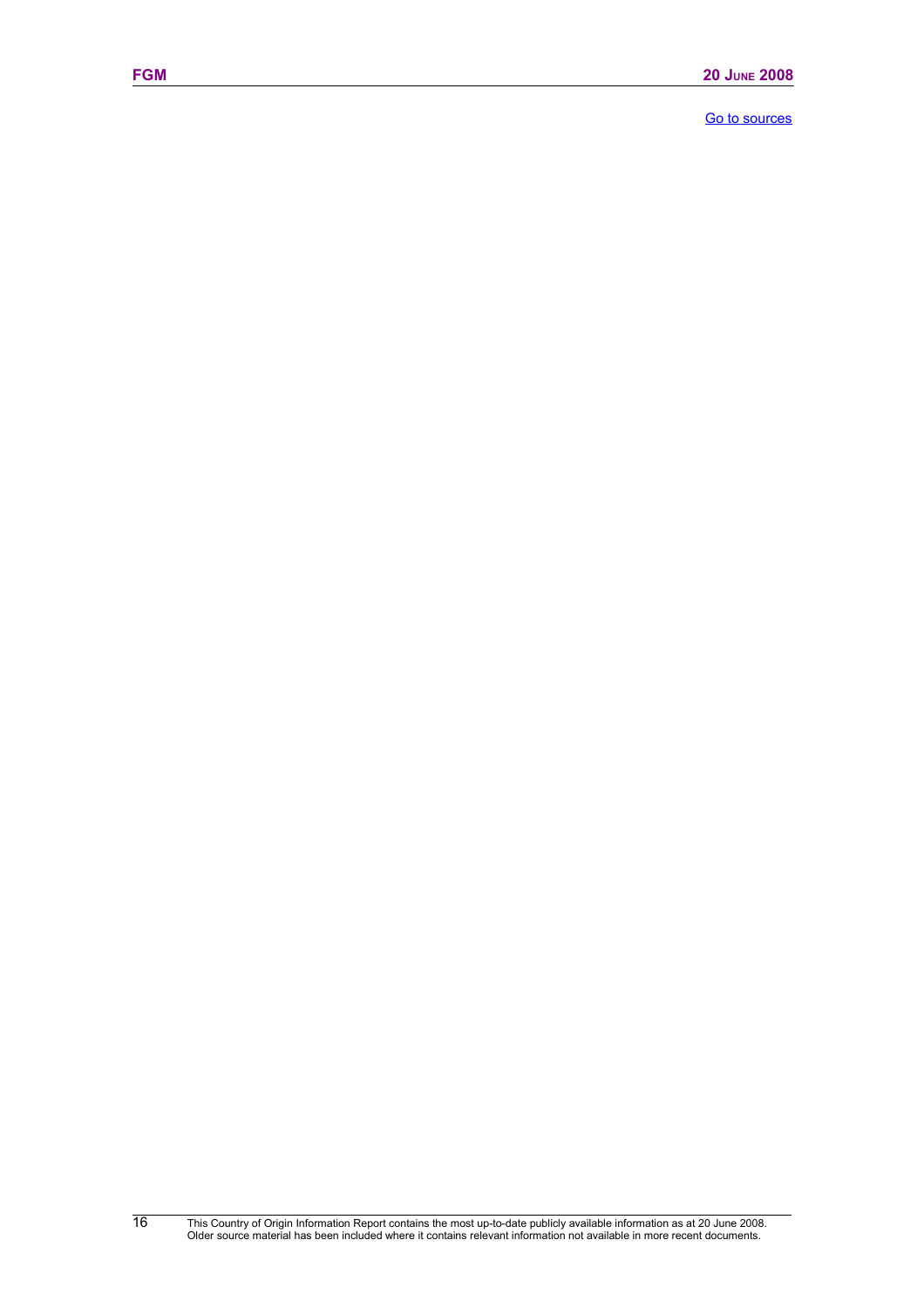# <span id="page-24-3"></span>**CAPE VERDE**

# <span id="page-24-2"></span>**Extent practised**

8.01 The Inter-Parliamentary Union (IPU) stated that: "FGM is reportedly not practised in Cape Verde". **[1a]**

## <span id="page-24-1"></span>**Legal Position**

8.02 The IPU continued: "[It] had no information on the existence of specific legislation". **[1a]**

## <span id="page-24-0"></span>**Protection**

<span id="page-24-5"></span><span id="page-24-4"></span>8.03 No information.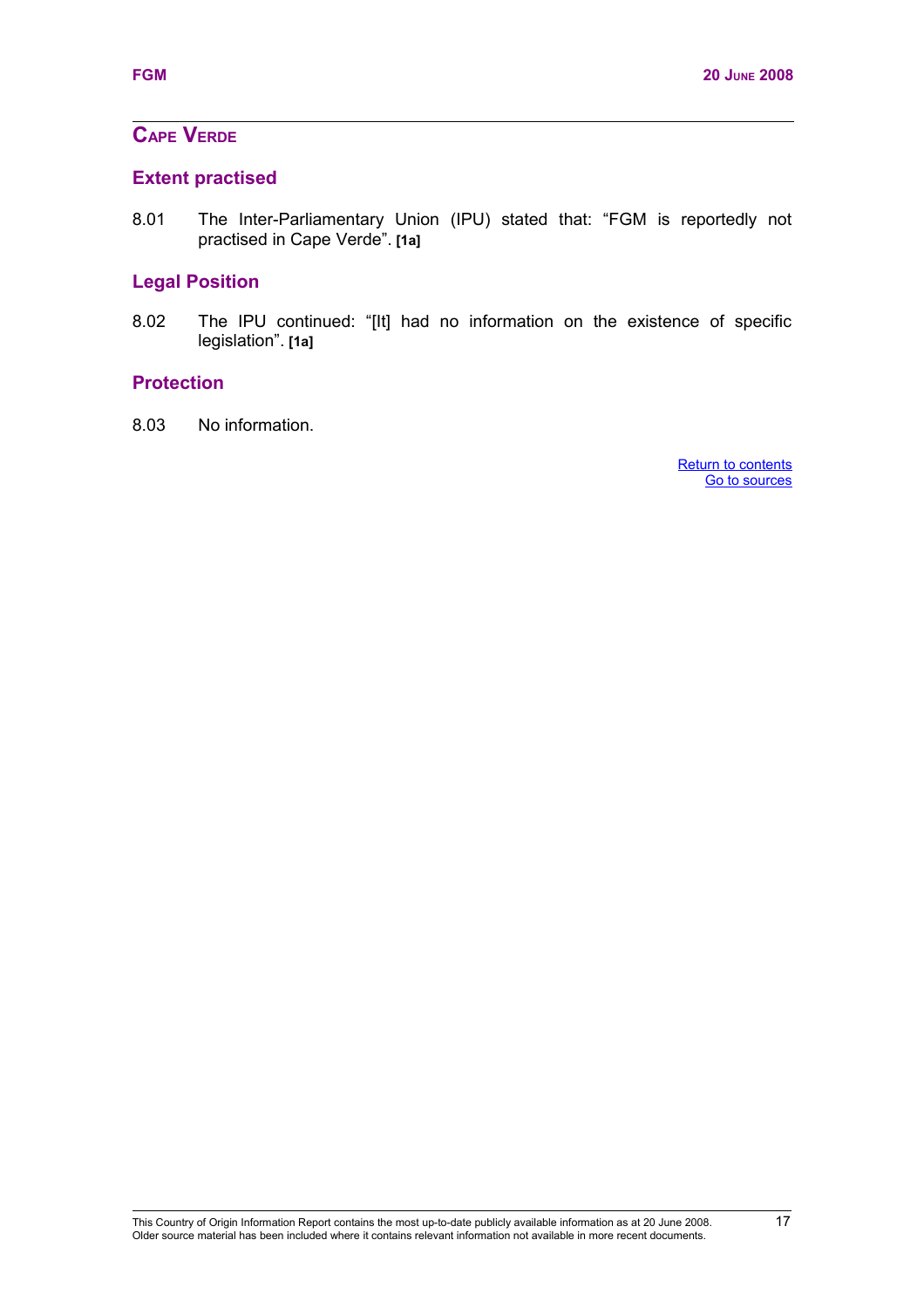# <span id="page-25-3"></span>**CENTRAL AFRICAN REPUBLIC (CAR)**

#### <span id="page-25-2"></span>**Extent practised**

- 9.01 *'Female Genital Mutilation A Guide to Laws and Policies Worldwide'* stated that the prevalence is 43 per cent and greatest among the Banda and Mandjia tribes. **[8a]**
- 9.02 Religious Tolerance in an undated article stated that over 50 per cent of the girls in Central African Republic and 13 other African countries have been operated on. **[39a]**

#### <span id="page-25-1"></span>**Legal Position**

9.03 *'Female Genital Mutilation – Legal, Cultural and Medical Issues'* stated that legislation to eliminate FGM was enacted in 1966. **[8a]**

#### <span id="page-25-0"></span>**Protection**

9.04 *'Female Genital Mutilation – A Guide to Laws and Policies Worldwide'* stated that: "Any violation of the Ordinance shall be punishable by imprisonment from one month and one day to two years and by a fine of from 5,501 to 100,000 francs, or by either punishment". **[8a]**

> <span id="page-25-5"></span><span id="page-25-4"></span>[Return to contents](#page-25-5) [Go to sources](#page-25-4)

18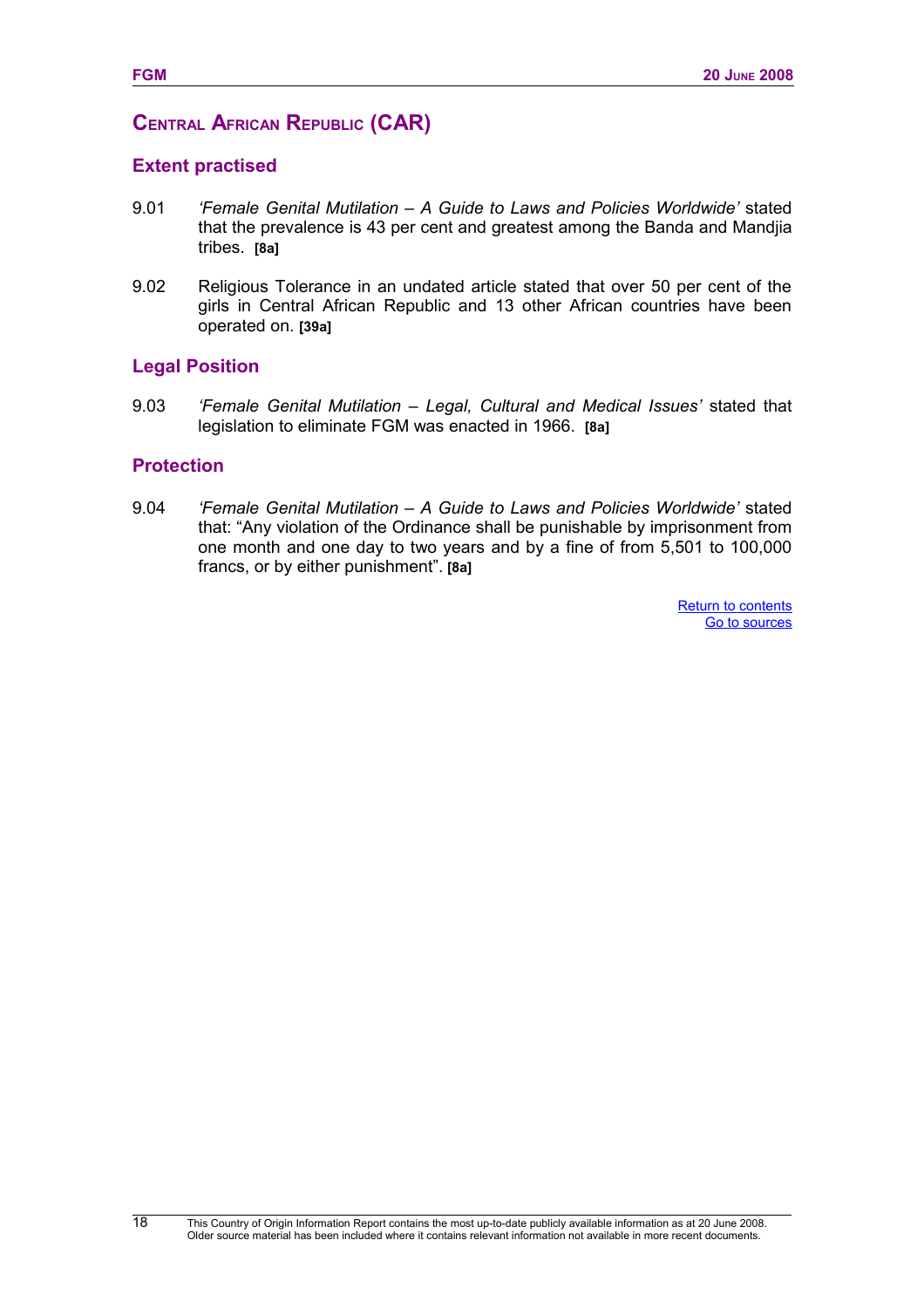## <span id="page-26-3"></span>**CHAD (EXCISION AND INFIBULATION)**

#### <span id="page-26-2"></span>**Extent practised**

- 10.01 *'Female Genital Mutilation A Guide to Laws and Policies Worldwide'* stated that the prevalence rate is 60 per cent. **[8a]**
- 10.02 The USSD 2007 report noted:

"According to a 2004 government report by the National Institute of Statistics, Economic and Demographic Studies, 45 per cent of local women had undergone excision. According to the survey, 70 per cent of Muslim females and 30 per cent of Christian females were subjected to FGM. The practice was prevalent especially among ethnic groups in the east and south. All three types of FGM were practiced. The least common but most dangerous and severe form of FGM, infibulation, was confined largely to the region on the eastern border with Sudan". **[2b]**

#### <span id="page-26-1"></span>**Legal Position**

- 10.03 The Centre for Reproductive Rights in an article dated January 2008, entitled 'FGM Legal Prohibitions Worldwide' reported criminal legislation was enacted in 2003. **[9a]**
- 10.04 The USSD 2007 reported: "FGM could be prosecuted as a form of assault, and charges could be brought against the parents of FGM victims, medical practitioners, or others involved in the action. However, prosecution was hindered by the lack of specific penalty provisions in the penal code". **[2b]**

#### <span id="page-26-0"></span>**Protection**

<span id="page-26-5"></span><span id="page-26-4"></span>10.05 The USSD 2007 Human Rights report noted that there were no reports that any such suits were brought during the year. **[2b]**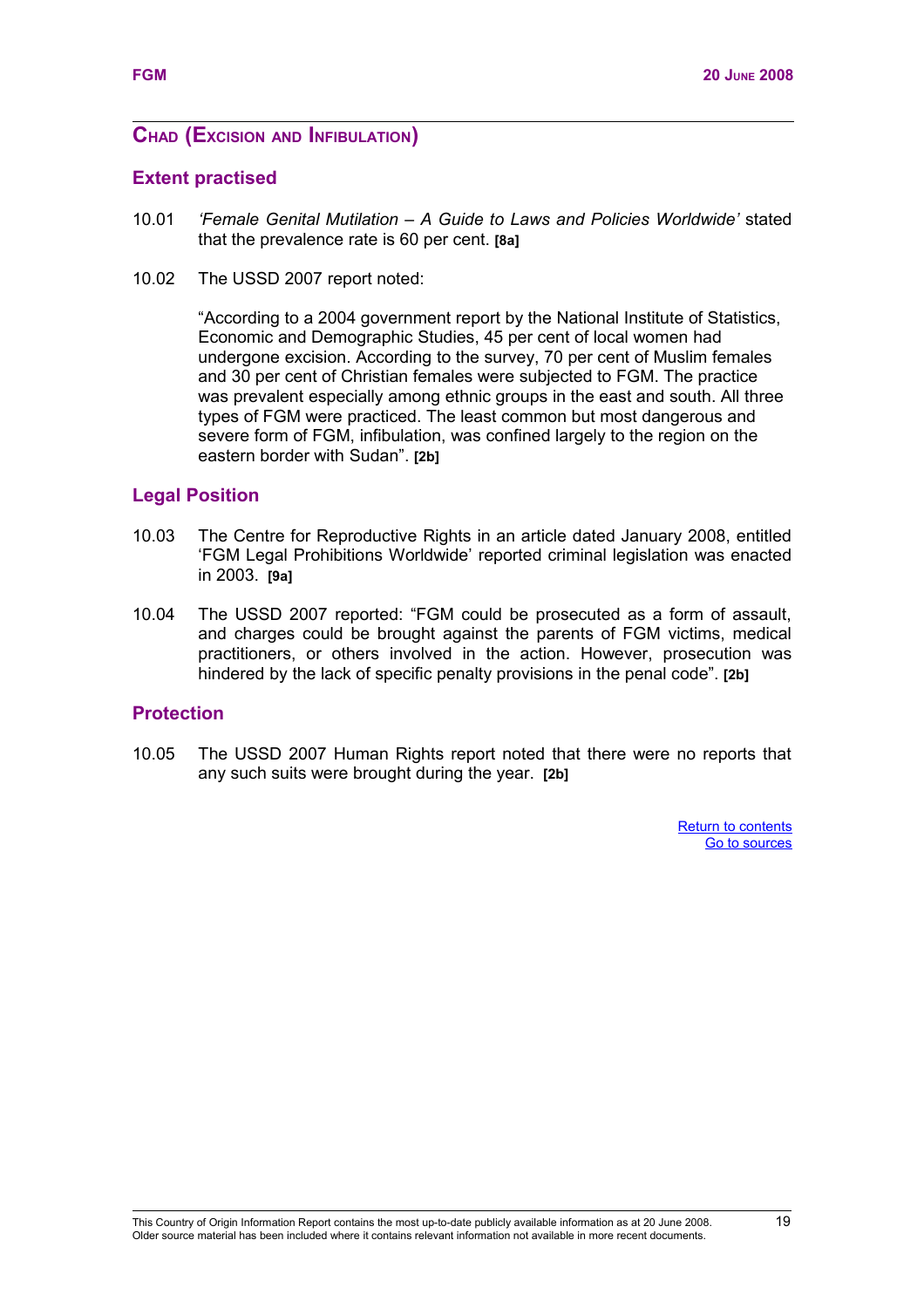# <span id="page-27-2"></span>**COMOROS (EXCISION)**

# **Extent practised**

11.01 The Harvard International Review reported in August 2005 that FGM is only very locally practiced. **[10a]**

## <span id="page-27-1"></span>**Legal Position**

11.02 The Harvard International Review reported in August 2005:

<span id="page-27-4"></span><span id="page-27-3"></span>"Progress on the elimination of female genital mutilation (FGM) in Africa has come to a halt as the Protocol on the Rights of Women in Africa remains 12 votes from ratification in the African Union (AU). Also called the Maputo Protocol, the Protocol was formulated at the July 2003 conference of the AU in Maputo, Mozambique. Article 5 of this addendum to the African Charter on Human and Peoples' Rights would prohibit, "through legislative measures backed by sanctions…all forms of FGM. So far, only Comoros, Libya and Rwanda have ratified this protocol…" **[10a]**

## <span id="page-27-0"></span>**Protection**

20

11.03 No information.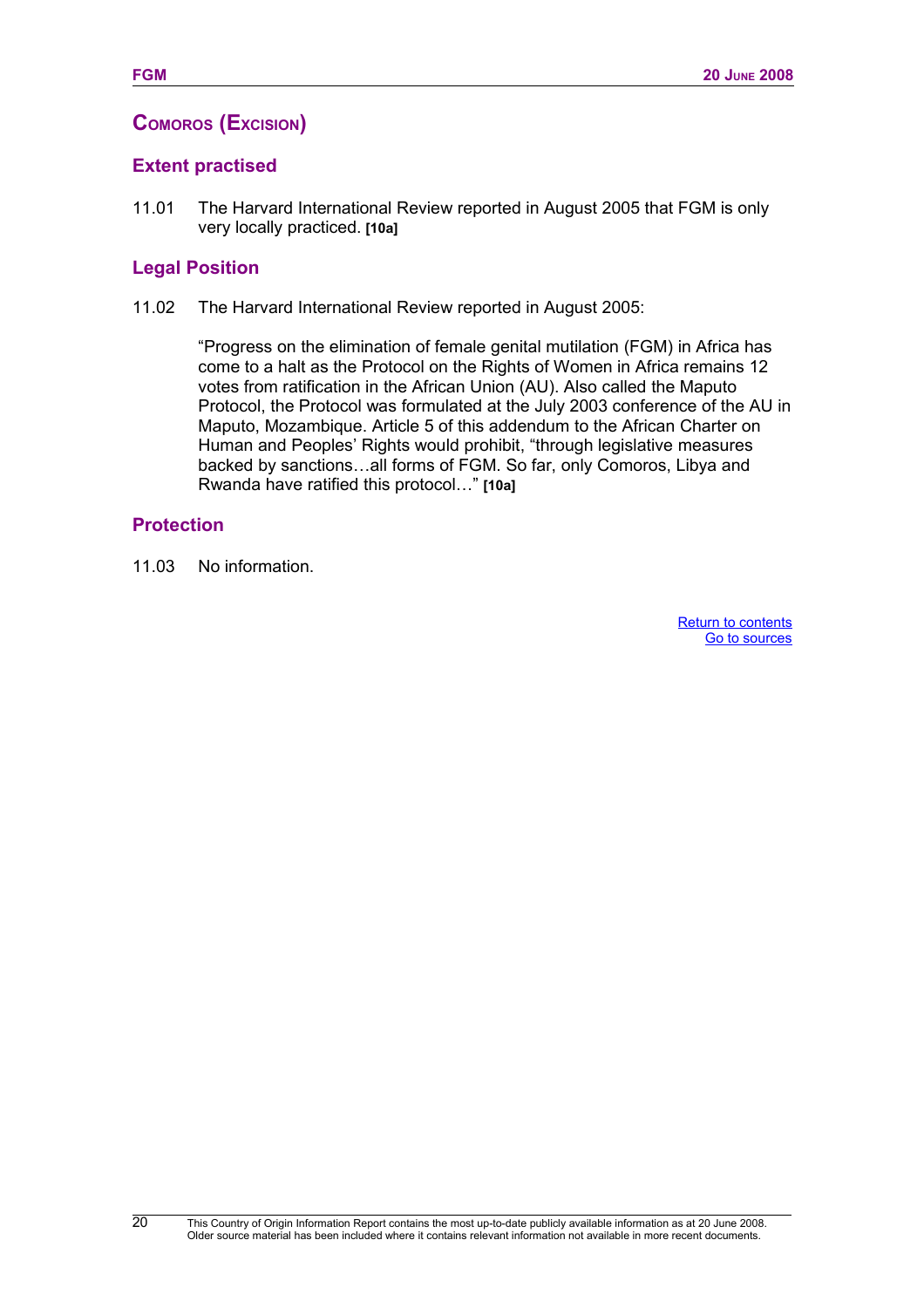## **DEMOCRATIC REPUBLIC OF THE CONGO (EXCISION)**

#### **Extent practised**

12.01 The USSD 2005 report stated:

"Although FGM was not widespread, it was practiced on young girls among isolated groups in the north. The National Committee to Fight Harmful Traditional Practices/ FGM continued to develop a network of community leaders, women representatives, and health professionals dedicated to the prevention and treatment of FGM; however, the Committee lacked adequate resources for prevention and treatment." **[2c]**

#### **Legal Position**

12.02 *'Female Genital Mutilation – A Guide to Laws and Policies Worldwide'* noted: "No Penal Code provision specifically prohibits FC/FGM. However, provisions addressing 'intentional bodily injuries' may be applicable." **[8]**

#### **Protection**

<span id="page-28-1"></span><span id="page-28-0"></span>12.03 The USSD 2006 Human Rights report noted that there were no reports that any such suits were brought during the year. **[2d]**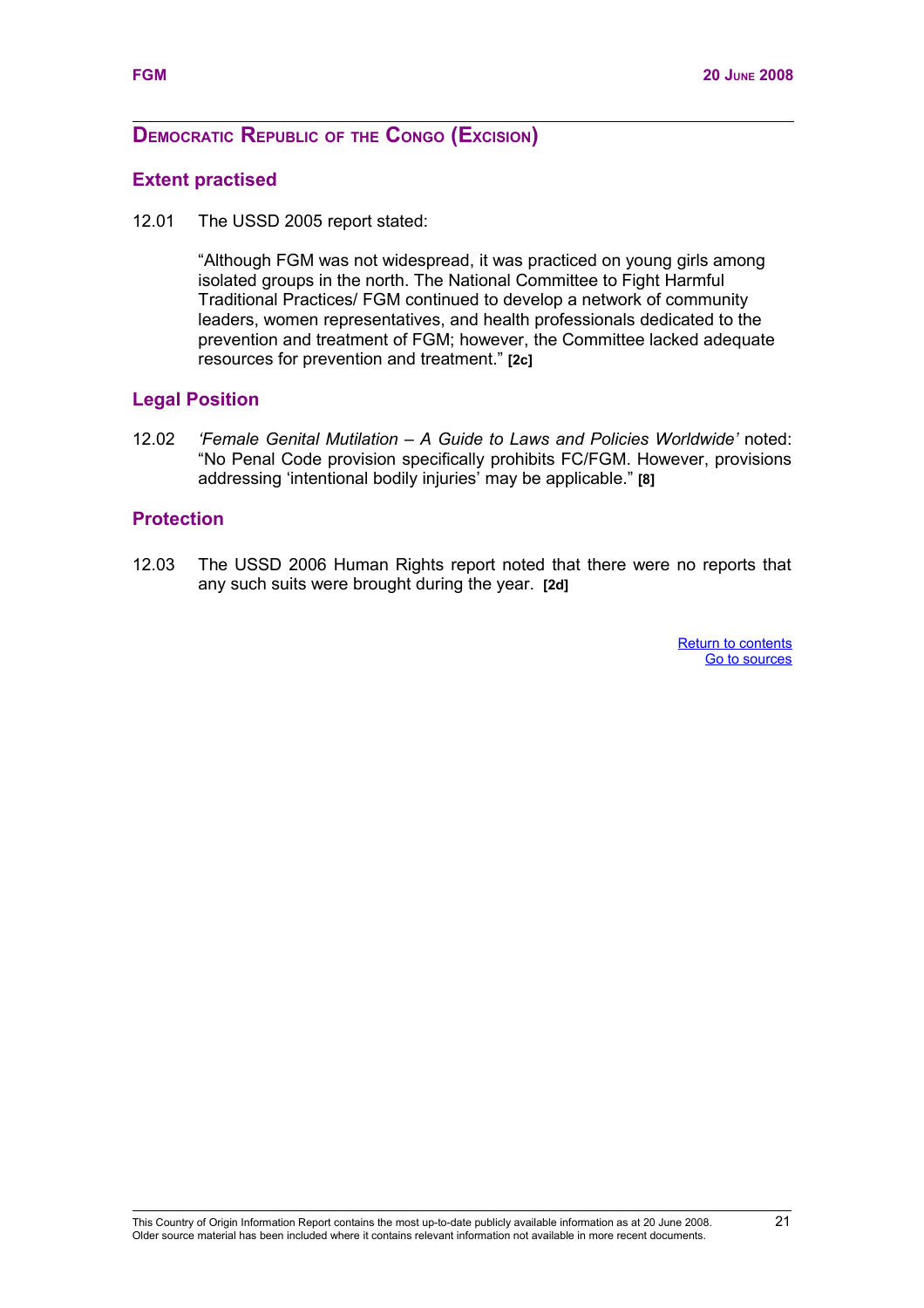#### **REPUBLIC OF THE CONGO**

#### **Extent practised**

13.01 The Immigration and Refugee Board of Canada stated on 26 June 2006:

"Research on Population and Development, a Congolese non-governmental organisation based in Brazzaville, indicated, during a 19 June 2006 telephone interview that none of the ethnic groups in the Republic of Congo practises FGM… A Congolese writer currently living in Montreal indicated in correspondence she sent to the Research Directorate that the practice does not exist in Congolese culture. However, she did not dismiss the possibility that some communities in the Republic of Congo consisting of Muslims from abroad may 'secretly' practice such mutilations in keeping with their country of origin." **[11a]**

#### **Legal Position**

13.02 The USSD 2007 report stated: "[FGM] was not practised indigenously and is against the law; however, it may have occurred in some immigrant communities from West Africa where it was common. There were no known government or other efforts to investigate or combat FGM." **[2b]**

#### **Protection**

<span id="page-29-1"></span><span id="page-29-0"></span>13.03 No information.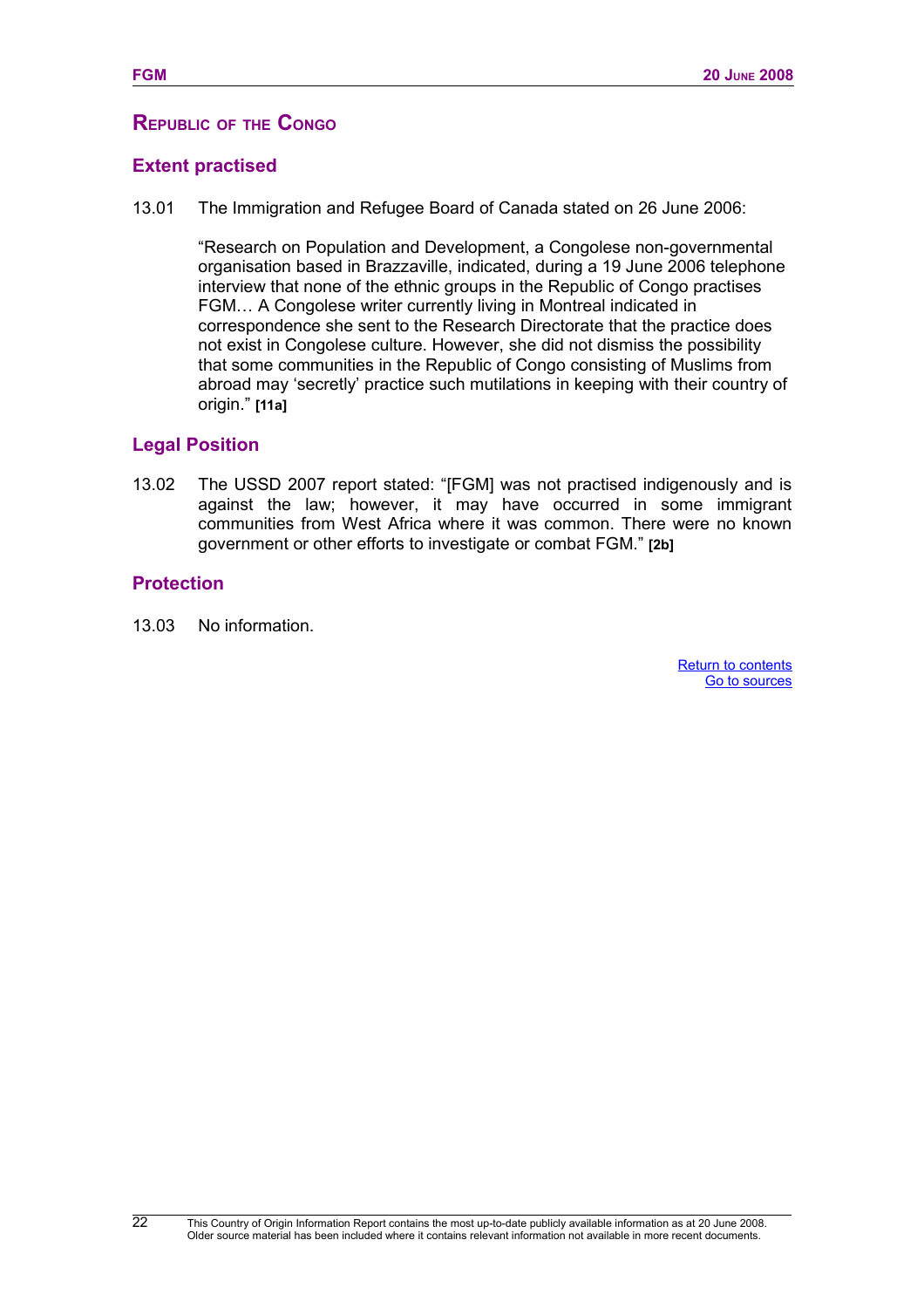# <span id="page-30-2"></span>**COTE D'IVOIRE (EXCISION)**

#### <span id="page-30-1"></span>**Extent practised**

- 14.01 *'Female Genital Mutilation A Guide to Laws and Policies Worldwide'* stated that the prevalence is 43 per cent and that FGM was found to be much more prevalent among the Muslim population (80%) than among Catholics and Protestants (16%). **[8a]**
- 14.02 An article dated 27 December 2005, published by the Women's UN Report Network, noted:

"Thirty practitioners of female circumcision in Abidjan have publicly laid aside their blades, knives and scissors… The decision by the thirty to renounce their trade during a ceremony in Abidjan earlier this month marked the first instance in which ONEF (National Organisation for the Child, the Woman and the Family) had managed to convince some of the 75 identified circumcisers working in Abidjan to quit the profession. They had been circumcising girls and women despite the fact that circumcision was banned by a 1998 law… Female circumcision is practiced in several regions of the country… Although it was once restricted to villages and remote hamlets, FGM has since developed into an urban phenomenon as well; men have become involved in the practice, and different excision techniques have evolved". **[12a]**

#### **Legal Position**

14.03 *'Female Genital Mutilation – A Guide to Laws and Policies Worldwide'* stated: "On December 23 1998, the Parliament of Cote d'Ivoire passed a law prohibiting FC/FGM, which had been proposed by the Ministry of the Family and Promotion of Women." **[8a]**

#### <span id="page-30-0"></span>**Protection**

14.04 *'Female Genital Mutilation – A Guide to Laws and Policies Worldwide'* further said, detailing the provisions:

<span id="page-30-4"></span><span id="page-30-3"></span>"Any person who commits a genital mutilation shall be punished by imprisonment from one to five years and by a fine of 360,000 to 2,000,000 francs. This punishment shall be doubled when the perpetrator belongs to the medical or paramedical corps. The punishment shall be imprisonment from five to 20 years when the victim dies as a result of the procedure. When the perpetrator belongs to the medical or paramedical corps, the court may also suspend his or her license to practice medicine for up to five years." **[8a]** 

14.05 Nation by Nation reported: "Unlike in the previous year [2006], arrests relate to FGM were made. For example, on March 8, a three year old girl required medical attention after undergoing FGM. The NF (New Forces) arrested and detained the girl's mother and the FGM practitioners at the police station in Marabadiassa. They were later released without charge." **[45a]**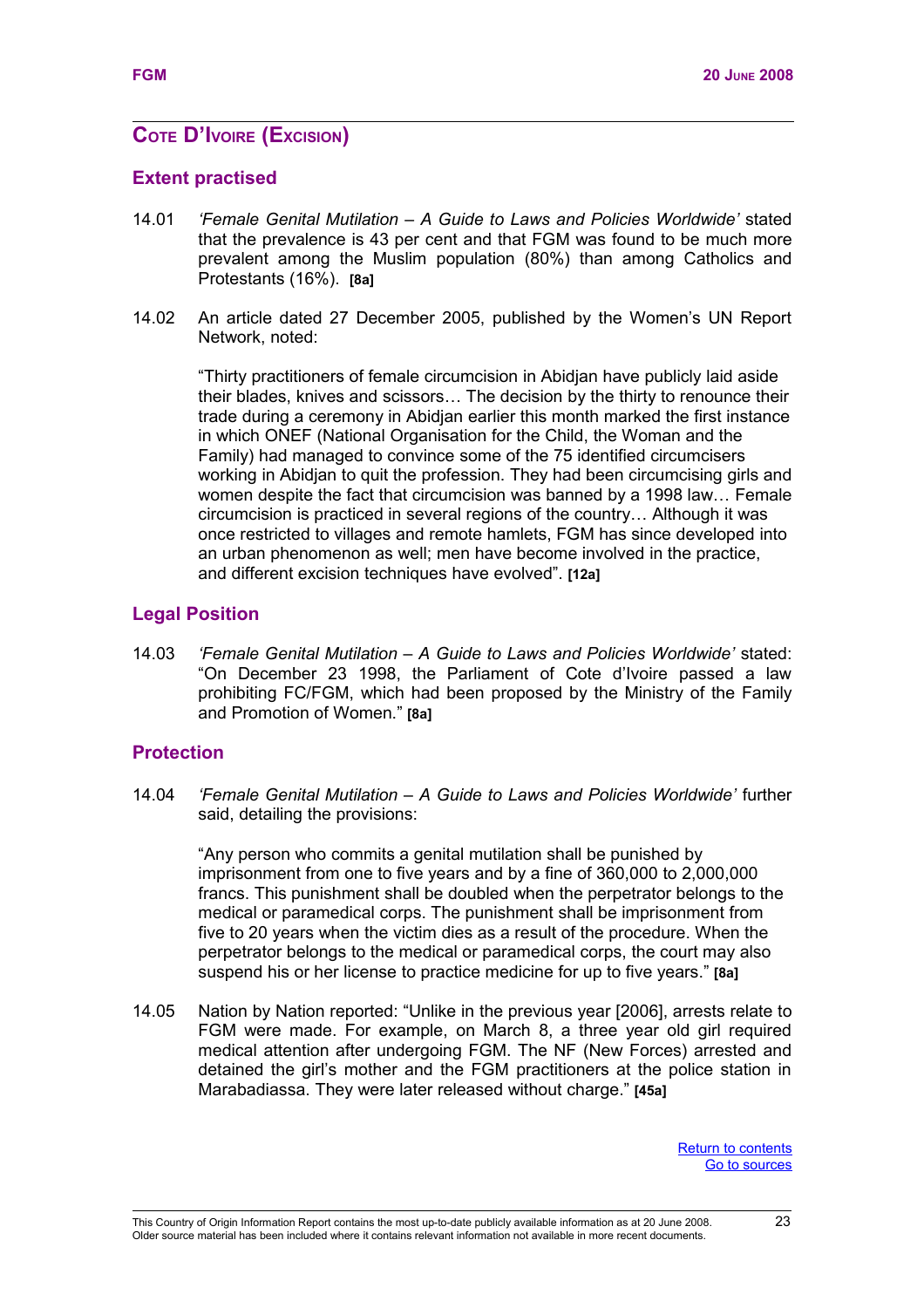#### <span id="page-31-0"></span>**DJIBOUTI – (EXCISION AND INFIBULATION)**

#### **Extent practised**

15.01 In an undated article on 'Women One' it is noted that: "Despite attempts to stop it, circumcision or FGM remains the norm in Djibouti… A 2002 survey of 1,000 women giving birth at Djibouti's Peltier Hospital concluded that 98 per cent of women had been circumcised, of whom the vast majority had been infibulated." **[13a]**

#### **Legal Position**

- 15.02 *'Female Genital Mutilation A Guide to Laws and Policies Worldwide'* detailed the provisions: "Article 333 of the Penal Code provides that 'acts of violence resulting in a genital mutilation are punishable by imprisonment for five years and a fine of 1,000,000 francs'. The Penal Code does not define the term 'genital mutilation'." **[8a]**
- 15.03 Women's News, in an article dated 2 August 2005, stated: "Djibouti has just ratified the African Union' Maputo Protocol banning FGM." **[40a]**

#### **Protection**

24

<span id="page-31-2"></span><span id="page-31-1"></span>15.04 *'Female Genital Mutilation – A Guide to Laws and Policies Worldwide'* stated: "The Union Nationale des Femmes de Djibouti (UNFD), an NGO, has reported one case in which a practitioner of FC/FGM was counselled and advised not to continue her practice after she performed FC/FGM upon a girl who was hospitalised as a result. No formal charges were brought against the woman [practitioner]." **[8a]**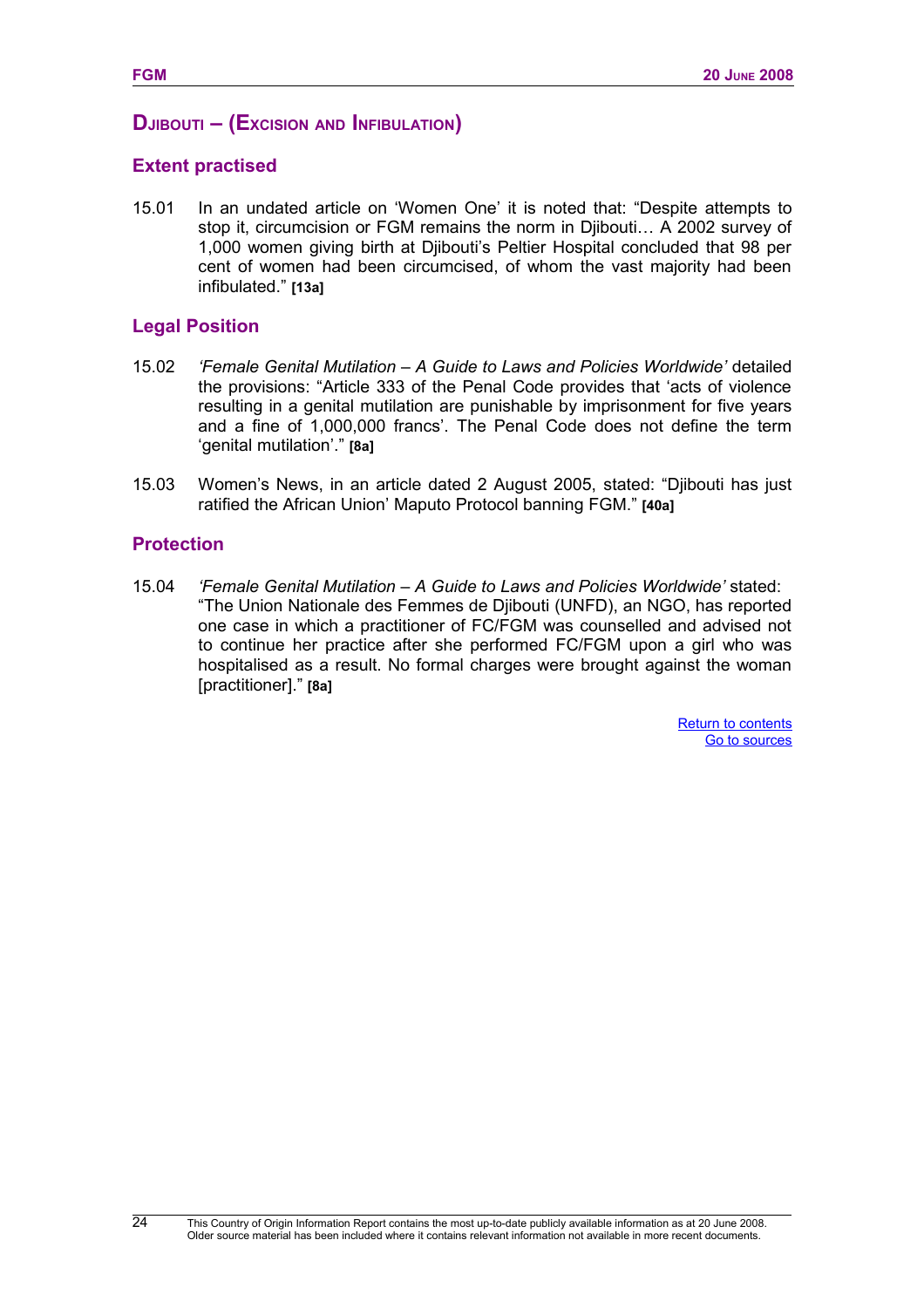#### <span id="page-32-3"></span>**EGYPT – (CLITORIDECTOMY, EXCISION AND INFIBULATION)**

#### <span id="page-32-2"></span>**Extent practised**

- 16.01 *'Female Genital Mutilation A Guide to Laws and Policies Worldwide'* stated that the prevalence of FC/FGM is 97 per cent." **[8a]**
- 16.02 IRIN in an article dated 26 June 2005 reported: "In a symbolic attack on the widespread practice of FGM in Egypt, religious leaders and gender activists, have signed a public declaration calling for an end to FGM, in the hamlet of Abou Shawareb, near Aswan in southern Egypt." **[14a]**
- 16.03 UNICEF reported in an undated article:

"[It] is an active participant in the national movement against FGM/C in Egypt, working with a variety of NGOs and national partners. In Upper Egypt, the agency supports an innovative community mobilisation programme using individuals who have already chosen to stand against FGM/C, and who have found a new positive path by themselves and their families by opposing against the practice." **[5c]**

16.04 The USSD 2007 report stated: "FGM remained a serious, widespread problem, despite government and NGO attempts to combat it. Tradition and family pressure continued to play a leading role in the persistence of FGM… UNICEF reported a reduction in 'intention' levels among the families of at-risk girls." **[2b]**

#### <span id="page-32-1"></span>**Legal Position**

<span id="page-32-0"></span>16.05 The USSD 2007 Human Rights report stated:

"On 23 June, Ali Gomaa, Grand Mufti of Egypt, issued a formal fatwa banning FGM. On 28 June, Minister of Health Al-Gabaly issued a decree banning FGM… During the year [2007] the governorates of Aswan, Sohag, Minya and Beni Sweif publicly announced their rejection of FGM and signed documents making their rejection official." **[8a]**

#### **Protection**

- 16.06 *'Female Genital Mutilation A Guide to Laws and Policies Worldwide'* reported that the punishments for breaches of the above mentioned Articles range from a fine to ten year's imprisonment." **[8a]**
- <span id="page-32-5"></span><span id="page-32-4"></span>16.07 The USSD 2007 report stated: "While the decree does not include criminal penalties, it can be enforced through regulatory action such as license suspension and referral to professional syndicate disciplinary boards… On 2 September, a government official stated that four doctors and a midwife would be prosecuted for conducting FGM procedures." **[2b]**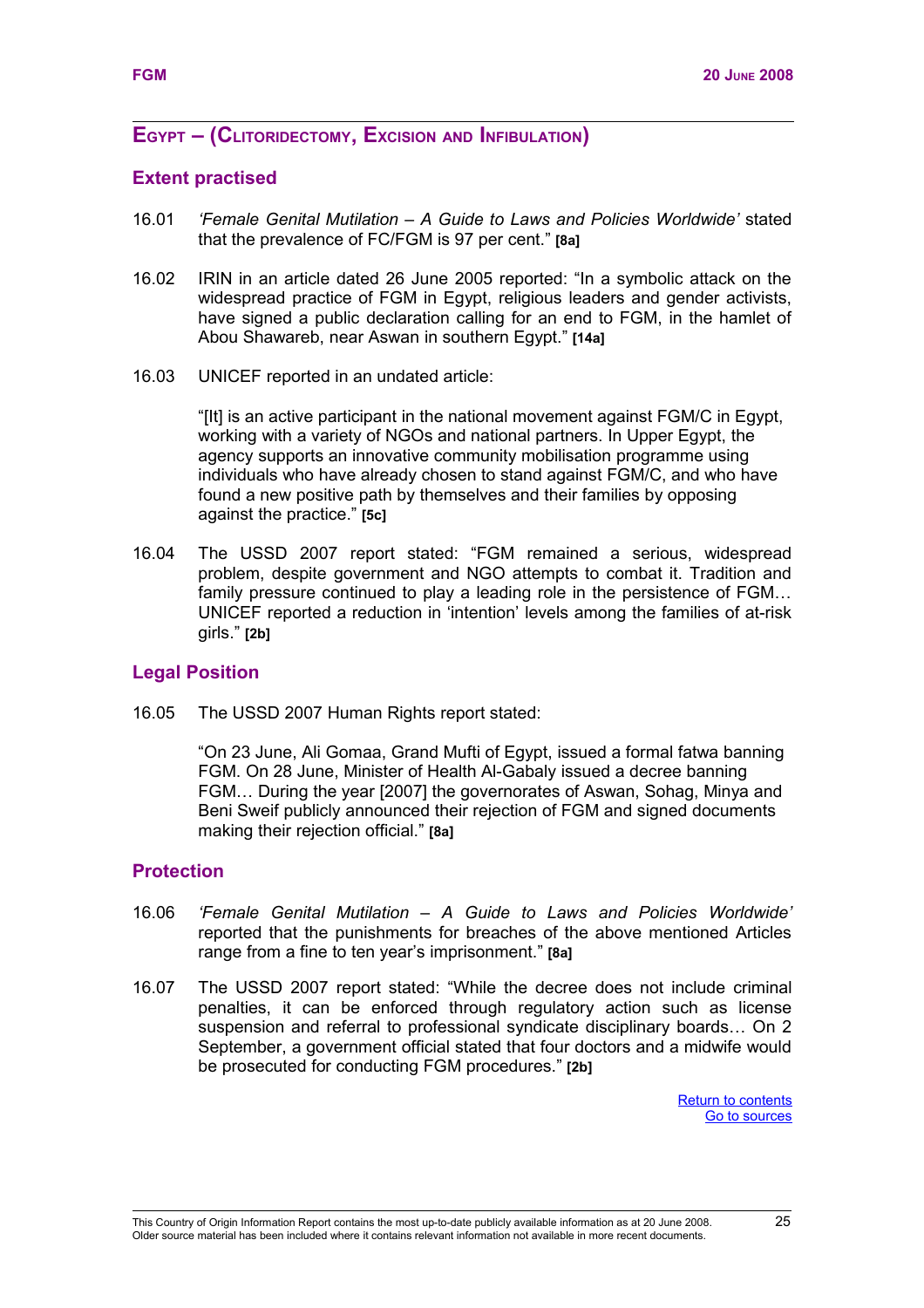# <span id="page-33-3"></span>**EQUATORIAL GUINEA**

## <span id="page-33-2"></span>**Extent practised**

17.01 The Inter-Parliamentary Union (IPU) stated that: "FGM is reportedly not practised in Equatorial Guinea". **[1a]**

# <span id="page-33-1"></span>**Legal Position**

17.02 The IPU reported that: "[It] has no information on the existence of specific legislation". **[1a]**

#### <span id="page-33-0"></span>**Protection**

<span id="page-33-5"></span><span id="page-33-4"></span>17.03 No information.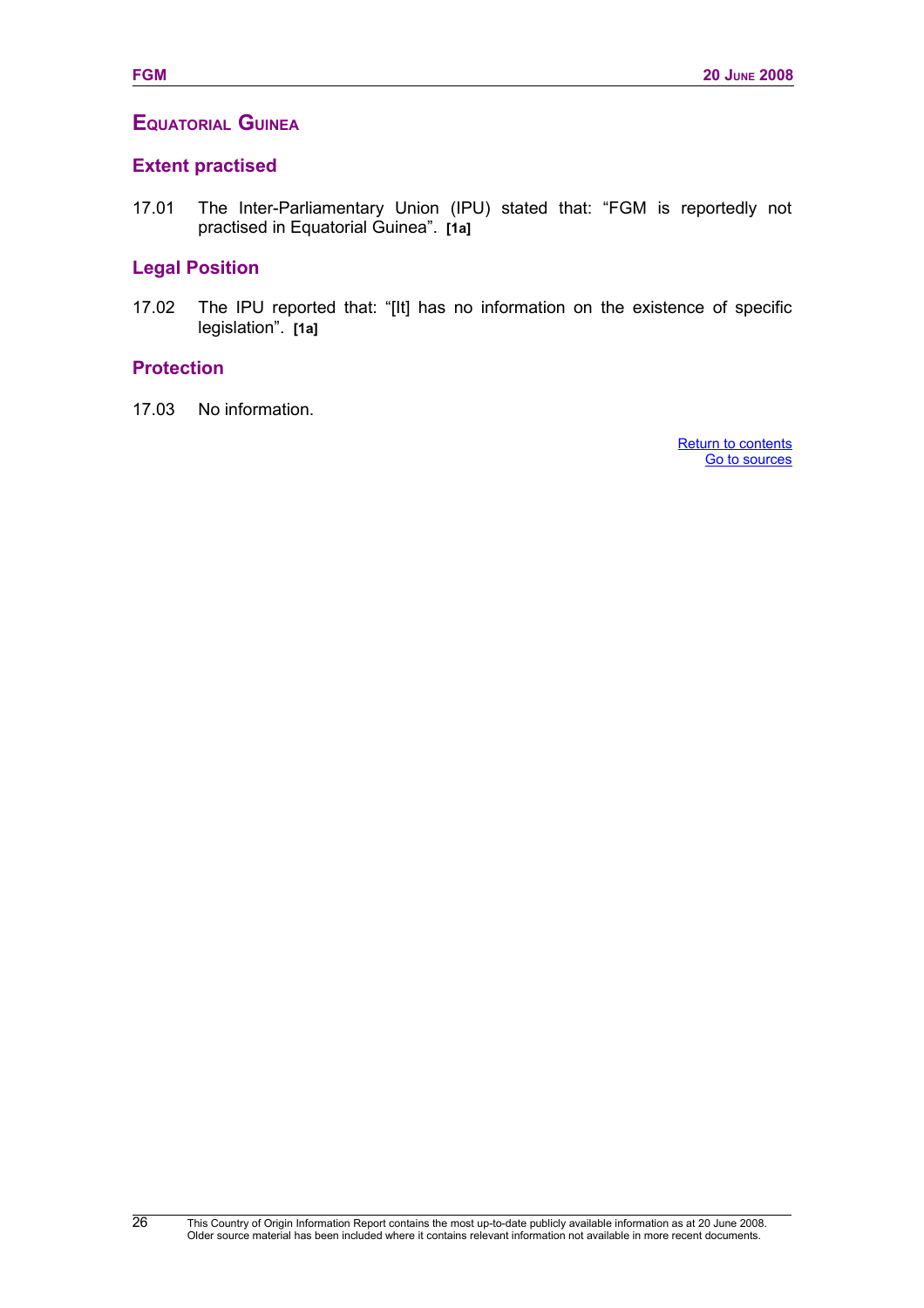## <span id="page-34-3"></span>**ERITREA – (CLITORIDECTOMY, EXCISION AND INFIBULATION)**

#### <span id="page-34-2"></span>**Extent practised**

- 18.01 *'Female Genital Mutilation A Guide to Laws and Policies Worldwide'* stated the prevalence of FC/FGM is 95 per cent and that it practised by Eritrean Christians and Muslims. **[8a]**
- 18.02 It further reported:

"Prior to independence from Ethiopia, the Eritrean People's Liberation Front (EPLF) forbade the practice of FC/FGM by its members. At the same time, the EPLF carried out educational campaigns aimed at discouraging [it]. Since independence, the government has continued these campaigns with a view to eliminating the practice. The Ministries of Health, Education and Information have collaborated in support of these efforts." **[8a]**

#### <span id="page-34-1"></span>**Legal Position**

- 18.03 A *'New Scientist'* article dated 5 April 2007 reported: "Eritrea has banned the life-threatening practice of female circumcision, the government announced late on Wednesday". **[16a]**
- 18.04 The United Nations Convention on the Rights of the Child, in a paper dated 23 October 2007, reported:

"The Government has drawn up a national plan to combat FGM. The national plan of action is based on a two-pronged approach that aspires both to prohibit the mutilation of girls and to support its victims… A national task force spearheaded by the National Union of Eritrean Women (NEUW) and comprising the Ministry of Labour and Human Welfare (MLHW), the Ministry of Health (MoH), the Ministry of Education (MoE), and the Ministry of Information (MoI) has drafted legislation that prohibits the practice of female circumcision". **[15a]**

#### <span id="page-34-0"></span>**Protection**

<span id="page-34-5"></span><span id="page-34-4"></span>18.05 The *'New Scientist'* article continued: "Anyone who requests, incites or promotes FGM will be punished with a fine and imprisonment… The move follows a campaign against the practice by the National Union of Eritrean Women, which says that 94% of Eritrean women have been circumcised." **[16a]**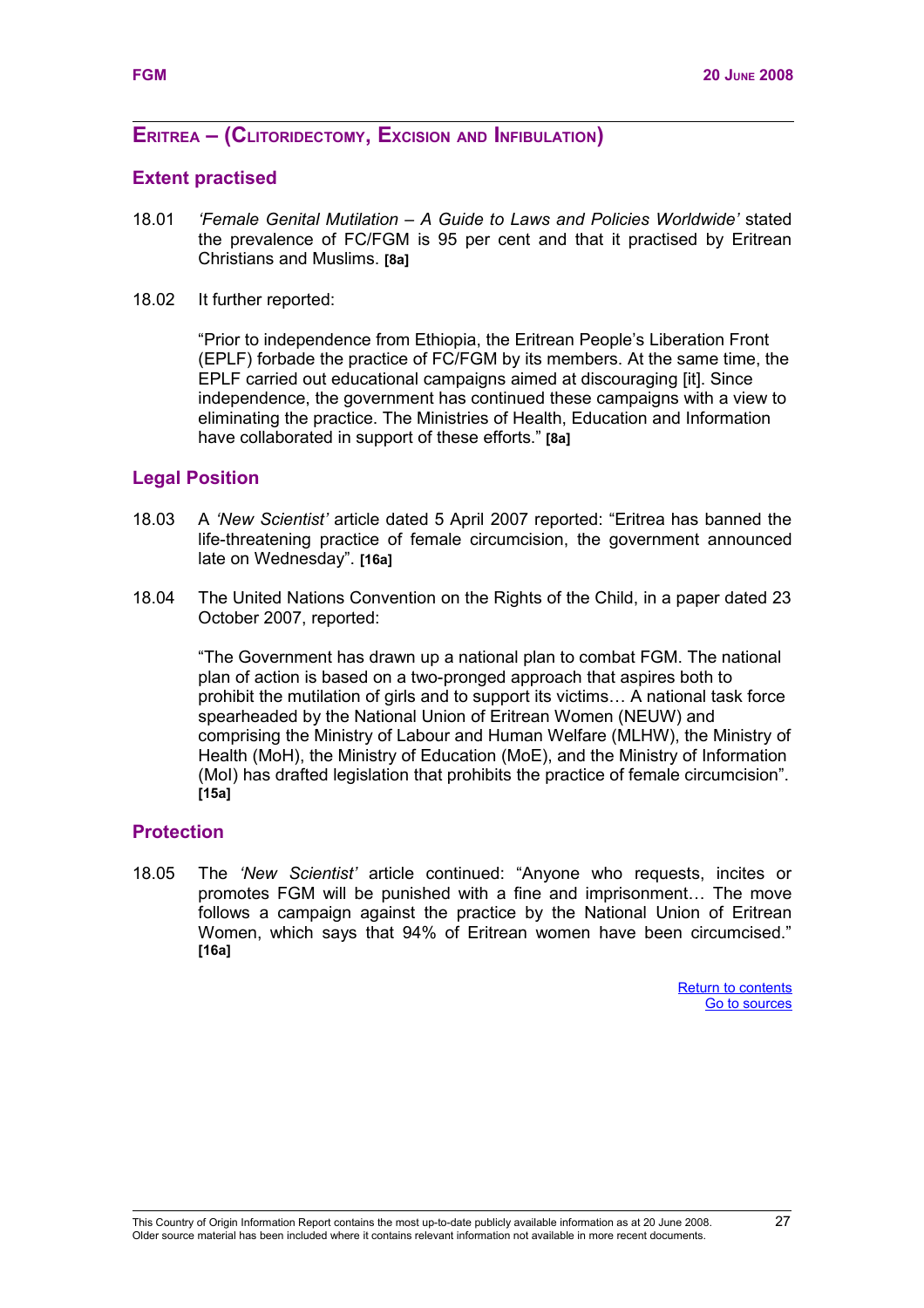## <span id="page-35-3"></span>**ETHIOPIA – (CLITORIDECTOMY, EXCISION AND INFIBULATION)**

#### <span id="page-35-2"></span>**Extent practised**

- 19.01 *'Female Genital Mutilation A Guide to Laws and Policies Worldwide'* stated that the prevalence of FC/FGM is 90 per cent and is common among Christians and Muslims, and was practiced by Ethiopian Jews, now living in Israel. **[8a]**
- 19.02 The USSD 2007 report stated:

 "The majority of girls and women in the country had undergone some form of FGM. Girls typically experienced clitoridectomies seven days after birth (consisting of an excision of the clitoris, often with partial labial excision, and faced infibulation (the most extreme and dangerous form of FGM) at the onset of puberty. According to a Ministry of Health Demographic and Health survey released in 2005, the practice of FGM among all women had decreased from 80 to 74 percent, while support for the practice among women had dropped from 60 to 29 percent… The government took some measures to help eradicate FGM, discouraged the practice through education in public schools, and broader mass media campaigns". **[2b]**

#### <span id="page-35-1"></span>**Legal Position**

19.03 The USSD 2007 report stated: "The penal code criminalizes the circumcision of any female by imprisonment of not less than three months or a fine of not less than \$58. Likewise, infibulation of the genitals is punishable with imprisonment of five to ten years". **[2b]**

#### <span id="page-35-0"></span>**Protection**

19.04 The USSD 2007 report further stated: "However, no criminal prosecutions have ever been brought for FGM". **[2b]**

> <span id="page-35-5"></span><span id="page-35-4"></span>[Return to contents](#page-35-5) [Go to sources](#page-35-4)

28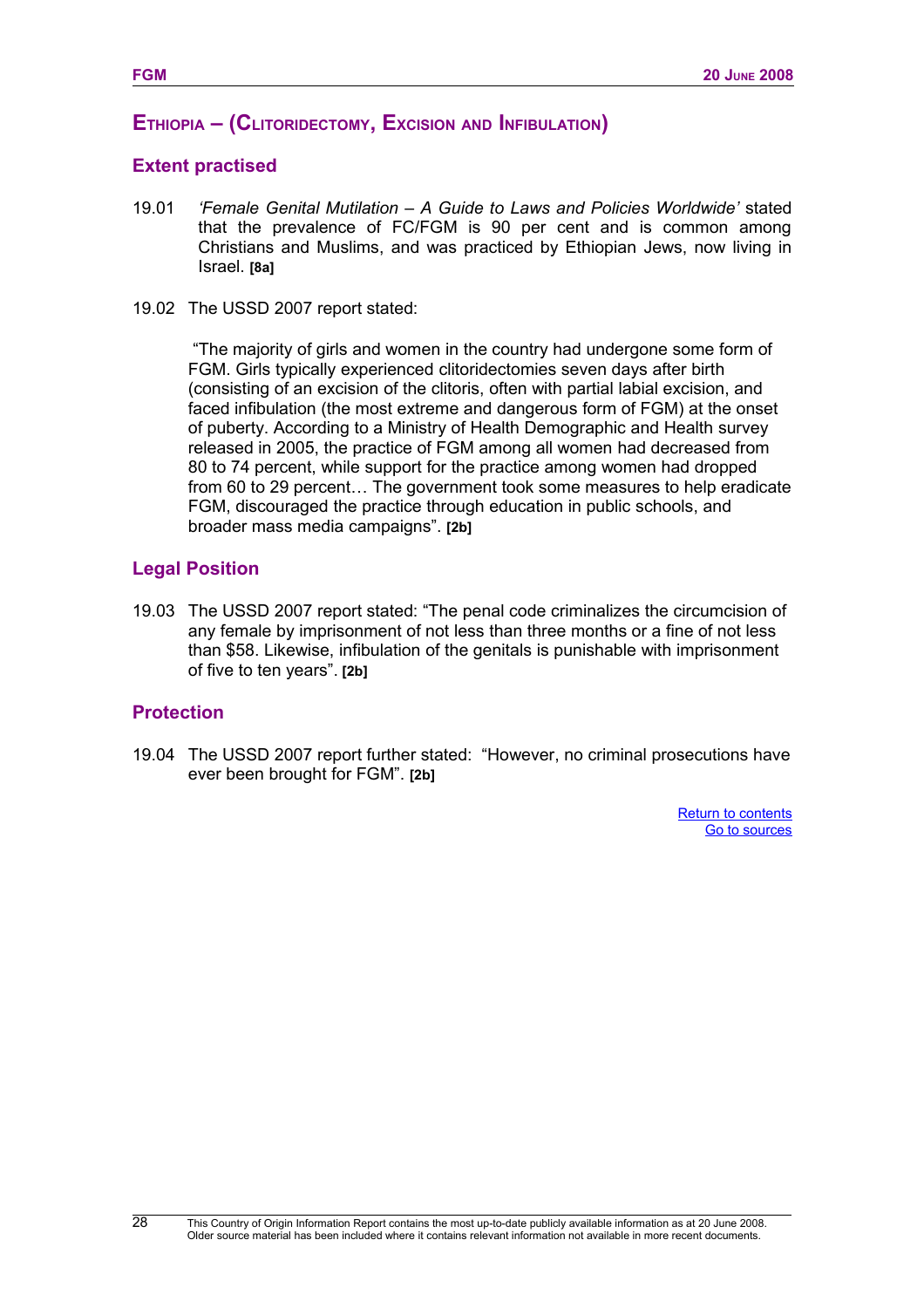# **GABON**

# **Extent practised**

20.01 Crime and Society, in a report on Gabon, noted: "There are no laws against FGM, but according to local women's groups, it was not practiced on Gabonese girls". **[17a]**

# **Legal Position**

20.02 Crime and Society, in a report on Gabon, noted: "There are no laws against FGM…" **[17a]**

# **Protection**

<span id="page-36-1"></span><span id="page-36-0"></span>20.03 No information available.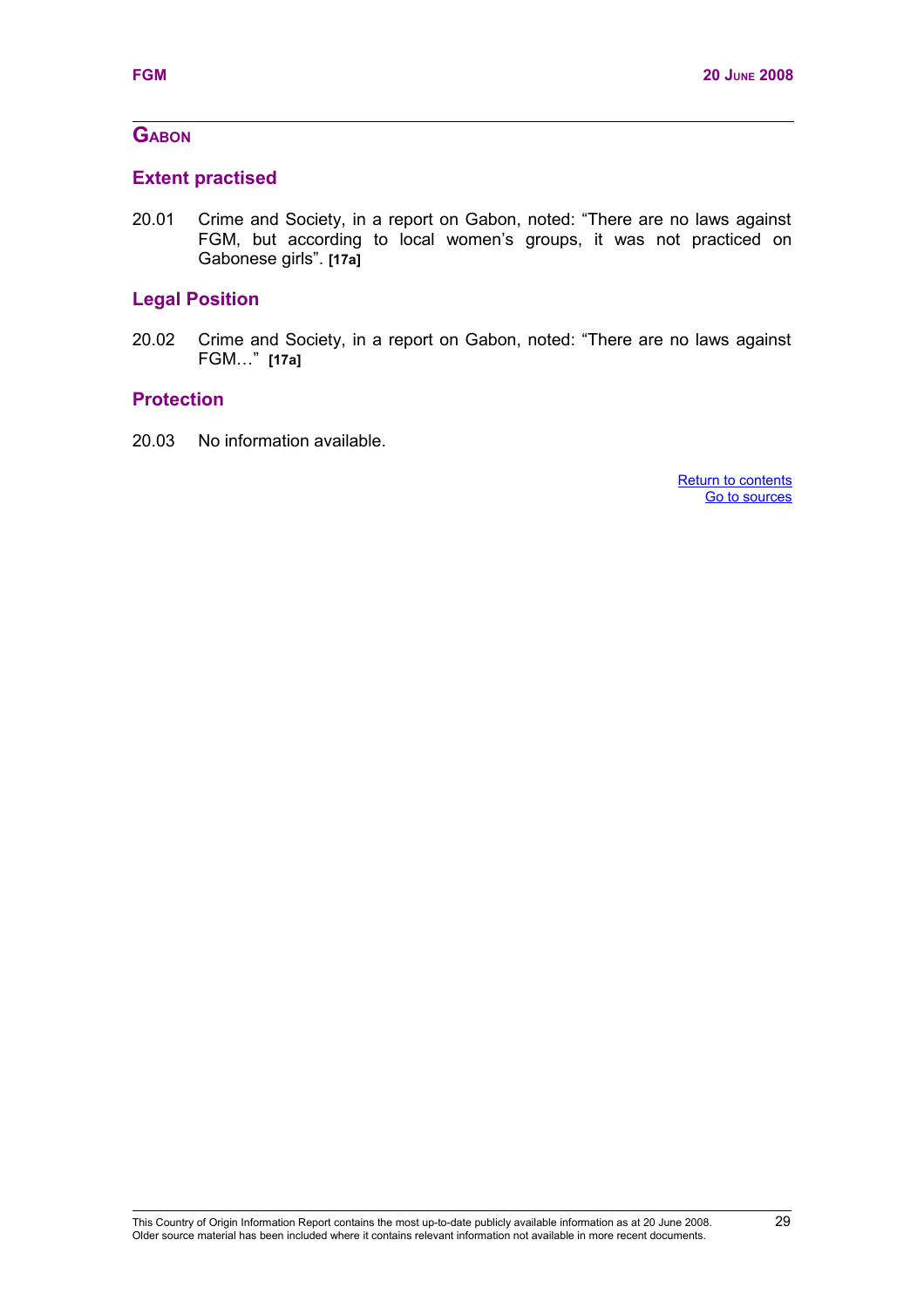### **GAMBIA – (EXCISION AND INFIBULATION)**

#### **Extent practised**

- 21.01 *'Female Genital Mutilation A Guide to Laws and Policies Worldwide'* stated that the prevalence of FC/FGM is 80 per cent countrywide. The level of ethnic group practice is – Mandinga and Serehule (100 per cent), Fula (93 per cent), Jola (65.7 per cent) and Wollof (1.9 per cent). **[8a]**
- 21.02 The USSD 2007 report stated:

"The law does not prohibit FGM, and the practice remained widespread and entrenched. Between 60 and 90 per cent of women have undergone FGM, and seven of the nine major ethnic groups practiced FGM at ages varying from shortly after birth until age 16. FGM was less frequent among the educated and urban segments of these groups…." **[2b]**

21.03 *'Gambia Now'* in an article dated 7 May 2007 reported:

"At a colourful ceremony on 5 May 2007, GAMCOTRAP [a women's rights NGO], with local and international partners, celebrated the dropping of knives by eighteen circumcisers across the length and breadth of The Gambia". **[18a]**

#### **Legal Position**

- 21.04 *'Female Genital Mutilation A Guide to Laws and Policies Worldwide'* noted: "While no legal provision expressly addresses FC/FGM, the practice may fall under the Penal Code's provisions on 'grievous harm'… In addition, the Penal Code contains provisions specifically protecting children." **[8a]**
- 21.05 The USSD 2007 Human Rights report noted: "Several NGOs conducted public education programs to discourage the practice and spoke out against FGM and harmful traditional practices in the media. One NGO led a campaign to mobilize practitioners of FGM to abandon the practice, and approximately 50 had done so by year's end". **[2b]**

#### **Protection**

<span id="page-37-1"></span><span id="page-37-0"></span>21.06 *'Female Genital Mutilation – A Guide to Laws and Policies Worldwide'* noted: "There have been no prosecutions for FC/FGM on the basis of the articles discussed above [in para 21.03]." **[8a]**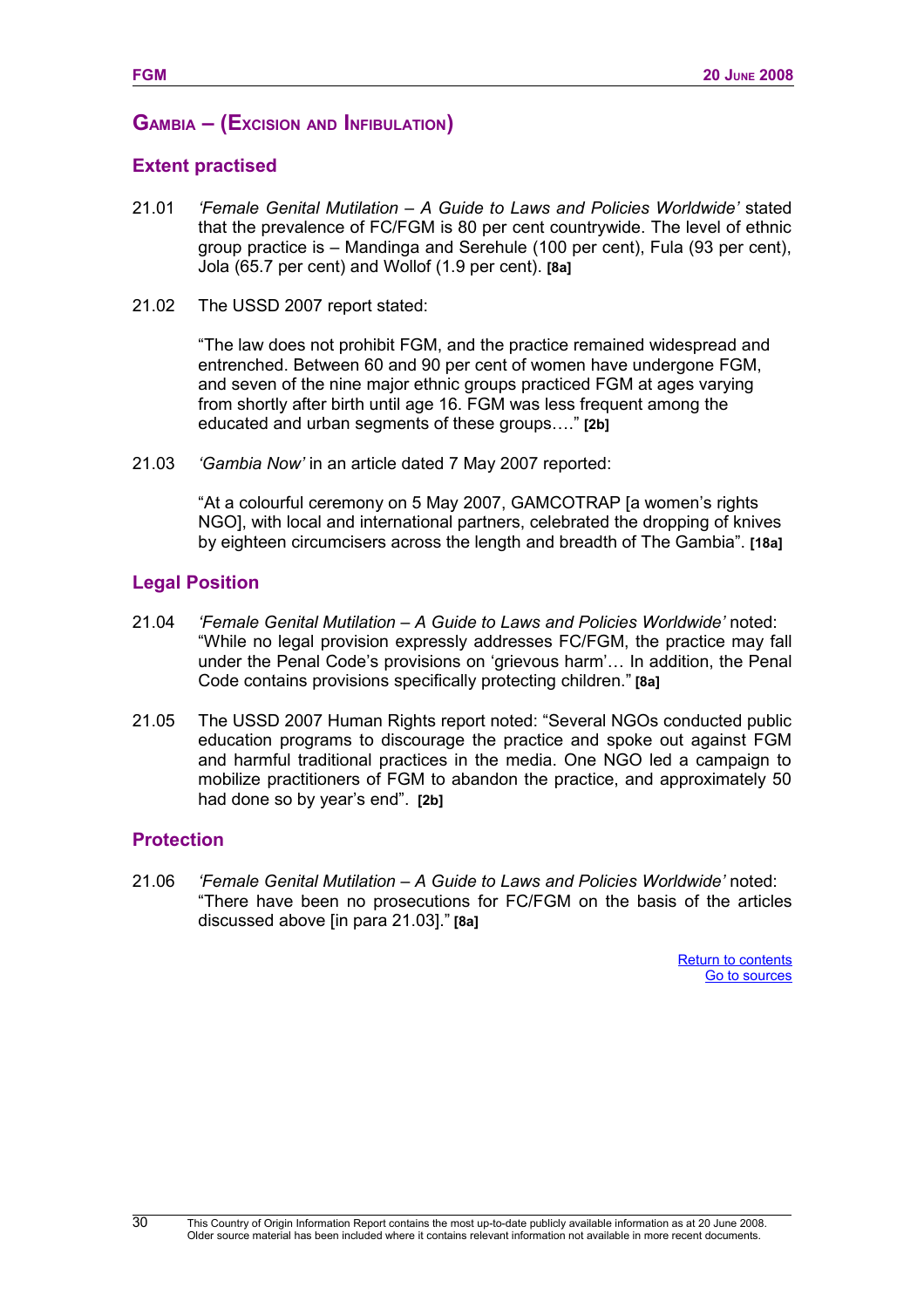# **GHANA – (EXCISION)**

### **Extent practised**

- 22.01 A response to an Immigration and Refugee Board of Canada request dated 12 October 2006 states: "… the practice of FGM still occurs in Ghana 'where genital mutilation is still performed with the tacit approval of the community'…. In a study published by *'The Lancet'*… of the 3,094 women who went to three Ghanaian obstetrics centres to give birth, 11 per cent had undergone [one type of FGM], 28 per cent [a second type] and one per cent [a third type]". **[19a]**
- 22.02 *'Female Genital Mutilation A Guide to Laws and Policies Worldwide'* , detailing the ethnic groups practising FGM as: "… the Bussansi, Frafra, Kantonsi, Kassena, Kussasi, Mamprushie, Moshie and Nankanne in the Upper East region and Dargarti, Grunshie, Kantonsi, Lobi, Sissala and Walas in the Upper West region." **[8a]**

#### **Legal Position**

- 22.03 Freedom House, in their 2007 report, noted that FGM was made illegal in Ghana in 1994. **[20a]**
- 22.04 Freedom House also noted that those who perform the operation face prison sentences of at least three years. In October 2006 Parliament debated amending the 1994 law to extend its reach to relatives or guardians who consent to the procedure being performed. **[20a]**
- 22.05 *'Public Agenda (Accra)'* reported in allAfrica on 28 January 2008: "Practitioners and all parties that consent to the practice of FGM are liable to imprisonment to not less than five years and not more than 10 years as stipulated in the Constitution Amendment Act 741." **[21a]**

#### **Protection**

<span id="page-38-1"></span><span id="page-38-0"></span>22.06 The USSD 2007 report stated: "There were no prosecutions for practising FGM during the year." **[2b]**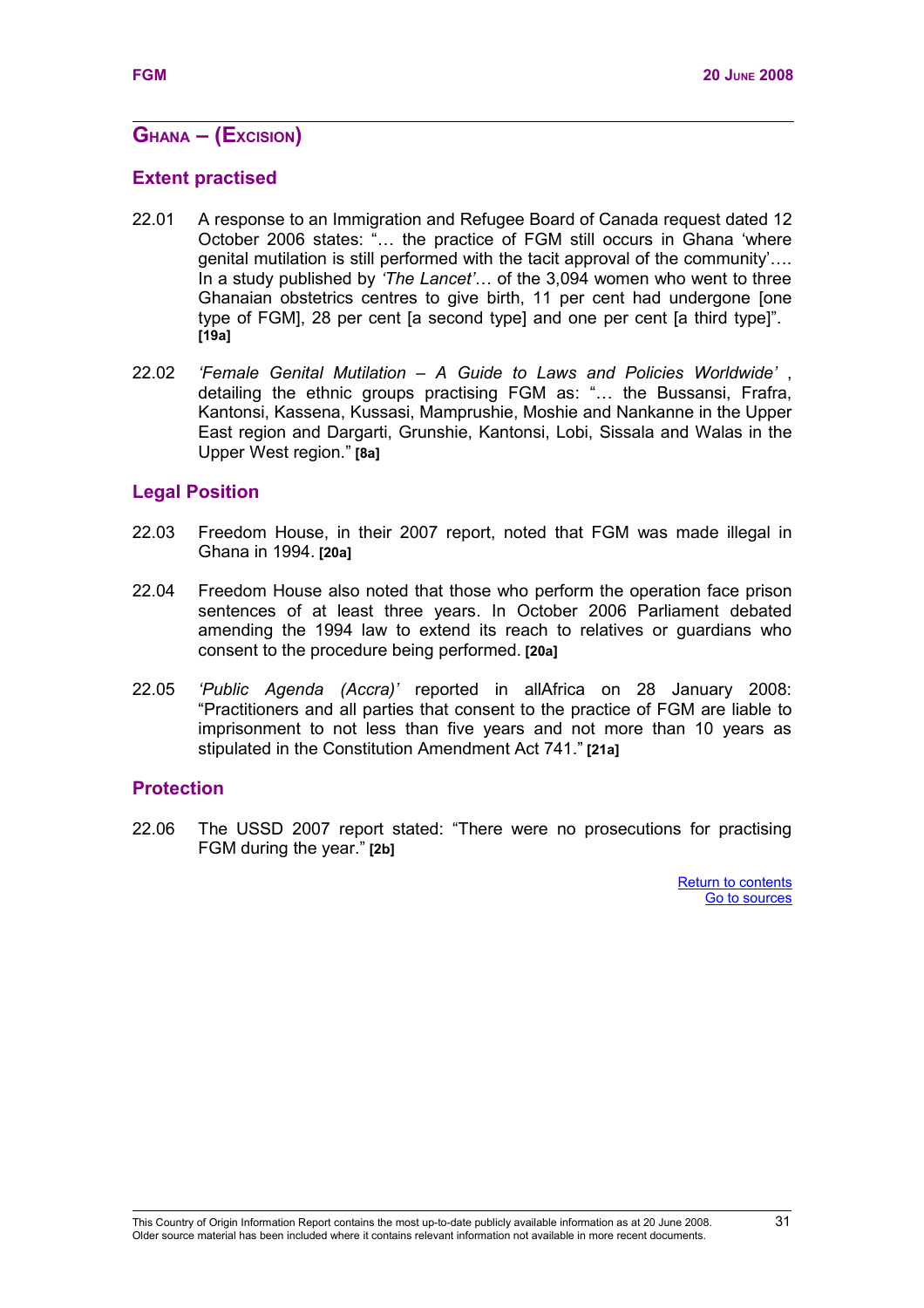### **GUINEA – (CLITORIDECTOMY, EXCISION AND INFIBULATION)**

#### **Extent practised**

23.01 The USSD 2007 Human Rights report noted:

"FGM was practised widely in all regions and among all religious and ethnic groups. FGM was performed on girls between the ages of four and 17. According to a 2005 Demographic and Health Survey (DHS), FGM prevalence was 96 per cent nationwide, a slight decline from the 99 per cent prevalence rate reported in the 1999 DHS… A growing number of men and women opposed FGM and urban, educated families increasingly opted to perform only a slight, symbolic incision… Efforts by NGOs to persuade communities to abandon FGM resulted in thousands of families immediately ending the practice. THE NGO TOSTAN was successful in bringing together communities that traditionally intermarry to combat FGM". **[2b]**

23.02 GTZ (Deutsche Gesellschaft fur Technische Zusammenarbeit GmbH) reported in November 2007 that:

"In Guinea, the most widespread form of FGM is Type II, followed by Type I (mostly with total removal of the clitoris) and Type IV. Type III is found primarily in Moyenne Guinee, Guinee Forstiere and Conakry, where infibulation accounts for slightly more than ten per cent of all excisions… The only change that can be seen is that mothers are tending to wait longer before subjecting their daughters to the practice and that it is increasingly being performed by health professionals". **[15b]**

#### **Legal Position**

- 23.03 GTZ also reported in November 2007 that: "A 2001-2010 national action plan to campaign against FGM has now been developed in coordination with the Ministry for Social Affairs, development agencies and national NGOs… There is currently no national structure to coordinate FGM related activities in the country". **[22a]**
- 23.04 The USSD 2007 Human Rights report noted: "FGM is illegal and carries a penalty of three months in prison and a fine of approximately \$26". **[2b]**

#### **Protection**

32

- 23.05 *'Female Genital Mutilation A Guide to Laws and Policies Worldwide'* stated that no one has ever been criminally prosecuted for FC/FGM. **[8a]**
- <span id="page-39-1"></span><span id="page-39-0"></span>23.06 The USSD 2007 Human Rights report noted that there were no prosecutions during the year [2006]. **[2b]**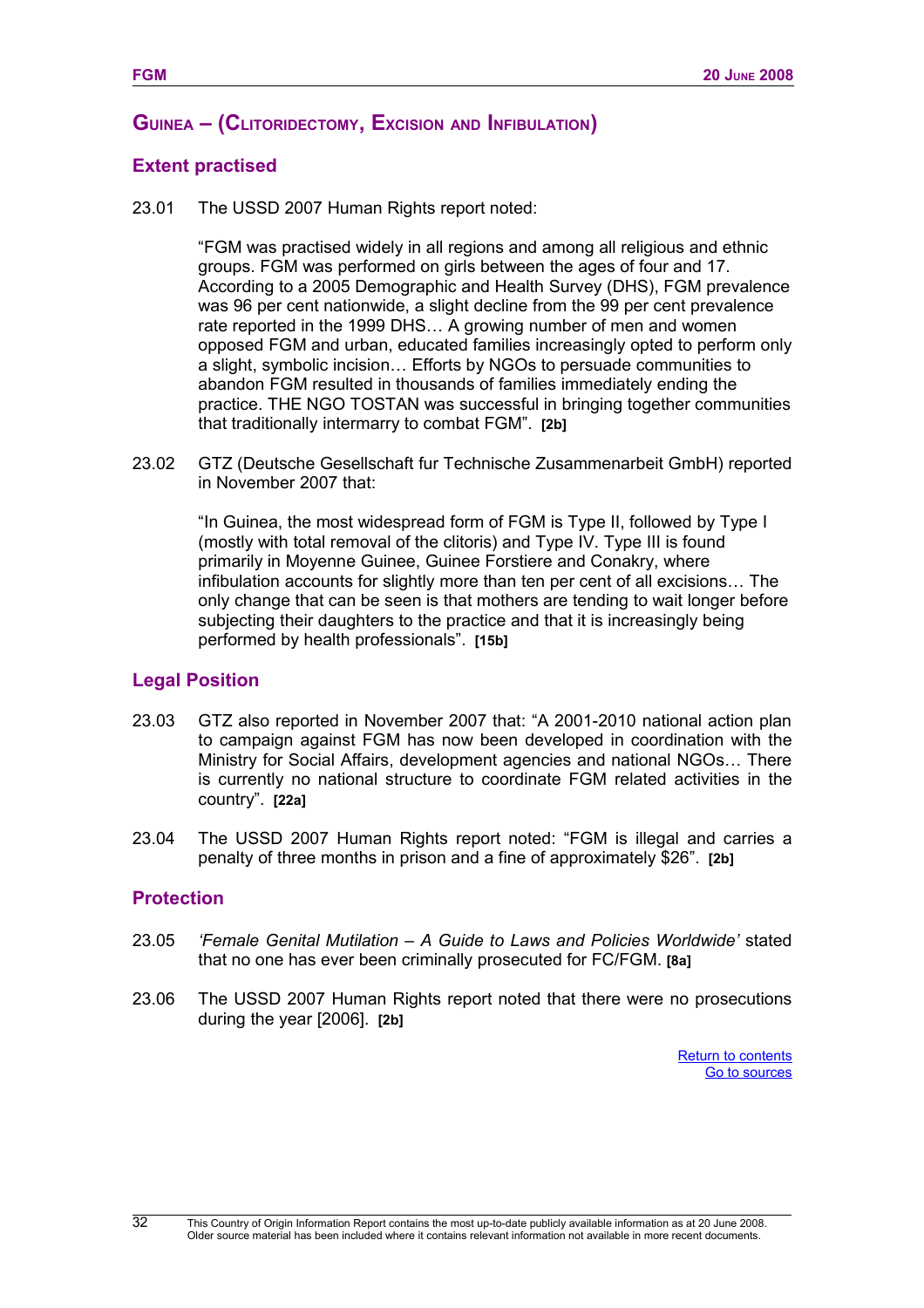#### **GUINEA-BISSAU – (CLITORIDECTOMY AMD EXCISION)**

#### **Extent practised**

- 24.01 *'Female Genital Mutilation A Guide to Laws and Policies Worldwide'* stated that the prevalence of FC/FGM is 50 per cent countrywide. **[8a]**
- 24.02 The USSD 2007 Human Rights report noted: "Certain ethnic groups, especially the Fulas and the Mandinkas, practiced FGM, but also on babies as young as four months old". **[2b]**
- 24.03 UNICEF, in an article dated 13 November 2007, reported: "In Guinea-Bissau, FGM/C is mainly performed on children and adolescents between six and 14 years of age – though it has also reportedly been performed on infants in recent years". **[5d]**

#### **Legal Position**

- 24.04 The USSD 2007 Human Rights report noted: "The government has not prohibited the practice". **[2b]**
- 24.05 UNICEF reported in an article dated 13 November 2007 that:

"Before the country's civil war in the late 1990s, a National Committee against Harmful Practices – supported by UNICEF, the UN Population Fund, Plan International and others – conducted FGM/C awareness campaigns in partnership with local non-governmental organisations. Due to political instability and a lack of funding, these activities have not been sustained, but the government has stated its intention to address the problem – starting with a national consultation on FGM/C that was recently organised with the participation of local NGOs, community groups and religious organisations". **[5d]**

24.06 Afriquenligne, in an article dated 24 February 2008, reported:

"Muslims in Guinea Bissau on Friday said they were opposed to the upcoming debate in parliament on FGM when the House sits next week saying the practice was linked to Muslim culture and rituals… The statement by the Muslims triggered an immediate reaction from the President of the League of Human Rights of Guinea Bissau (LGBH), who has written to the National Assembly to pass a law against FGM. The letter asked Parliament to 'maintain the current legislative procedure in order to approve a legislation that will make the practice of FGM an offence…". **[23a]**

#### **Protection**

24.07 *'Female Genital Mutilation – A Guide to Laws and Policies Worldwide'* stated that punishments vary according to the degree of harm inflicted. **[8a]** 

> <span id="page-40-1"></span><span id="page-40-0"></span>[Return to contents](#page-40-1) [Go to sources](#page-40-0)

Older source material has been included where it contains relevant information not available in more recent documents.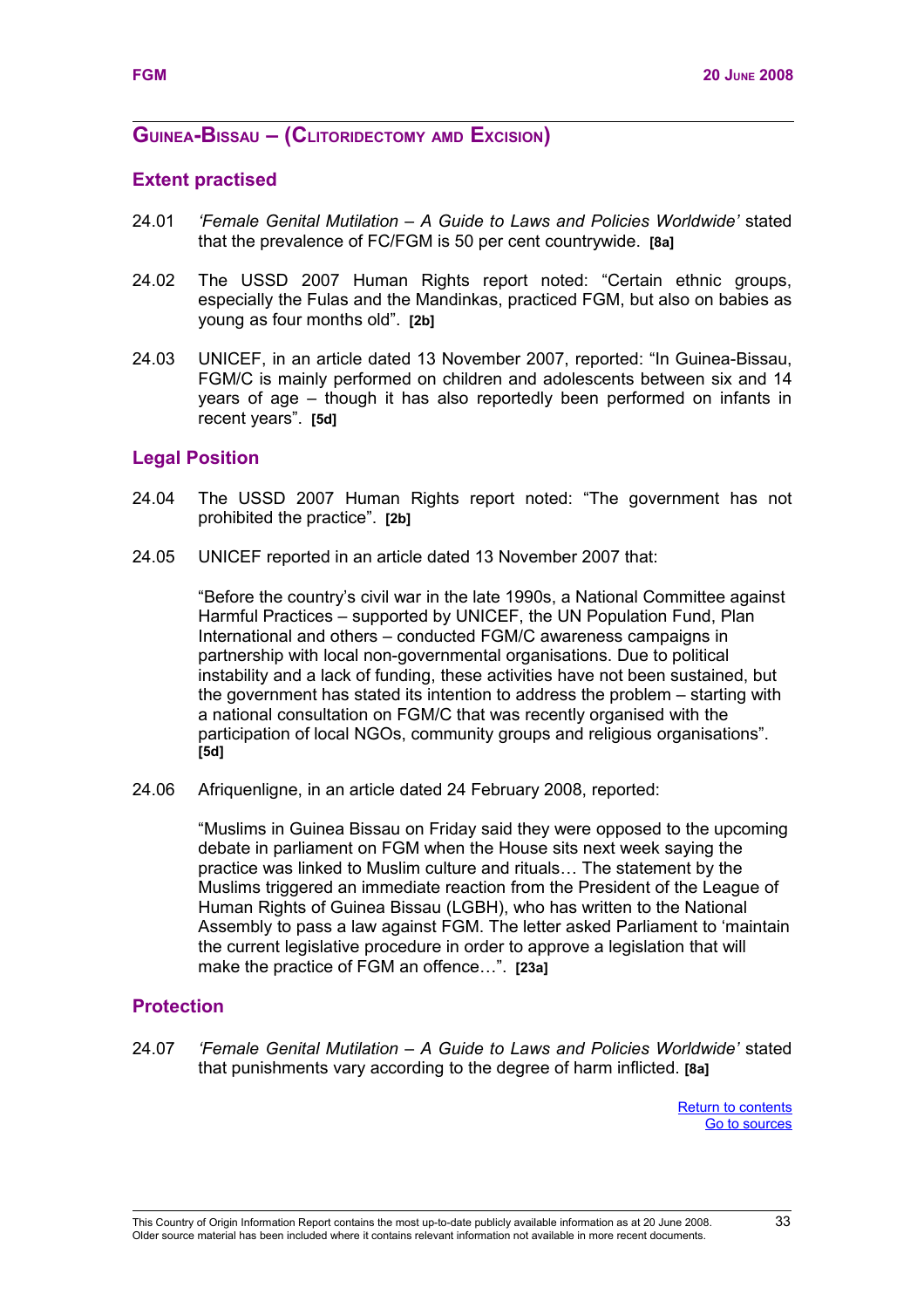# **KENYA – (CLITORIDECTOMY, EXCISION AND SOME INFIBULATION)**

# **Extent practised**

- 25.01 *'Female Genital Mutilation A Guide to Laws and Policies Worldwide'* stated that the prevalence of FC/FGM is 50 per cent countrywide. **[8a]**
- 25.02 *'Off Our Backs'*, in an article published in Jan/Feb 2005, reported: "Doctors and nurses are increasingly performing FGM. Activists report that FGM procedures in hospitals occur mostly in Egypt, Sudan and Kenya, and that in Kenya, doctors charge between \$37 to \$125, while traditional practitioners charge \$25". **[24a]**
- 25.03 The USSD 2007 report noted:

"The law prohibits FGM, but it was still practiced, particularly in rural areas. According to UNICEF, one third of women between the ages of 15 and 49 had undergone FGM. Of the country's 42 ethnic groups, only four (the Luo, Luhya, Teso, and Turkana, constituting 25 per cent of the country's population) did not traditionally practice FGM. According to the NGO Maendeleo Ya Wanawake (Development of Women), the percentage of girls undergoing the procedure was 80 to 90 per cent in some districts of the Eastern, Nyanza, and Rift Valley provinces… FGM usually was performed at an early age. Some churches and NGOs provided shelter to girls who fled their homes to avoid becoming victims, but community elders frequently interfered with attempts to stop the practice". **[2b]**

# **Legal Position**

- 25.04 The USSD 2007 Human Rights report noted: "Officials continued to attempt to stem FGM". **[2b]**
- 25.05 Feminist.com reported on 21 December 2007: "Although Kenya passed a law prohibiting FGM in 2001, Kenyan authorities have been slow to implement the law". **[22a]**

# **Protection**

34

- 25.06 An article in Women's International Network News, Autumn 2002 edition, reported that the executive director of the Centre for Human Rights and Democracy (CHRD), is using legal means to offer protection from FGM to young girls. Eldoret's Chief Magistrate was petitioned for an injunction prohibiting an FGM practitioner from performing the practice on her daughter. The court granted the injunction and the practitioner interpreted this as barring her from undertaking the procedure on anyone. **[25a]**
- 25.06 The USSD 2007 Human Rights report noted:

"Officials continued to attempt to stem FGM. In January [2007] three women were fined approximately \$1,550 for having their daughters undergo FGM. In February two district commissioners for Loitokitok and Kajiado instructed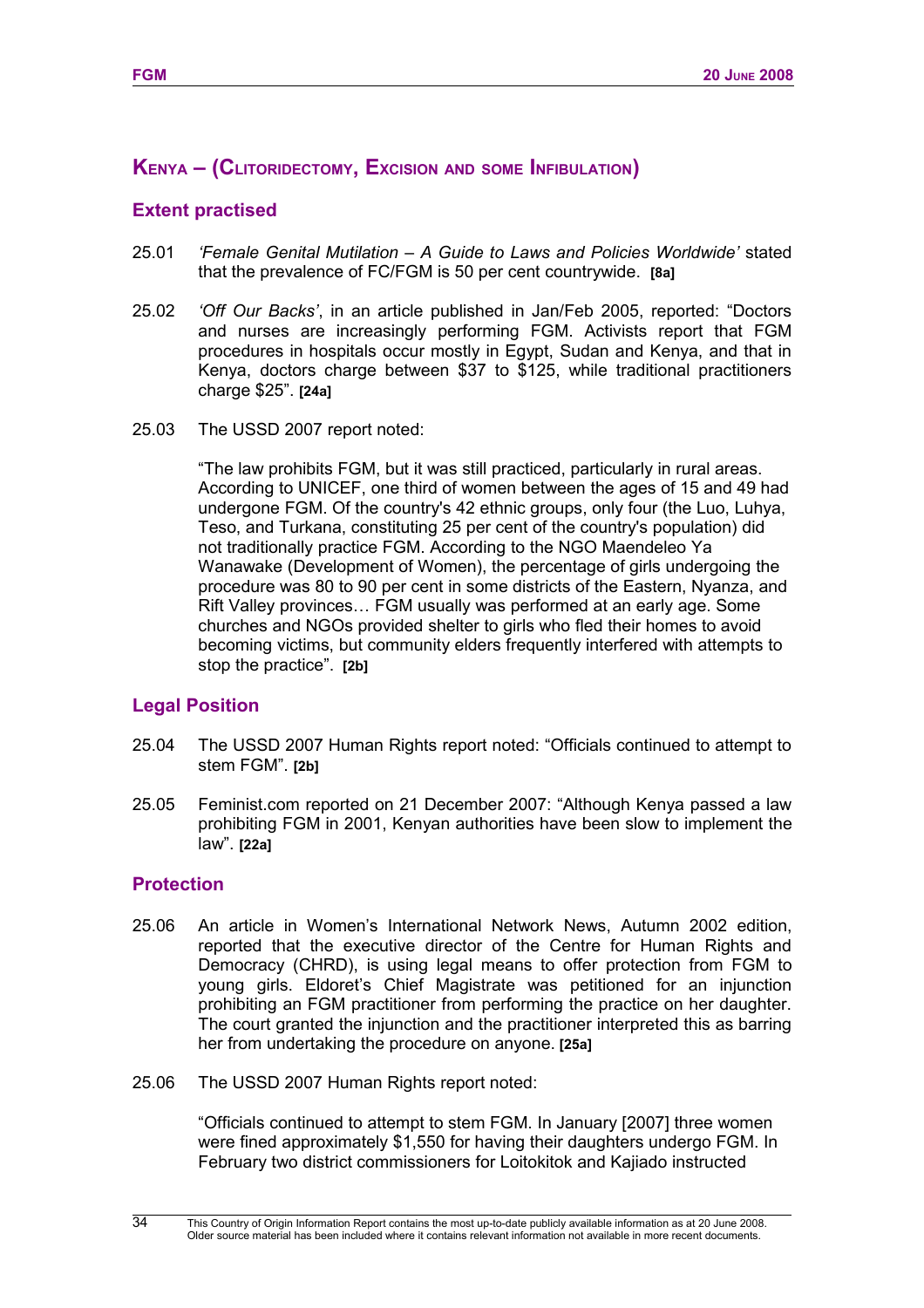<span id="page-42-1"></span><span id="page-42-0"></span>police to arrest anyone perpetrating FGM. They noted that some older men were sneaking girls out of school to take them away for FGM, and that more than 10,000 girls from Kajaido fled to rescue centres to avoid FGM". **[2b]** 

25.07 Rights Kenya in an article dated 9 June 2008 noted: "Kenya was cited as a country where laws had been used to good effect: the ban on FGM was contained in the Children's Act passed in 2001. According to the Executive Director of the Centre for Human Rights and Democracy, Ken Wafula, his organisation has been able to rescue 53 girls recently thanks to the law". **[3b]**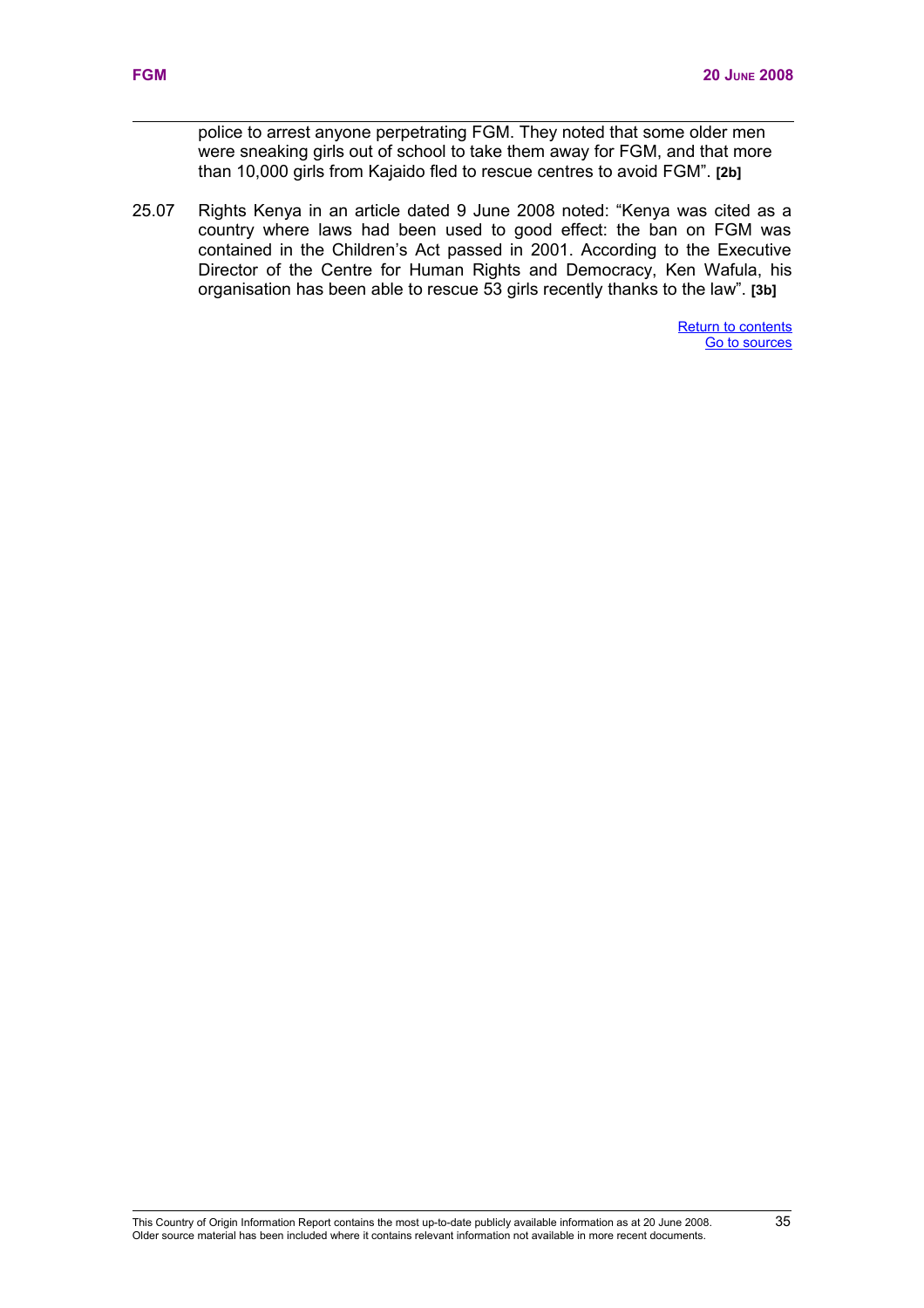# **LESOTHO**

### **Extent practised**

26.01 The Inter-Parliamentary Union (IPU) stated that: "FGM is reportedly not practised in Lesotho". **[1a]**

# **Legal Position**

26.02 The IPU continued, stating that: "[It] has no information on the existence of specific legislation". **[1a]**

### **Protection**

<span id="page-43-1"></span><span id="page-43-0"></span>26.03 No information available.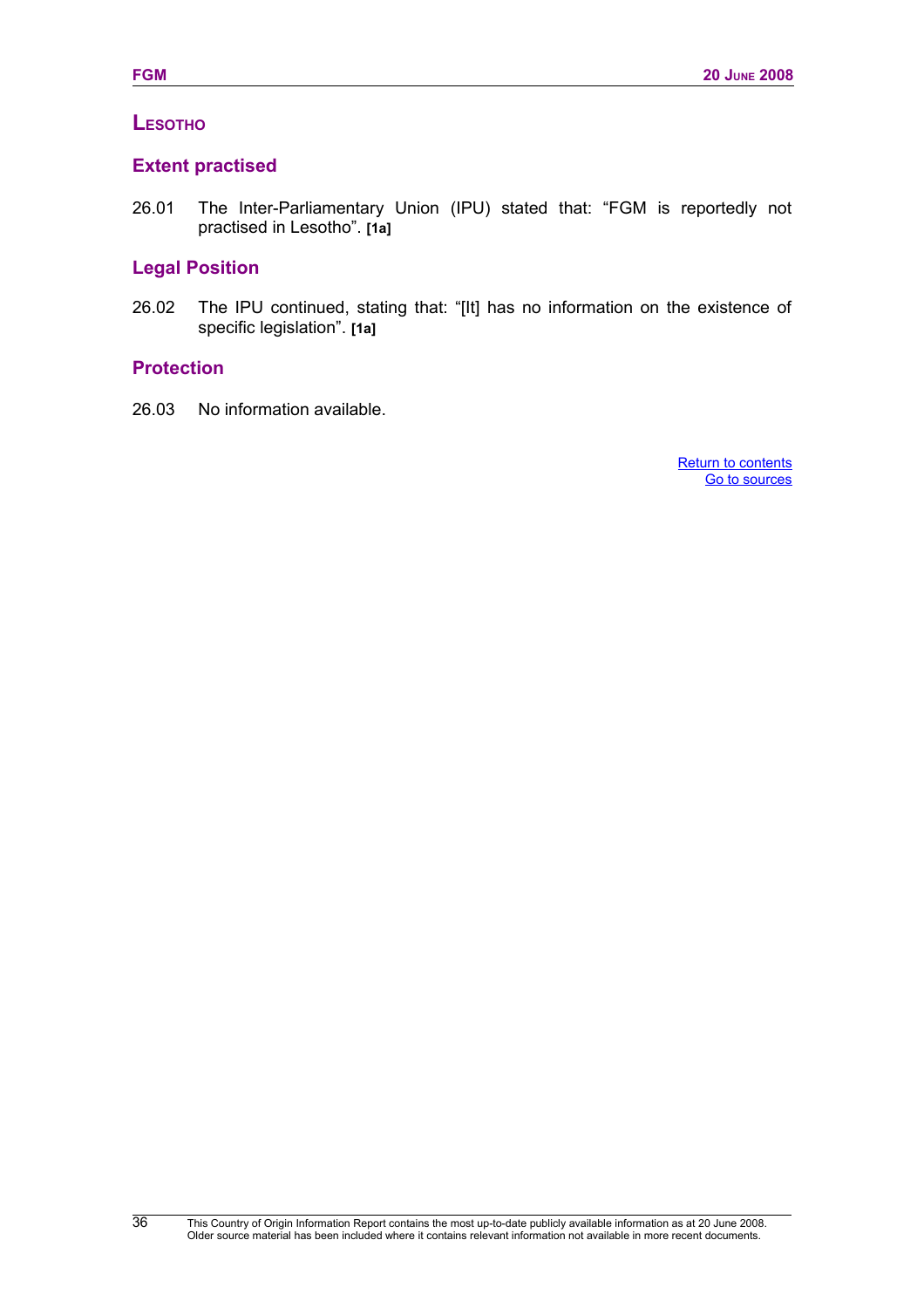# **LIBERIA – (EXCISION)**

#### **Extent practised**

- 27.01 *'Female Genital Mutilation A Guide to Laws and Policies Worldwide'* stated that the prevalence of FC/FGM is 60 per cent countrywide. **[8a]**
- 27.02 FIDH.org reported in an article dated 4 March 2004:

"The form of harmful traditional practice (FGM) in Liberia has been on the increase and continues to be in scandalous proportion based on societal practice or cultural believe [sic] by some ethnic groups in Liberia. Girl children under the ages of five to 18 years are forced by their parents to go through female circumcision culturally called Sande and Poro societies (Sande for female and Poro for male). Non sterilised blunt objects are used in this traditional practice". **[26a]**

27.03 The USSD 2007 Human Rights report noted:

"FGM traditionally was performed on young girls of northern, western, and central ethnic groups, particularly in rural areas. The most extreme form of FGM, infibulation, was not practiced. Social structures and traditional institutions, such as secret societies, often performed FGM as an initiation rite, making it difficult to ascertain the number of cases". **[2b]**

#### **Legal Position**

27.04 *'Female Genital Mutilation – A Guide to Laws and Policies Worldwide'* states that: "Liberia has no law specifically prohibiting FC/FGM". **[8a]**

#### **Protection**

<span id="page-44-1"></span><span id="page-44-0"></span>27.05 No information.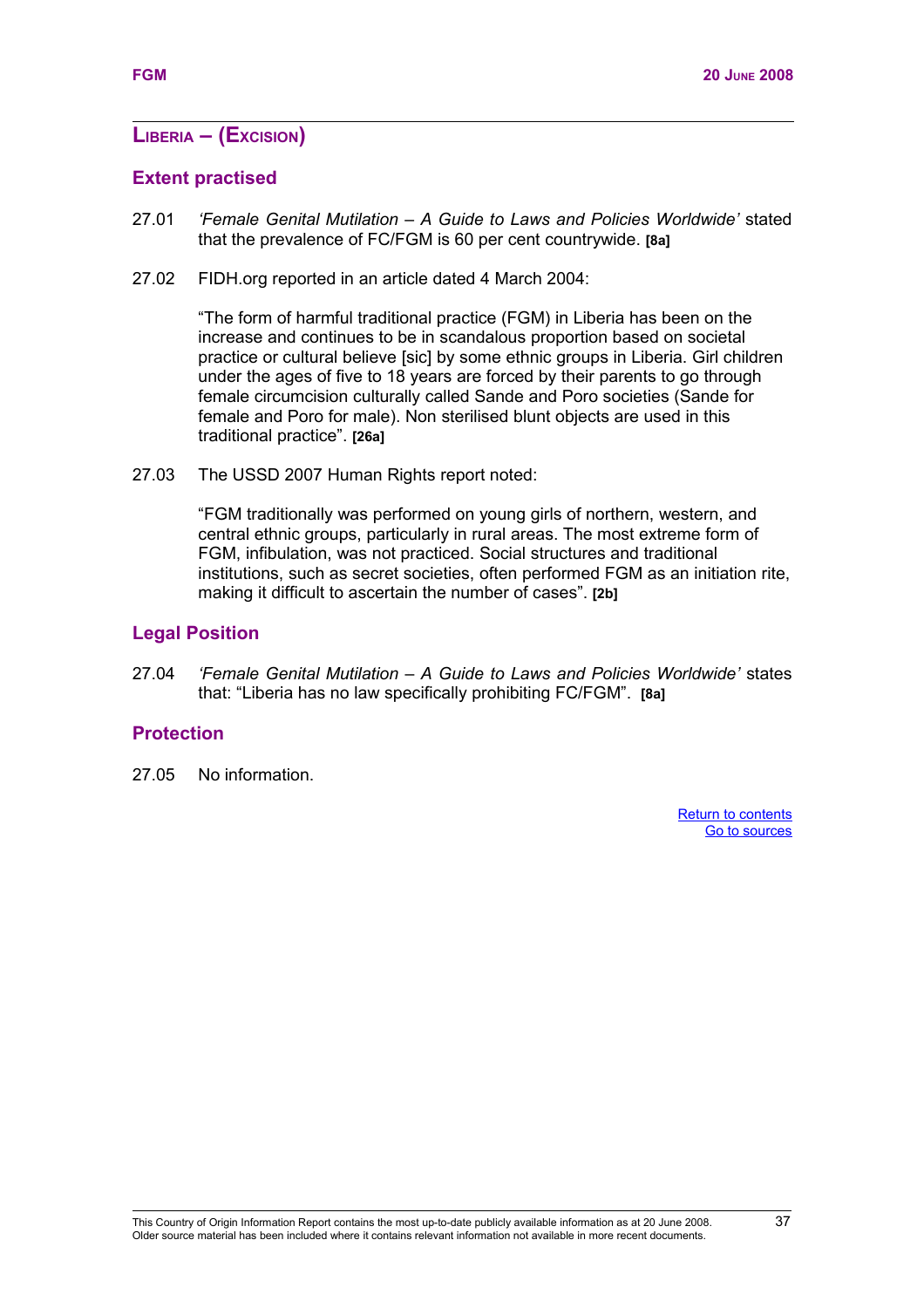# **LIBYA**

### **Extent practised**

- 28.01 AFROL News in an undated article report FGM reported that it is practiced on young girls by some nomadic tribes in Libya. **[6e]**
- 28.02 USSD 2007 Human Rights report noted that there were reports that FGM occurred in remote areas within African migrant communities. **[2b]**

# **Legal Position**

- 28.03 The USSD 2007 Human Rights report states that: "The law does not prohibit FGM, which is foreign to the culture and society...". **[2b]**
- 28.04 Harvard International Review quoting from *'International Health'* Spring 2005 noted that Libya was one of only three African countries to ratify the Maputo Protocol, formulated in July 2003 at an African Union conference, which would prohibit 'through legislative measures backed by sanctions… all forms of FGM'. **[10a]**
- 28.05 IRIN, in an undated article, reported: "The Maputo Protocol, which will come into force once 15 African countries become signatories, would be an important opportunity to develop a legal framework for the abandonment of FGM… To date, however, just seven African nations have ratified the protocol...". **[14d]**

### **Protection**

38

<span id="page-45-1"></span><span id="page-45-0"></span>28.06 No information.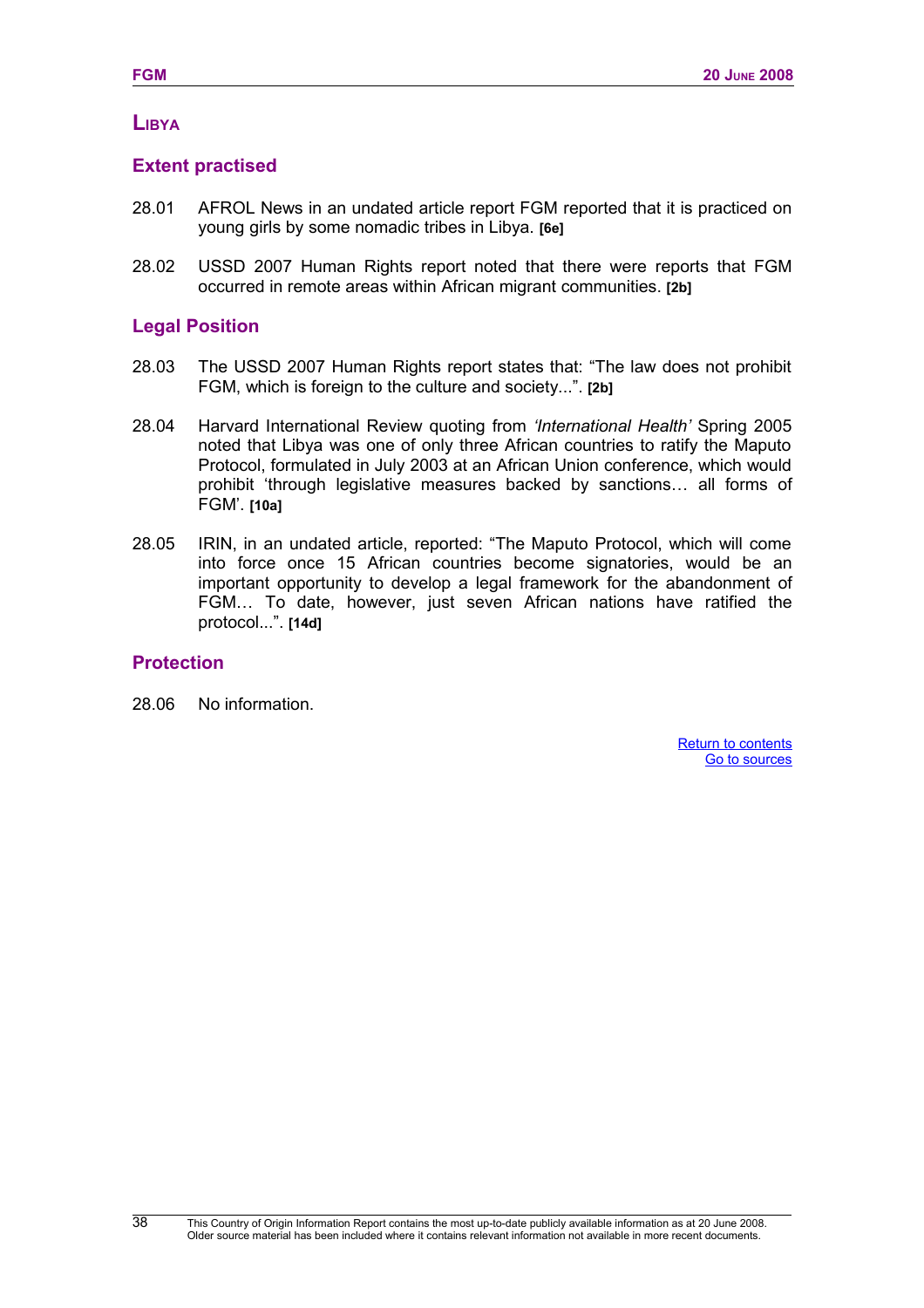# **MADAGASCAR**

### **Extent practised**

29.01 The Inter Parliamentary Union (IPU) stated that FGM is not traditionally practised in Madagascar. **[1a]**

# **Legal Position**

29.02 Harvard's Annual Law Review in its Laws of the World on FGM noted that a decree was promulgated on 4 December 1998 establishing the Code of Medical Ethics. **[27a]**

# **Protection**

<span id="page-46-1"></span><span id="page-46-0"></span>29.03 No information.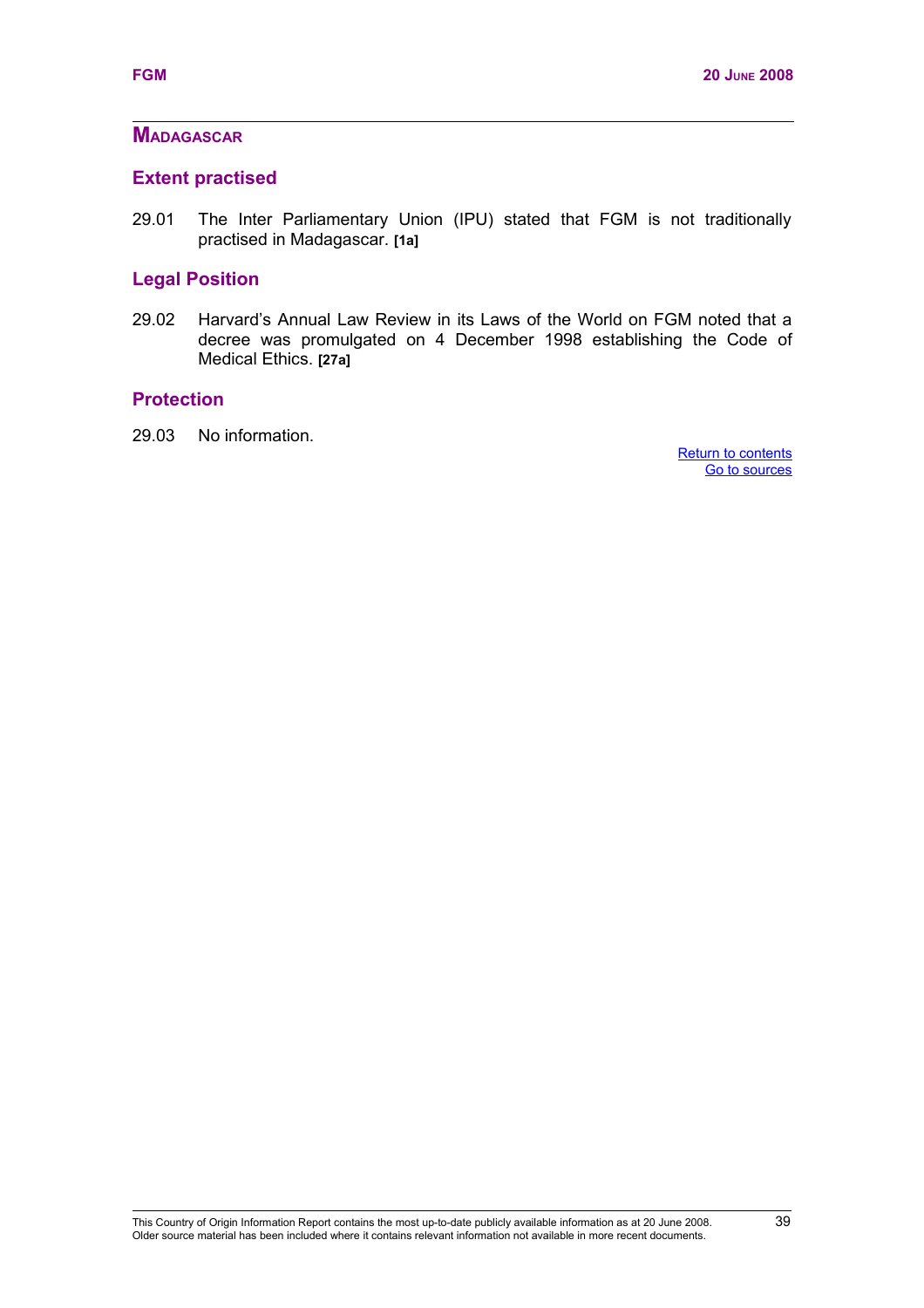# **MALAWI**

# **Extent practised**

30.01 *'The Chronicle (Lilongwe)*' in an article reported by allAfrica on 13 February 2006:

"Research carried out by the Malawi Human Rights Commission (MHRC) has revealed that in some parts of the southern region FGM is very quietly happening. Shrouded in secrecy, the practice continues to take place and exposes girls to HIV infection without any challenge because no one will talk about it… Speaking about the practice to some women around the Thyolo and Mulanji areas, it seems obvious that FGM is practiced at some initiation ceremonies although they will not say if it is practiced in their own village". **[21b]**

30.02 The USSD 2007 Human Rights report noted there were anecdotal reports that a few small ethnic groups practised FGM. Mostly it is practised on girls between ten and 15 years old, less often on 16 to 20 year olds. **[2b]**

#### **Legal Position**

30.03 The USSD 2007 Human Rights report stated: "The law does not specifically prohibit FGM". **[2b]**

### **Protection**

40

30.04 The USSD 2007 Human Rights report stated:

<span id="page-47-1"></span><span id="page-47-0"></span>"The Ministry of Women and Child Development undertook various activities to enhance protection and support of victims. In November 2005 the ministry announced a plan to introduce a child abuse hotline; however, the hotline had not been established [by end 2007]. The ministry continued its efforts to convert its former regional offices into rehabilitation centres and opened the first in Lilongwe to serve the central region…". **[2b]**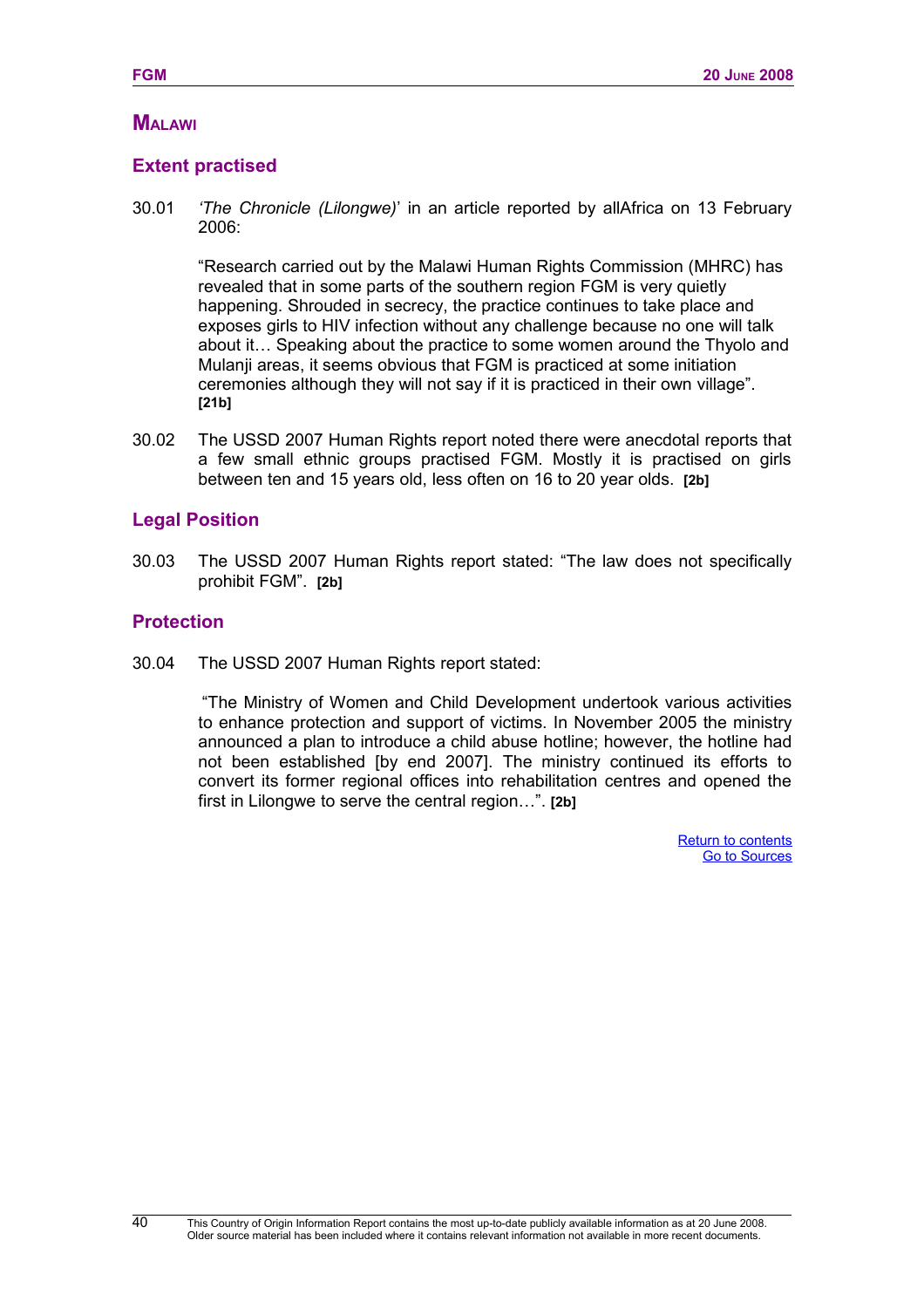### **MALI – (CLITORIDECTOMY, EXCISION AND INFIBULATION)**

#### **Extent practised**

- 31.01 *'Female Genital Mutilation A Guide to Laws and Policies Worldwide'* stated: "prevalence of FC/FGM: 94 per cent…FGM is practiced by all religious groups, ranging from 85 per cent among Christians to 94 per cent among Muslims, and across all ethnic groups. The two groups with the lowest prevalence rates are the Tamachek (16 per cent) and the Sonrai (48 per cent)". **[8a]**
- 31.02 Stop Excision, in an undated article, noted:

"There has been a movement against FGM in Mali for over 25 years. Many projects have been designed and conducted to convince parents not to have their daughters cut… ". **[28a]**

31.03 A World Health Organisation bulletin dated February 2004 noted:

"The Government of Mali has taken action against the widespread practice of FGM. During a four day meeting funded by United Nations Children's Fund (UNICEF) and held in the capital city, Bamako, the government agreed to assist local activists and religious leaders engaged in grass roots efforts to eradicate the custom by involving them in a national campaign". **[29a]**

#### **Legal Position**

31.04 The USSD 2007 Human Rights report noted:

"There are no laws against FGM, but a government decree prohibits FGM in government-funded health centres. The government continued its two-phased plan to eliminate FGM by 2008. According to the local human rights organizations fighting FGM, the educational phase (workshops, videos, and theatre) continued in cities, and FGM reportedly decreased substantially among children of educated parents… The National Committee Against Violence Towards Women linked all the NGOs combating FGM". **[2b]**

#### **Protection**

- 31.05 The USSD 2007 Human Rights report stated: "In many instances FGM practitioners agreed to stop the practice in exchange for other incomegenerating activity". **[2b]**
- <span id="page-48-1"></span><span id="page-48-0"></span>31.06 *'Female Genital Mutilation – A Guide to Laws and Policies Worldwide'* stated that: "As of July 1998, no one had ever been criminally prosecuted for FC/FGM". **[8a]**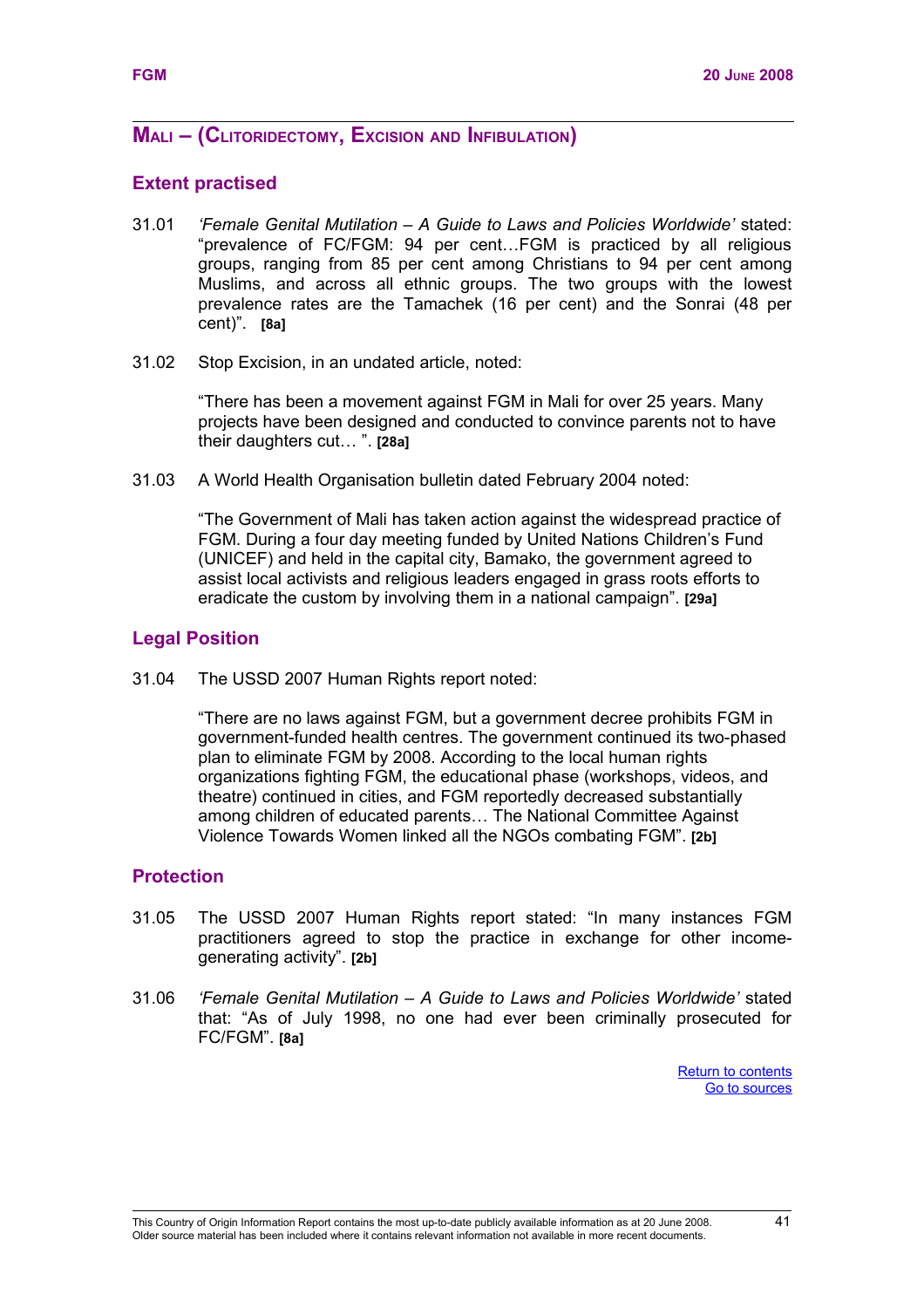# **MAURITANIA – (CLITORIDECTOMY AND EXCISION)**

#### **Extent practised**

32.01 *'Female Genital Mutilation – A Guide to Laws and Policies Worldwide'* stated prevalence is 25 per cent". **[8a]**

#### **Legal Position**

32.02 *'Female Genital Mutilation – A Guide to Laws and Policies Worldwide'* noted:

"No law specifically prohibits FC/FGM. General provisions related to assault may be applicable. Article 285 of the Penal Code provides penalties for any adult who intentionally wounds or strikes or amputates a member, or commits any other acts of violence or assault against an innocent party. This law would be enforceable against practitioners of FC/FGM, those who procure the services of practitioners of FC/FGM and those who assist during the procedure". **[8a]**

32.03 afrol News in an article dated 3 September 2007, noted:

"A Mauritanian human rights committee, after a three year delay, finally has been able to report on the progress in the fight against slavery, FGM and racial discrimination in the country. While the committee mapped grave problems, authorities in Mauritanian keep denying there are matters of concern… While the Mauritanian government generally is said to have a positive record on promoting women's rights, fighting FGM is no priority. To the contrary, the government representatives 'tried to justify these practices before the Committee in the name of cultural relativism,' according to FIDH (International Federation for Human Rights)". **[6c]**

#### **Protection**

42

<span id="page-49-1"></span><span id="page-49-0"></span>32.04 *'Female Genital Mutilation – A Guide to Laws and Policies Worldwide'* stated: "Penalties include imprisonment from ten days to two years, fines of approximately US\$23 – 92, and retaliation. There has been at least one arrest for FC/FGM, in May 1998, pursuant to Article 285 of the Penal Code. The case was never prosecuted". **[8a]**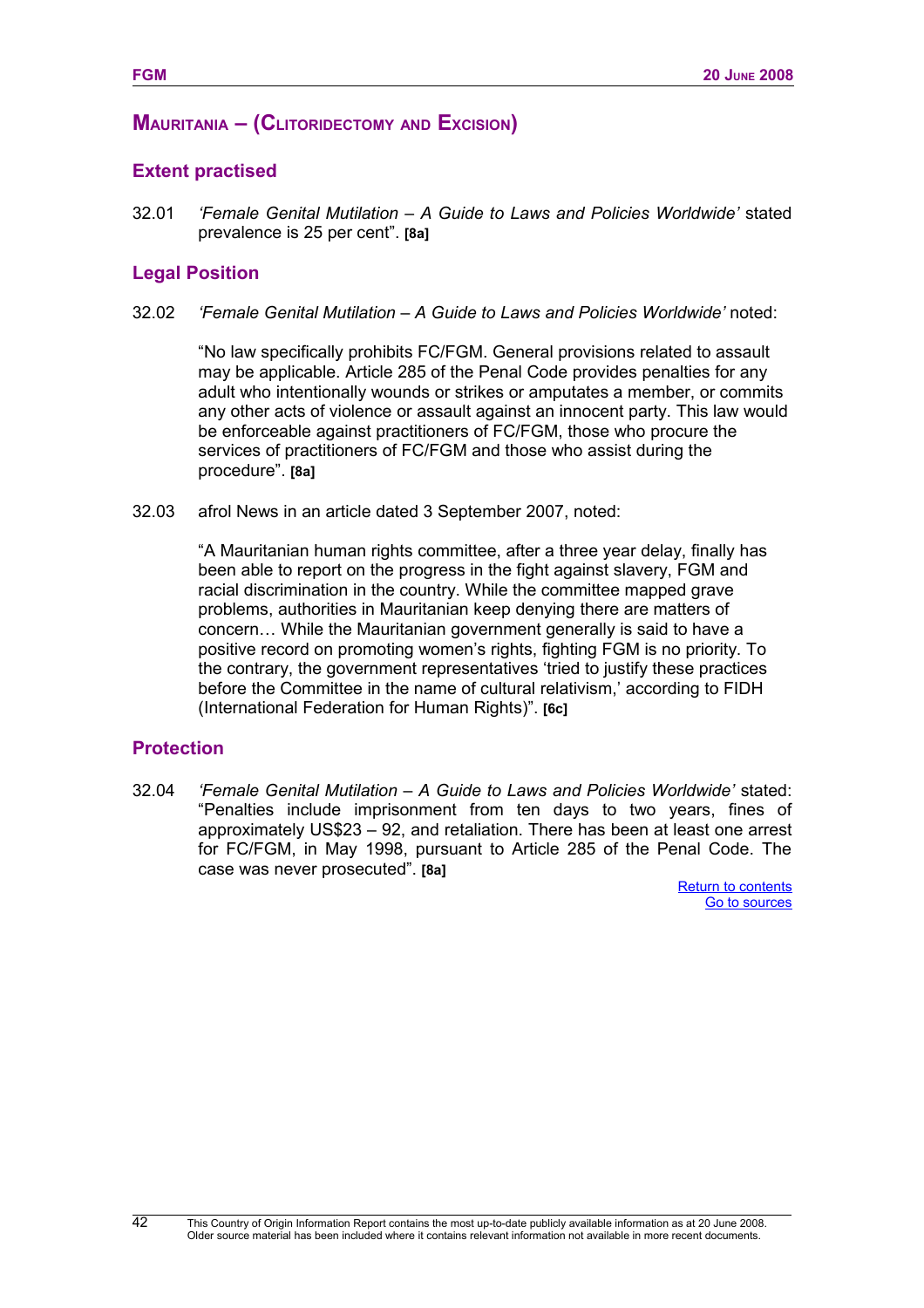# **MAURITIUS**

# **Extent practised**

33.01 UNICEF in a statistical summary showed that FGM is not practised in the country. **[5e]**

# **Legal Position**

33.02 The Inter-Parliamentary Union (IPU) reported that it knew of no specific FGM legislation. **[1a]**

### **Protection**

<span id="page-50-1"></span><span id="page-50-0"></span>33.03 No information available.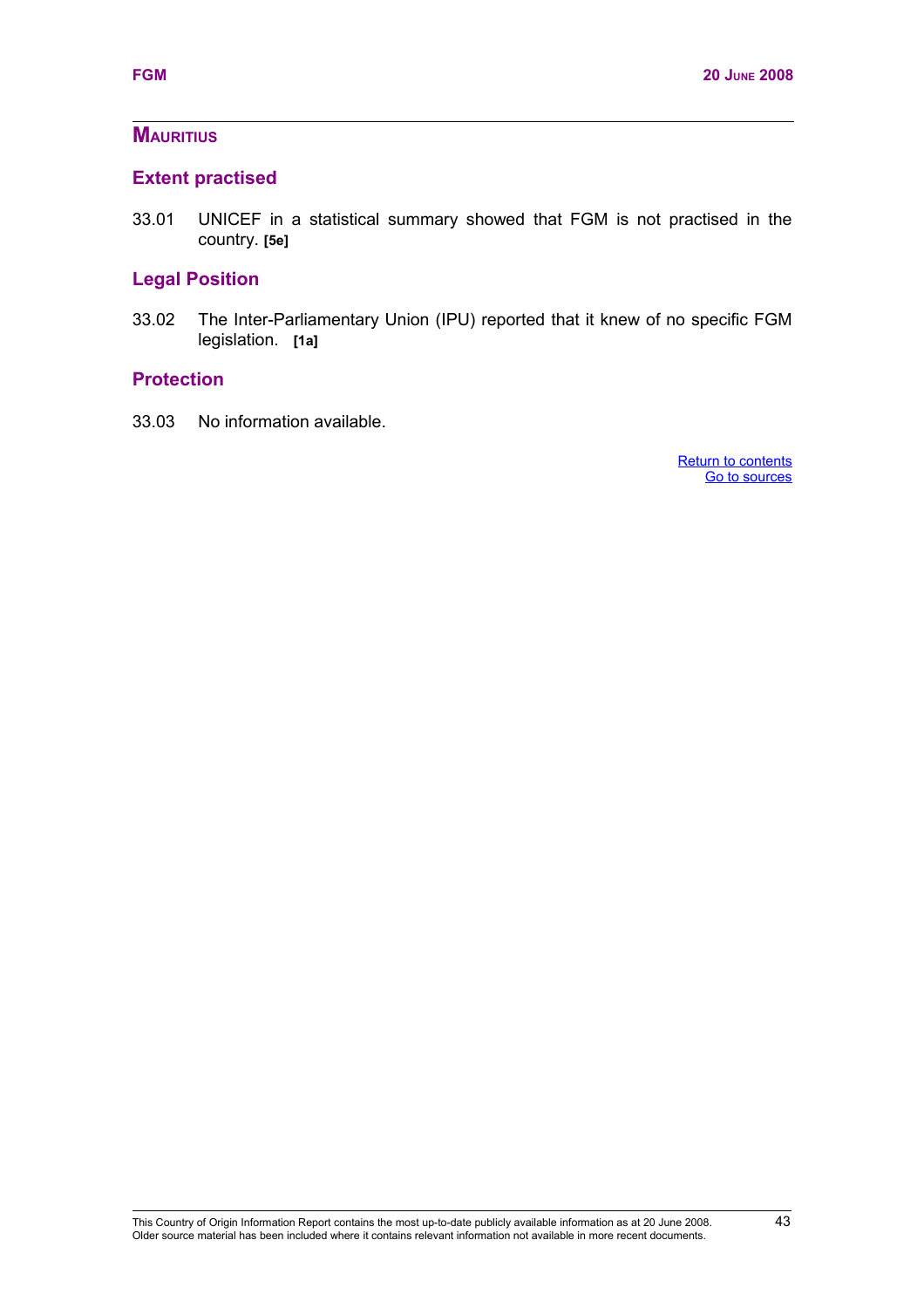# **MOROCCO**

### **Extent practised**

34.01 The Inter-Parliamentary Union (IPU) stated that: "FGM is reportedly not practised in Morocco". **[1a]**

# **Legal Position**

34.02 The IPU stated that: "[they have] no information on the existence of specific legislation". **[1a]**

# **Protection**

<span id="page-51-1"></span><span id="page-51-0"></span>34.03 No information available. **[1a]**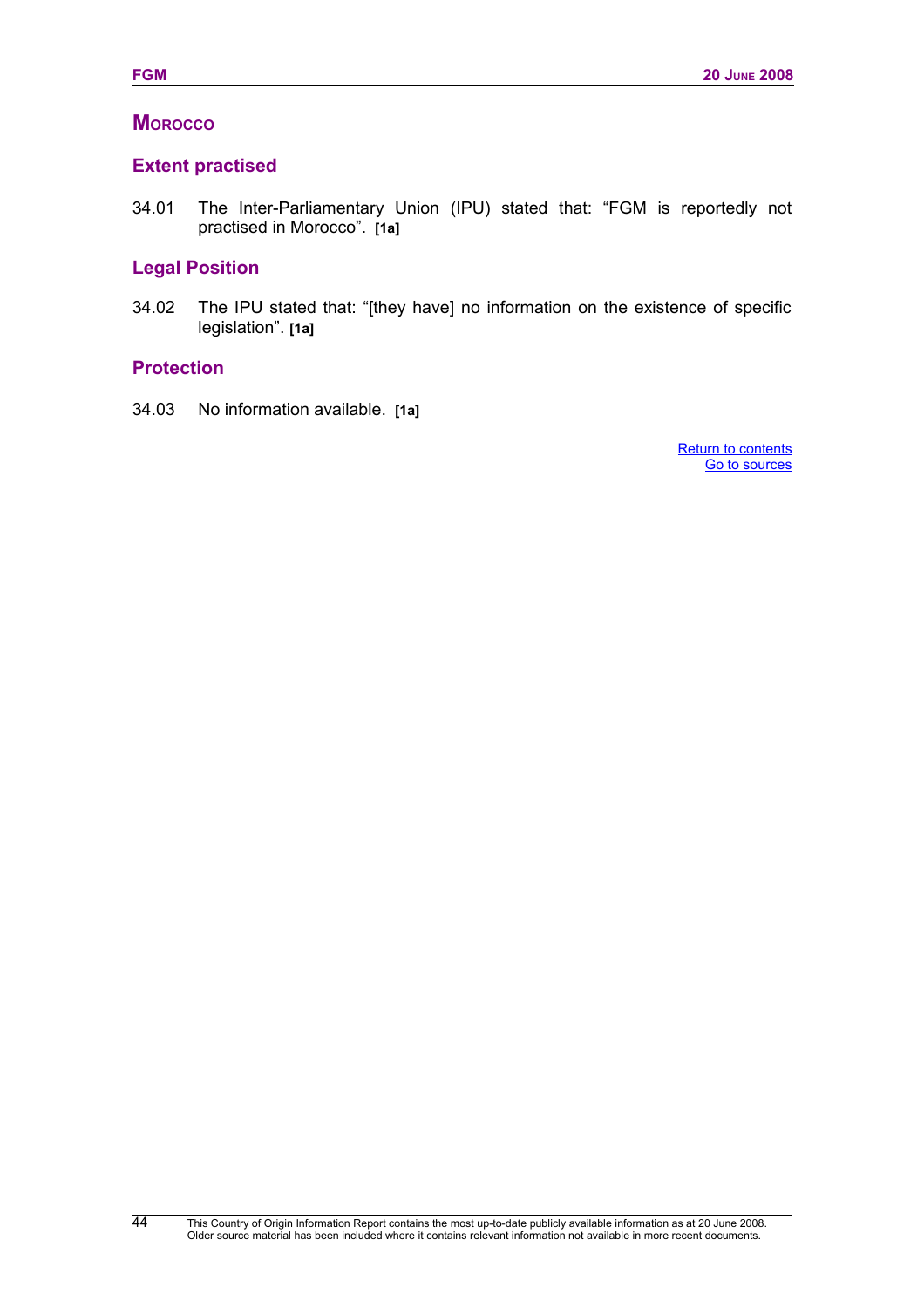## **MOZAMBIQUE**

# **Extent practised**

- 35.01 Amnesty International in an undated article on FGM report that it is practised in Mozambique. **[30a]**
- 35.02 The Department for International Development (DFID) 'Mozambique Country Governance Analysis' draft paper dated October 2007 stated: "The OECD-DAC Gender, Institutions and Development Database (2006) also suggests that the prevalence of FGM in Mozambique is 0.4 per cent. However, UNICEF, for example offers no data on this". **[31a]**

# **Legal Position**

35.03 The Inter-Parliamentary Union (IPU) stated that it knew of no specific legislation within Mozambique". **[1a]**

### **Protection**

<span id="page-52-1"></span><span id="page-52-0"></span>35.04 No information available.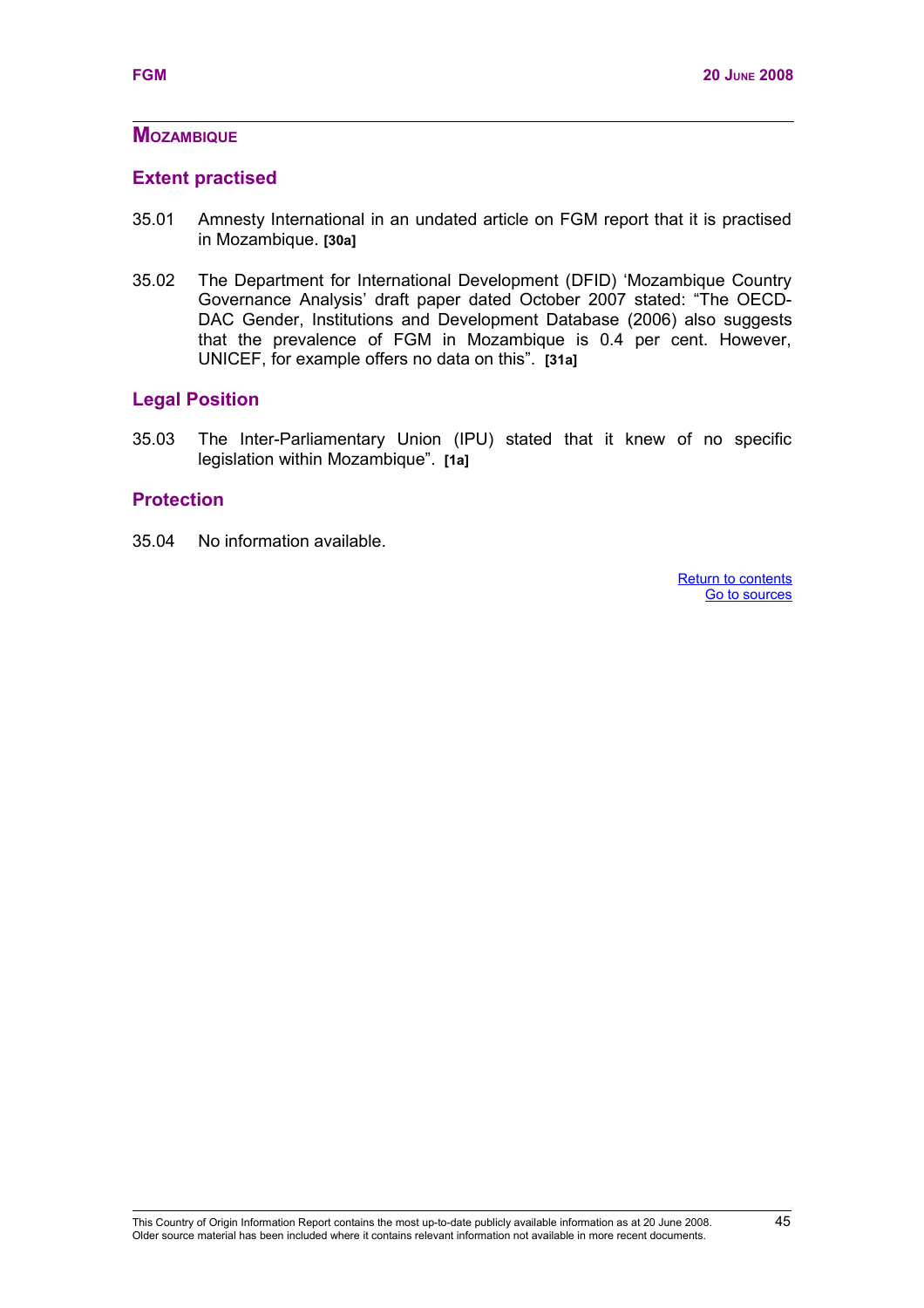# **NAMIBIA**

# **Extent practised**

36.01 The Inter-Parliamentary Union (IPU) noted that FGM is reportedly not practised in Namibia. **[1a]**

### **Legal Position**

36.02 The IPU had no information on specific legislation. **[1a]**

### **Protection**

<span id="page-53-1"></span><span id="page-53-0"></span>36.03 No information available.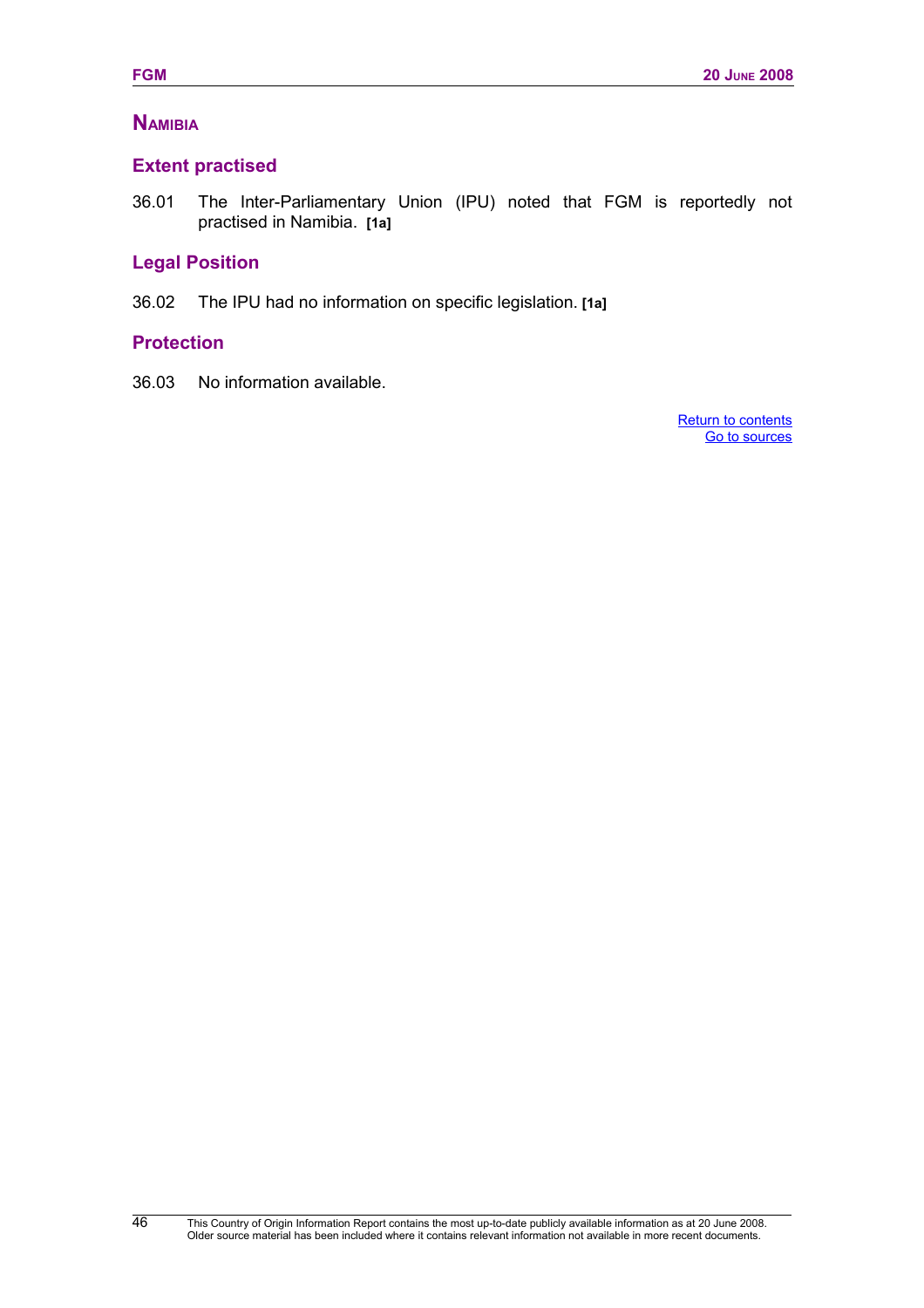# **NIGER – (CLITORIDECTOMY)**

#### **Extent practised**

- 37.01 *'Female Genital Mutilation A Guide to Laws and Policies Worldwide'* stated prevalence is 20 per cent and that FGM is practised by the Arabes (Shuwa), Gourmanche, Kourtey, Peulh, Songhai and Wogo". **[8a]**
- 37.02 The UN Integrated Regional Information Networks (IRIN) reported on 15 February 2008 that:

"The prevalence of FGM/C in Niger fell dramatically between 1998 and 2006, according to recent government survey. The practice… occurred in only 2.2 per cent of women in Niger in 2006 compared to 5.8 per cent of women in 1998, the survey by the Nigerian national statistics agency stated. The advance in Niger is 'remarkable' according to UNICEF Niger representative… Niger could become the first country in the West African region to completely eradicate the practice, the representative said". **[21c]**

#### **Legal Position**

37.03 IRIN also reported that FGM/C has been illegal in Niger since June 2003. **[21c]**

#### **Protection**

- 37.04 UN IRIN further stated: "Practitioners face between six months and 20 years in jail if found guilty". **[21c]**
- <span id="page-54-1"></span><span id="page-54-0"></span>37.05 USSD 2007 stated: "The government actively combated FGM. The government continued its close collaboration with local NGOs, community leaders, UNICEF, and other donors to distribute materials at health centres and participated in educational events". **[2b]**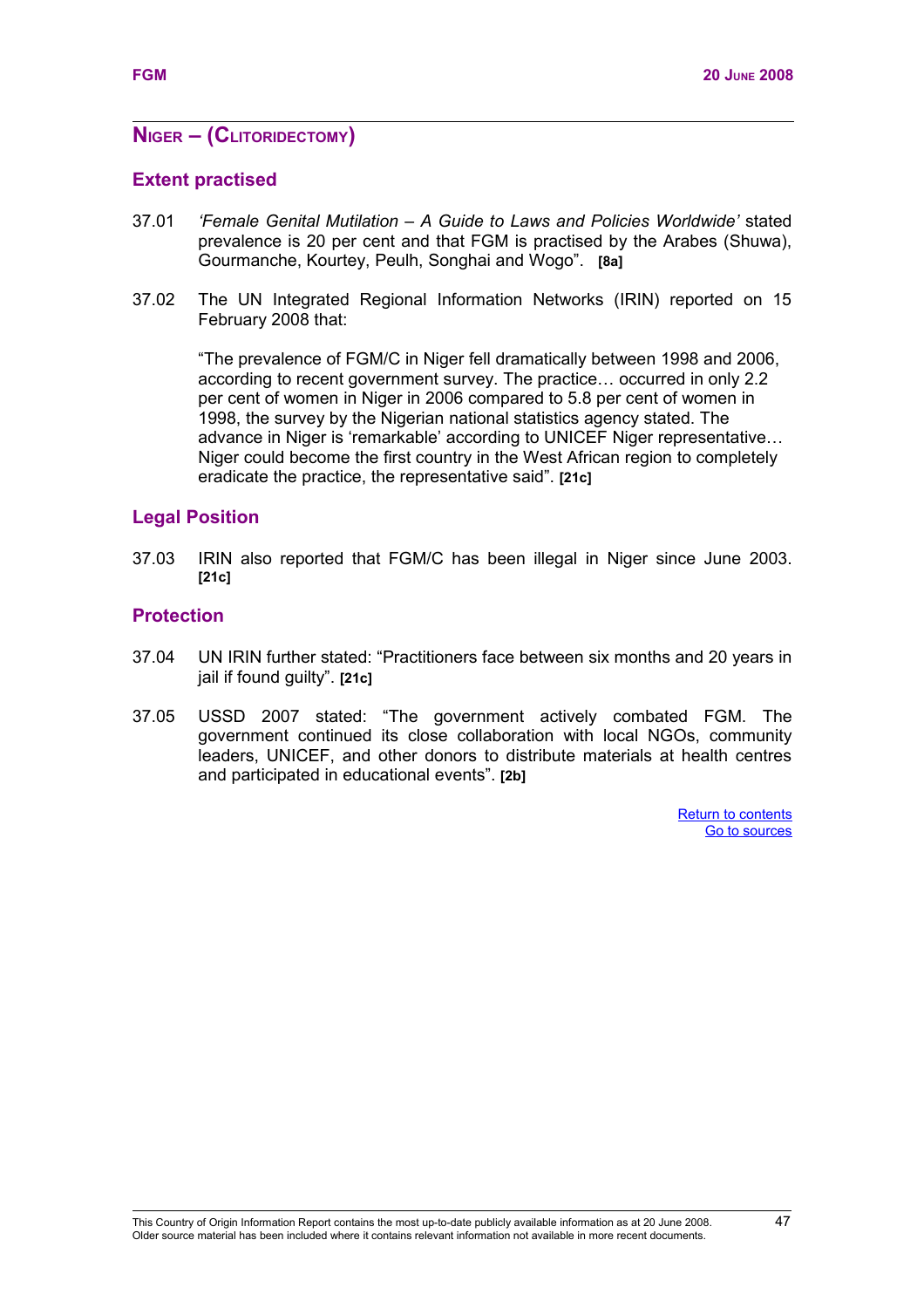# **NIGERIA – (CLITORIDECTOMY, EXCISION, SOME INFIBULATION)**

# **Extent practised**

- 38.01 The USSD 2007 Human Rights report stated: "The Nigeria Demographic and Health Survey' estimated that approximately 19 per cent of the female population had been subjected to FGM, although the incidence had declined steadily in recent years. While practiced in all parts of the country, FGM was much more prevalent in the southern region among the Yoruba and Igbo. Women from the northern states were less likely to undergo the most severe type of FGM known as infibulation". **[2b]**
- 38.02 *'Female Genital Mutilation A Guide to Laws and Policies Worldwide'* reported that prevalence is 60 per cent and FGM is widely practiced among the three major tribes: the Hausa, Ibo and Yoruba. **[8a]**

### **Legal Position**

- 38.03 *'Female Genital Mutilation A Guide to Laws and Policies Worldwide'* reported that there is no national law specifically prohibiting FC/FGM. **[8a]**
- 38.04 The USSD 2007 Human Rights confirmed this, saying:

"The federal government publicly opposed FGM but took no legal action to curb the practice. Because of the considerable impediments that anti-FGM groups faced at the federal level, most refocused their energies on combating the practice at the state and local levels. Bayelsa, Edo, Ogun, Cross River, Osun, and Rivers states banned FGM. However, once a state legislature criminalised FGM, NGOs found that they had to convince the local government area authorities that state laws were applicable in their districts". **[2b]**

38.05 Amnesty International, in an article dated 31 January 2007, reported the Acting Director of the Inter African Committee as saying that about eleven states have passed bills legislating against FGM… These include the Southsouth states and almost the whole of South-west...". **[30b]**

# **Protection**

38.06 The USSD 2007 Human Rights confirmed this, saying:

<span id="page-55-1"></span><span id="page-55-0"></span>"During the year [2007] there were no known prosecutions resulting from a 2005 Osun state law intended to punish persons who encourage FGM. The law criminalises the removal of any part of a sexual organ from a woman or a girl, except for medical reasons approved by a doctor… The law provides for a fine of \$385, one year's imprisonment, or both for a first offence, and doubled penalties for a second conviction". **[2b]**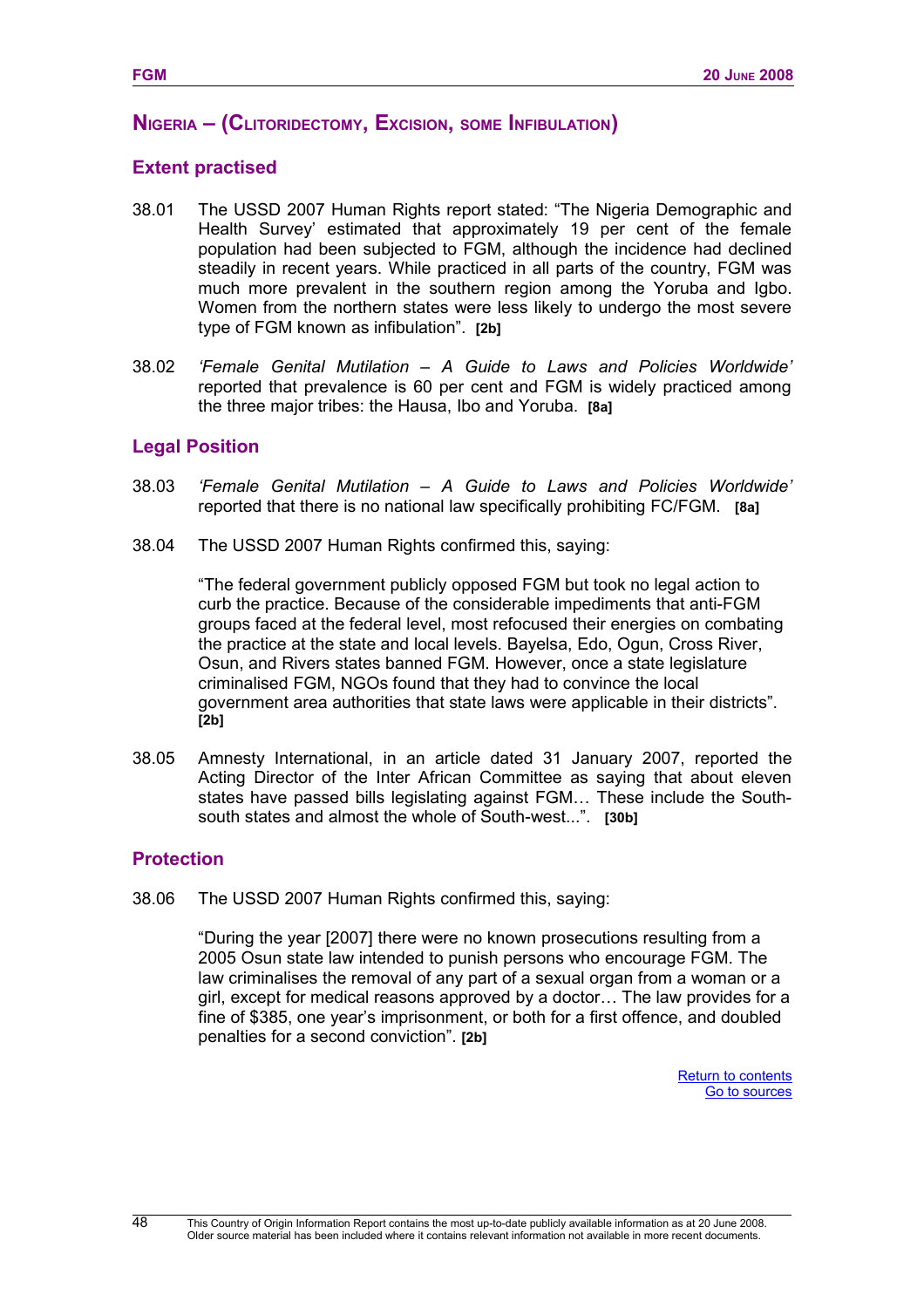# **Extent practised**

39.01 *'Female Genital Mutilation – A Guide to Laws and Policies Worldwide'* noted that FGM is reportedly not practised in Rwanda". **[8a]**

### **Legal Position**

39.02 IPU had no information on the existence of specific legislation in Rwanda". **[1a]**

## **Protection**

<span id="page-56-1"></span><span id="page-56-0"></span>39.03 No information available.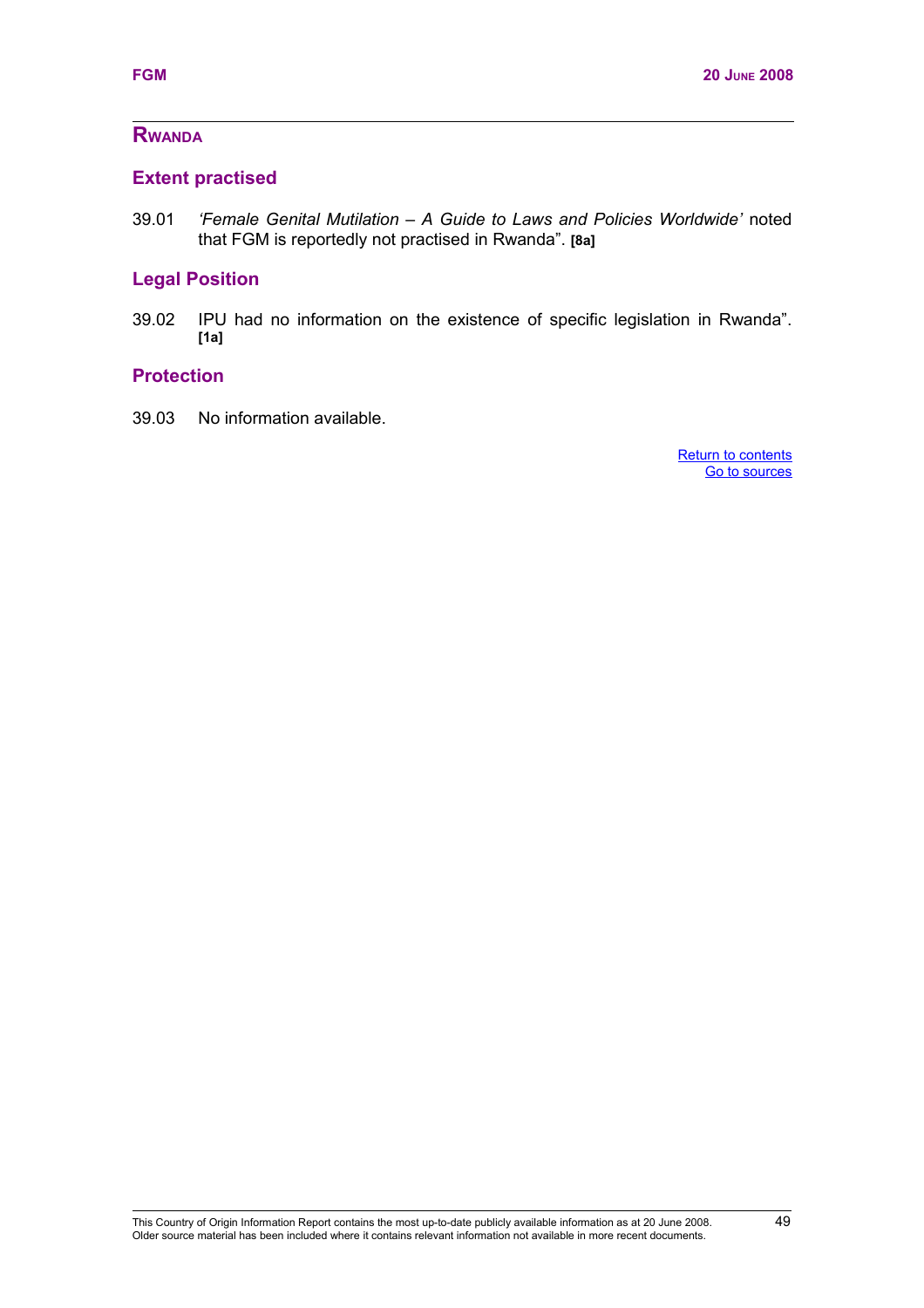# **SAO TOME AND PRINCIPE**

#### **Extent practised**

40.01 The Inter-Parliamentary Union (IPU) noted that FGM is reportedly not practised in Sao Tome and Principe. **[1a]**

# **Legal Position**

40.02 The IPU had no information on specific legislation. **[1a]**

#### **Protection**

40.03 No information available.

<span id="page-57-1"></span><span id="page-57-0"></span>[Return to contents](#page-57-1) [Go to sources](#page-57-0)

50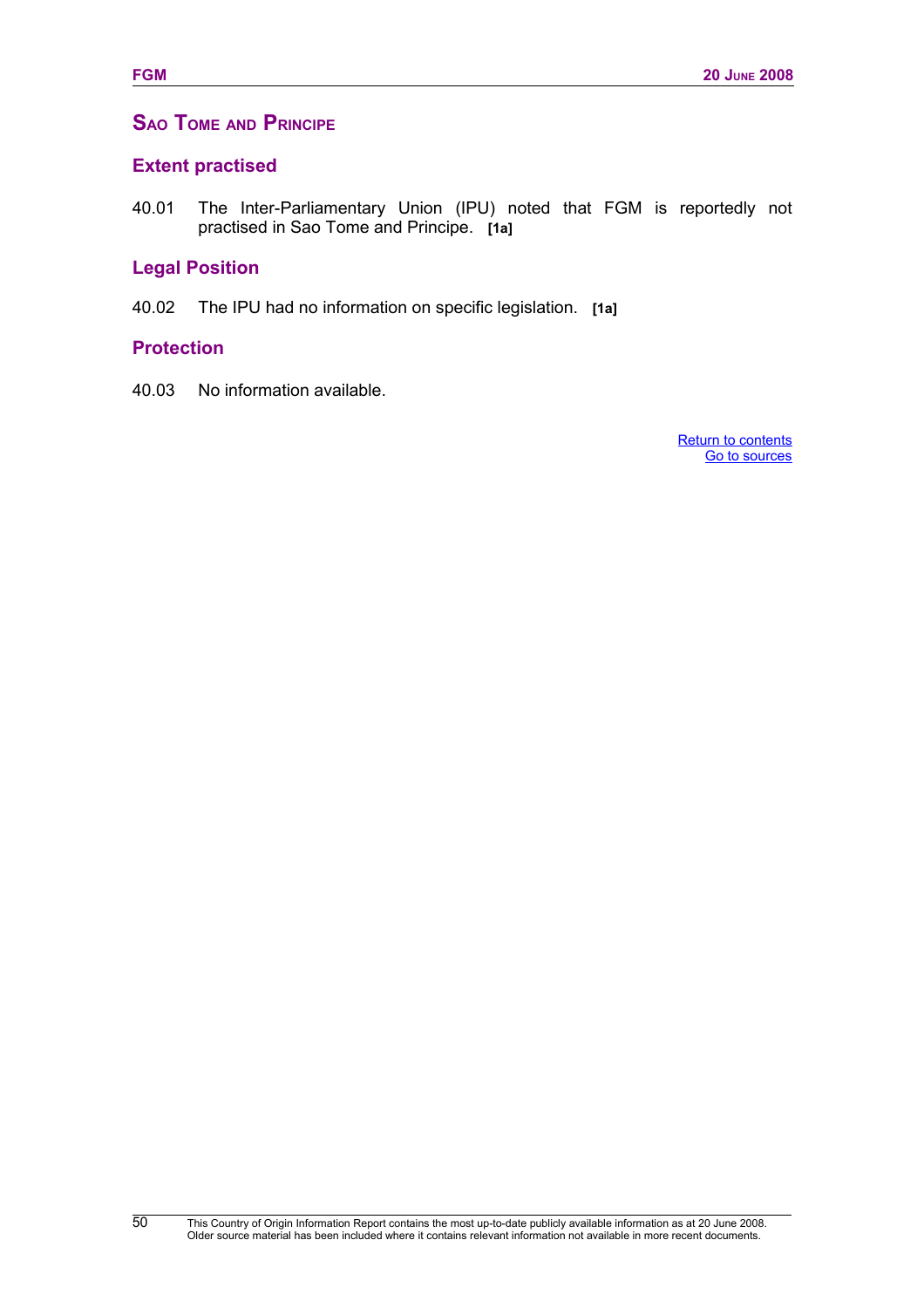# **SENEGAL – (EXCISION)**

#### **Extent practised**

- 41.01 *'Female Genital Mutilation A Guide to Laws and Policies Worldwide'* noted that the prevalence of FGM is 20 per cent. **[8a]**
- 41.02 UNICEF, in an article dated 24 November 2005, reported:

"The international non-governmental organisation Tostan is working in Senegal to create dialogue within communities about FGM/C through a holistic, basic education programme, conducted in local languages. As a result more than 1600 villages have collectively ended the practice of FGM/C – representing more than 30 per cent of the practicing population". **[5f]**

41.03 UN IRIN in an article dated 10 August 2007 reported a commemoration was held 70km from Dakar on 5 August to mark the  $10<sup>th</sup>$  anniversary of the community declaring it had abandoned FGM/C. However, a decade later, in many of the near 3,000 villages in Senegal, Guinea and Burkina Faso that have similarly declared, there are worrying signs that FGM/C continues. **[21d]**

#### **Legal Position**

41.04 *'Female Genital Mutilation – A Guide to Laws and Policies Worldwide'* noted that Senegal amended its Penal Code in January 1999 to prohibit FC/FGM. **[8a]**

### **Protection**

- 41.05 *'Female Genital Mutilation A Guide to Laws and Policies Worldwide'* noted that the first arrests under the new law were made in early August 1999. **[8a]**
- <span id="page-58-1"></span><span id="page-58-0"></span>41.06 USSD 2007 Human Rights report stated: "The government prosecuted those caught engaging in the practice and fought to end FGM by collaborating with the NGO Tostan and other groups to educate people about its inherent dangers". **[2b]**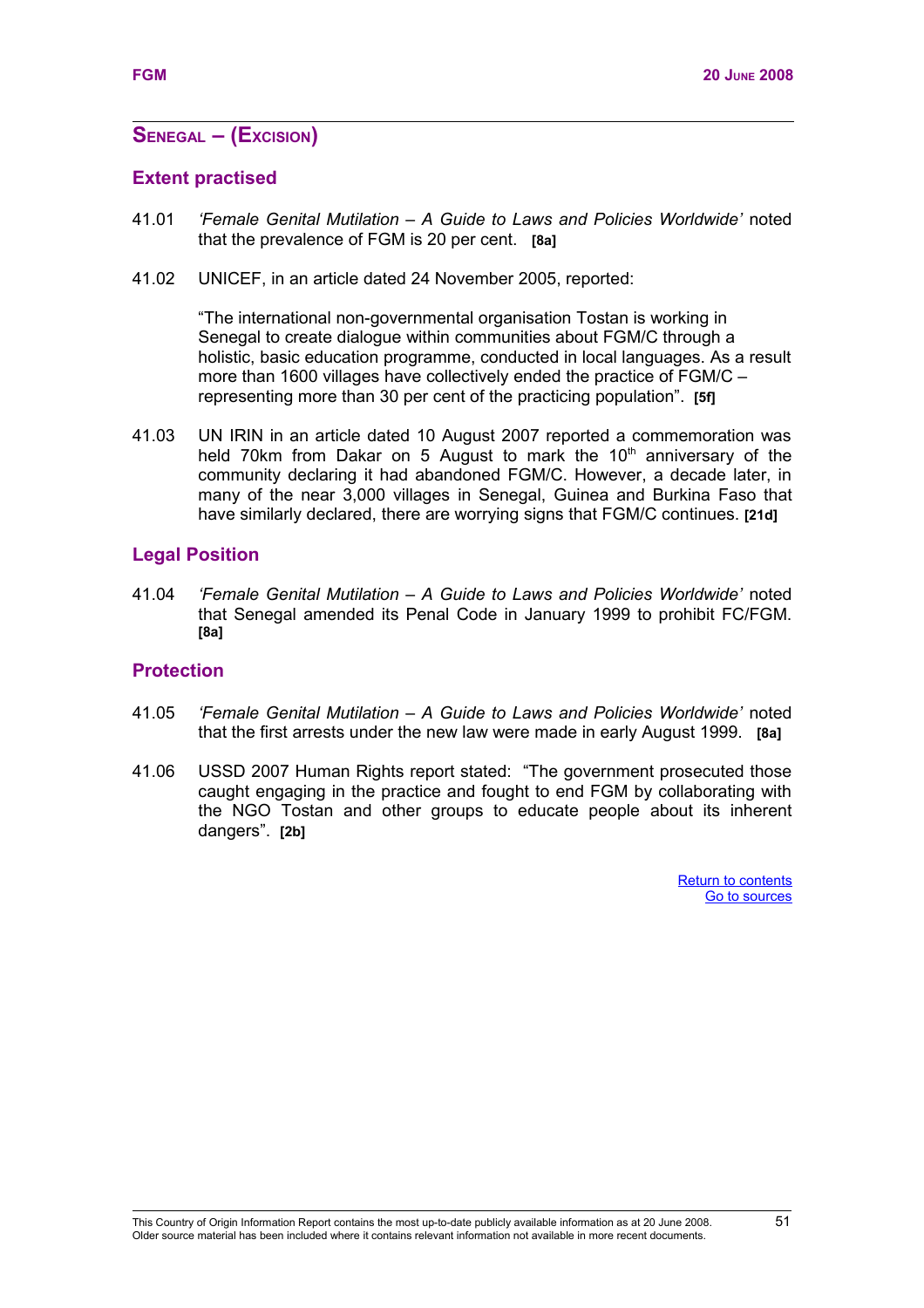# **SEYCHELLES**

### **Extent practised**

42.01 The Inter Parliamentary Union (IPU) noted that FGM is reportedly not practised in the Seychelles. However, there was no official confirmation of this. **[1a]**

### **Legal Position**

42.02 The IPU have no information on the existence of specific legislation. **[1a]**

### **Protection**

52

<span id="page-59-1"></span><span id="page-59-0"></span>42.03 No information available.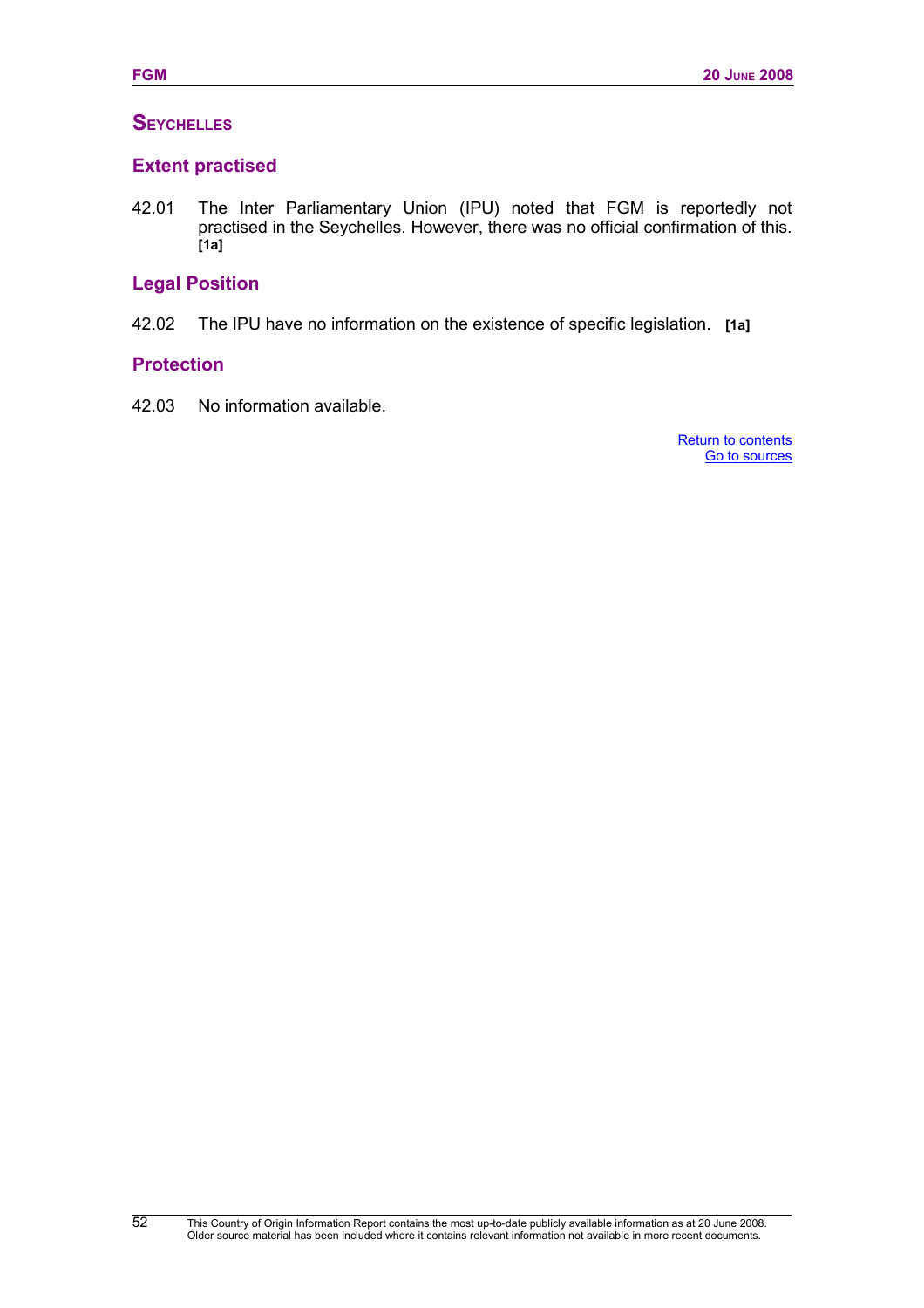### **SIERRA LEONE – (EXCISION)**

#### **Extent practised**

- 43.01 *'Female Genital Mutilation A Guide to Laws and Policies Worldwide'* noted that the prevalence of FGM is 90 per cent and it is practised by all Christian and Muslim ethnic groups, except for the Krios. Two types of FGM are performed as initiation rituals into the Bundo and Sande secret societies. **[8a]**
- 43.02 The Feminist Majority Foundation, in an article dated 8 August 2006, reported:

"Fifteen top practitioners of FGM in Sierra Leone last weekend publicly announced their decision to abandon their positions as female circumcisers… The 15 women were well-known and responsible for about a third of the FGM in the town of Lunsar… According to Rugiatu Turay, coordinator for the Amazonian Initiative Movement (AIM), the organisation has been able to convince about 400 practitioners in 111 villages in Sierra Leone to end the practice". **[32a]**

#### **Legal Position**

- 43.03 *'Female Genital Mutilation A Guide to Laws and Policies Worldwide'* noted that Sierra Leone has no laws specifically prohibiting FC/FGM. General criminal law provisions may be applicable. **[8a]**
- 43.04 AFP, in an article dated 4 February 2008, reported:

"The new government in Sierra Leone has vowed to outlaw FGM…the social welfare minister said Monday. Minister Haja Musu Kandeh said the government 'has an expressed commitment to ban the practice of FGM'. She did not state when the ban would take effect… But several FGM practitioners were swift to criticise the upcoming ban. 'It is our culture and we should be allowed to continue it', circumciser Mamy Vandi said. Another worried about loosing her livelihood "This is how I make my living. If they take it away from me, I shall be a pauper overnight," she said." **[33a]**

### **Protection**

<span id="page-60-1"></span><span id="page-60-0"></span>43.05 USSD 2007 noted that although FGM practitioners were occasionally detained by police, accusing them of forced mutilation or manslaughter, human rights workers reported that the police were hesitant to interfere in cultural practices. **[2b]**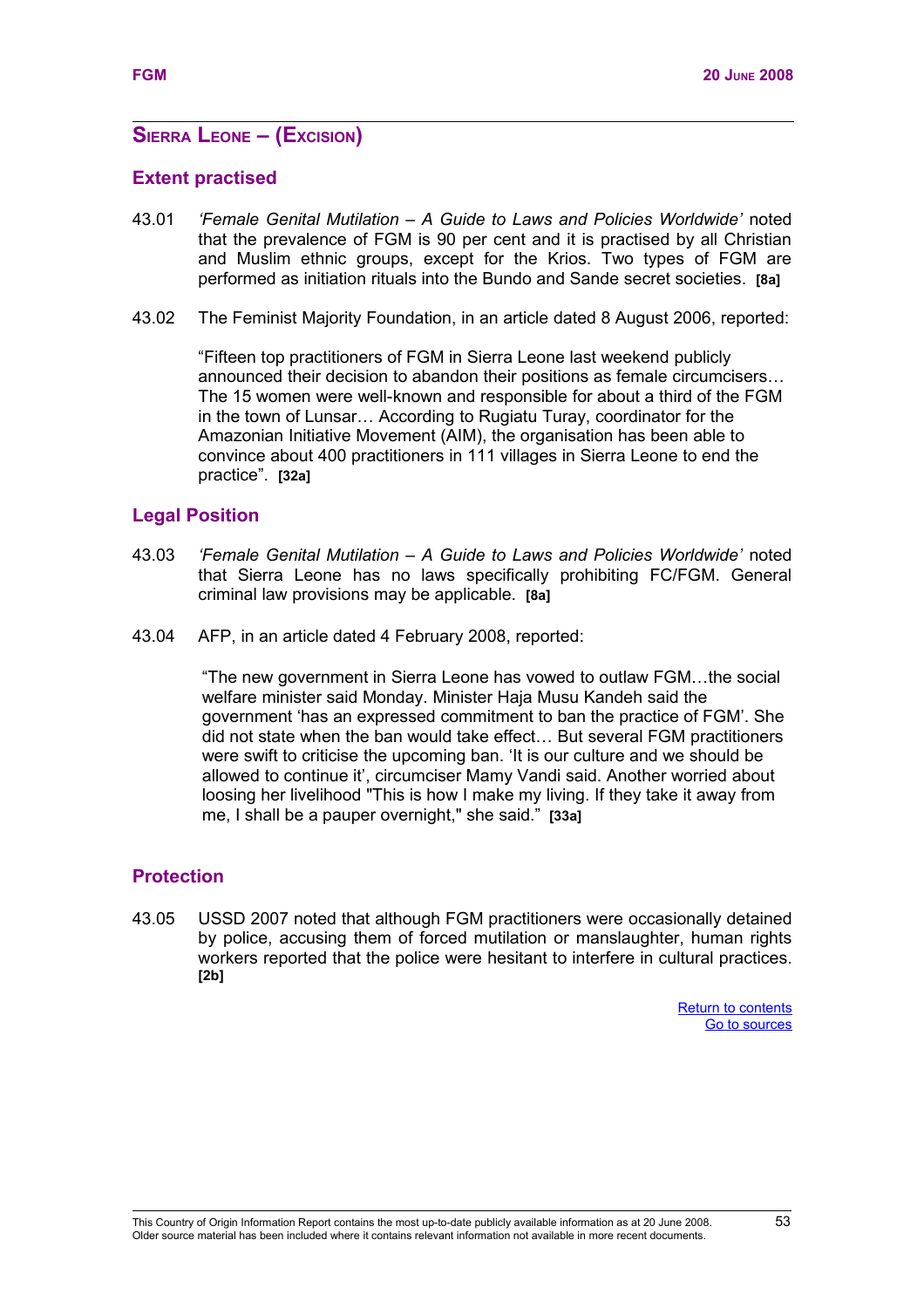#### **SOMALIA – (INFIBULATION)**

#### **Extent practised**

- 44.01 *'Female Genital Mutilation A Guide to Laws and Policies Worldwide'* noted that the prevalence of FGM is 98 per cent and it is almost universally practised. **[8a]**
- 44.02 UNICEF in an undated paper *'Eradication of Female Genital Mutilation in Somalia'* noted: "Despite the many internationally recognised laws against FGM, lack of validation in Islam and global advocacy to eradicate the practice, it remains embedded in Somali culture". **[5g]**
- 44.03 IRIN reported in February 2005 that: "Dadaab refugee camp [in Kenya] houses thousands of Somalis, who, according to the UN's Refugee Agency (UNHCR), practice infibulation on girls as young as six". **[14c]**

#### **Legal Position**

- 44.04 Womankind reported that Save Somali Women and Children (SSWC) provide practical support to some of the country's most vulnerable and marginalised women through workshops and campaigns to end FGM. **[34a]**
- 44.05 IRIN reported on 7 April 2008 that: "FGM is illegal in Puntland, but is a prevalent traditional practice". **[14b]**

#### **Protection**

54

<span id="page-61-1"></span><span id="page-61-0"></span>44.06 The USSD 2007 Human Rights Report noted that the FGM laws were not enforced. **[2b]**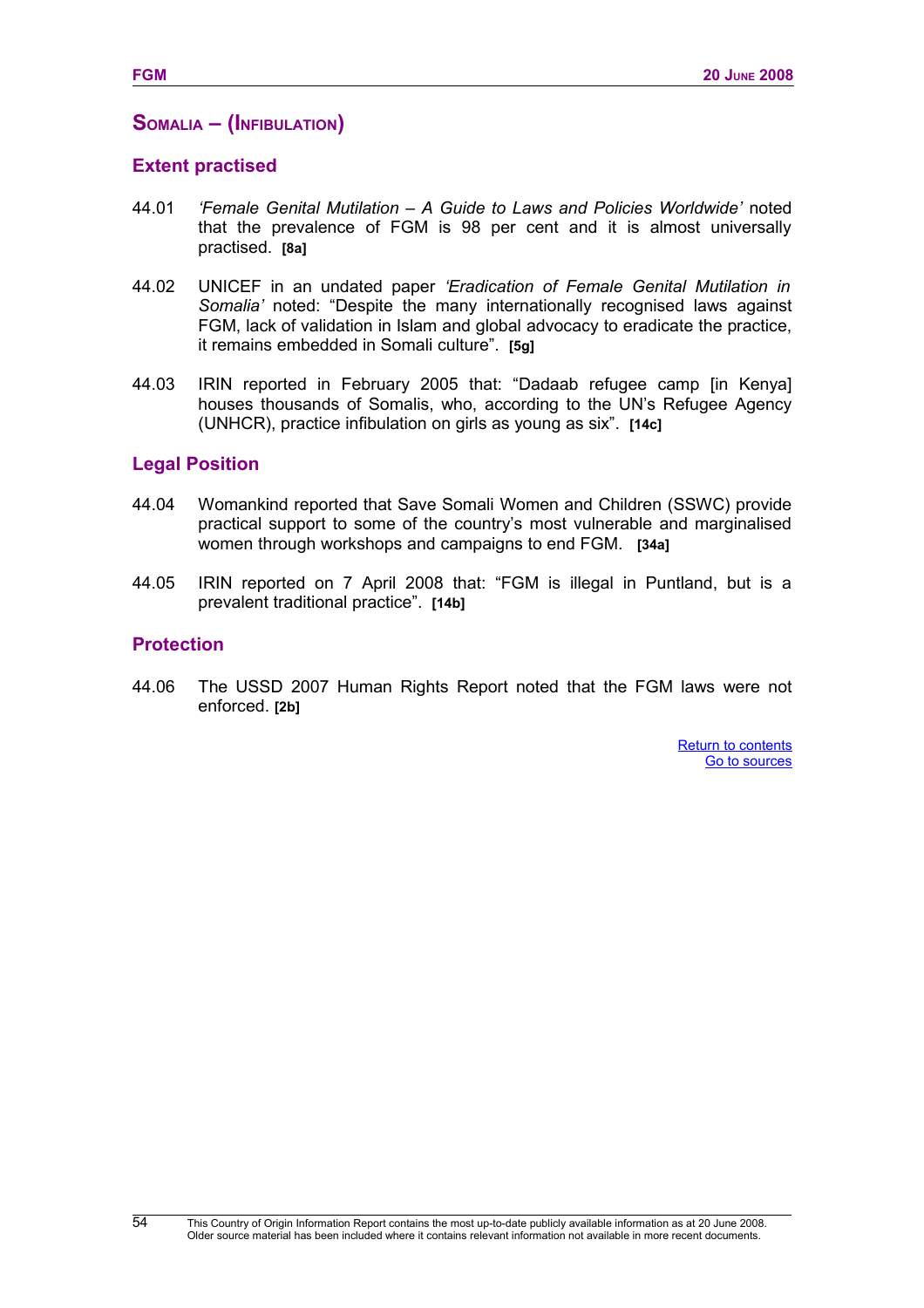# **SOUTH AFRICA**

#### **Extent practised**

45.01 The Inter Parliamentary Union (IPU) noted that FGM affects girls and women of certain immigrant populations. **[1a]**

# **Legal Position**

45.02 The Centre for Reproductive Rights reported in January 2008 that legislation against FGM was enacted in 2005. **[9a]** 

### **Protection**

<span id="page-62-1"></span><span id="page-62-0"></span>45.03 No information available.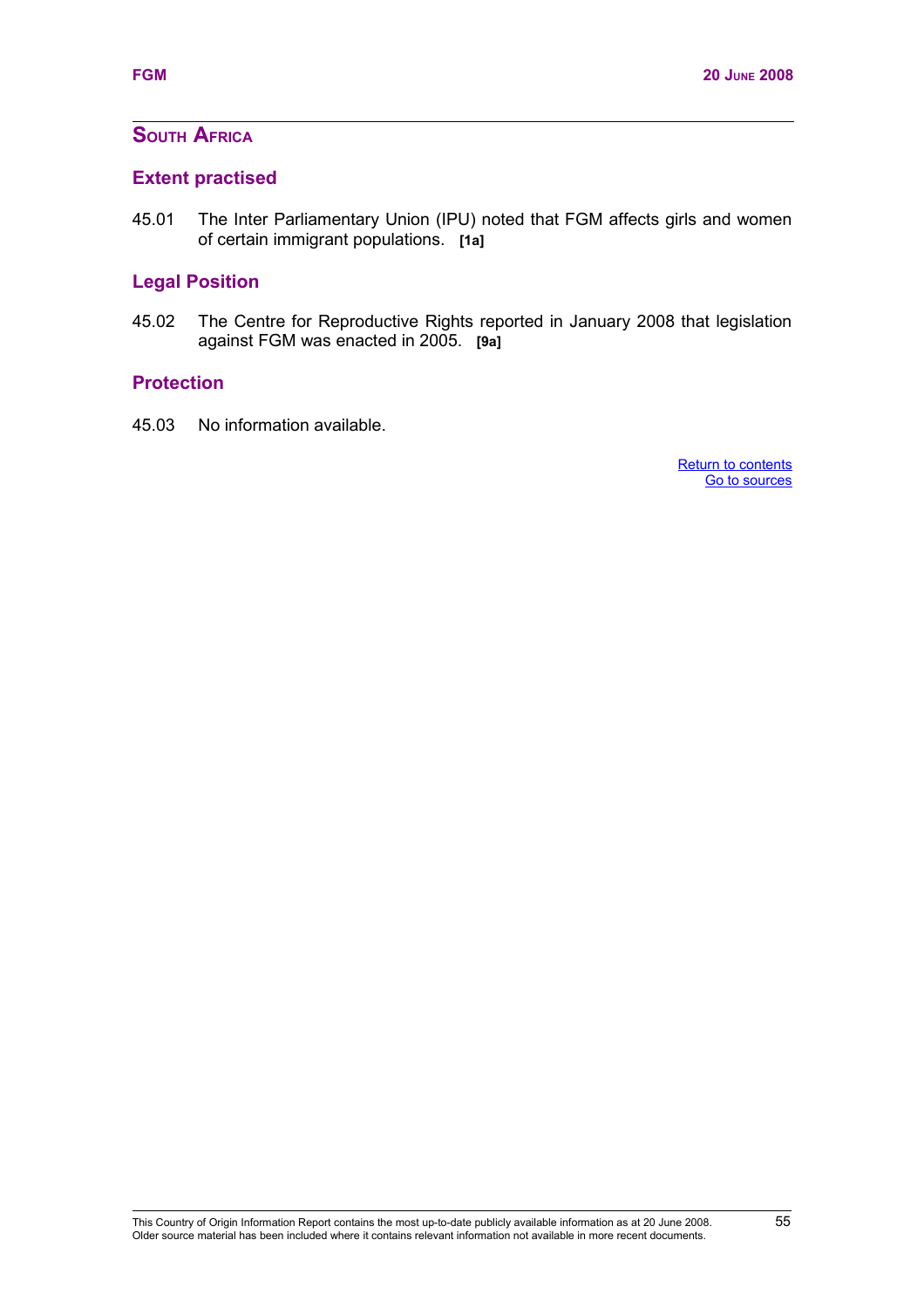#### **SUDAN – (INFIBULATION AND EXCISION)**

#### **Extent practised**

- 46.01 *'Female Genital Mutilation A Guide to Laws and Policies Worldwide'* noted that the prevalence of FGM is 89 per cent and it is almost universally practised. **[8a]**
- 46.02 In 2005, UNICEF reported: "In Sudan, a number of religious leaders are questioning deeply-held convictions on FGM/C in their communities and urging other leaders to support an end to the practice". **[5h]**

#### **Legal Position**

- 46.03 FORWARD reported in December 2005 that: "Although Sudan has had a law since 1946 banning the most severe form of FGM the law is clearly insufficient as it does not ban all forms of FGM…". **[35a]**
- 46.04 The USSD 2007 Human Rights report, on the other hand, stated that: "Although no form of FGM was illegal, the health law prohibited doctors and midwives from performing infibulations, the most common form of FGM. The government actively campaigned against it". **[2b]**

#### **Protection**

56

<span id="page-63-1"></span><span id="page-63-0"></span>46.05 No information available.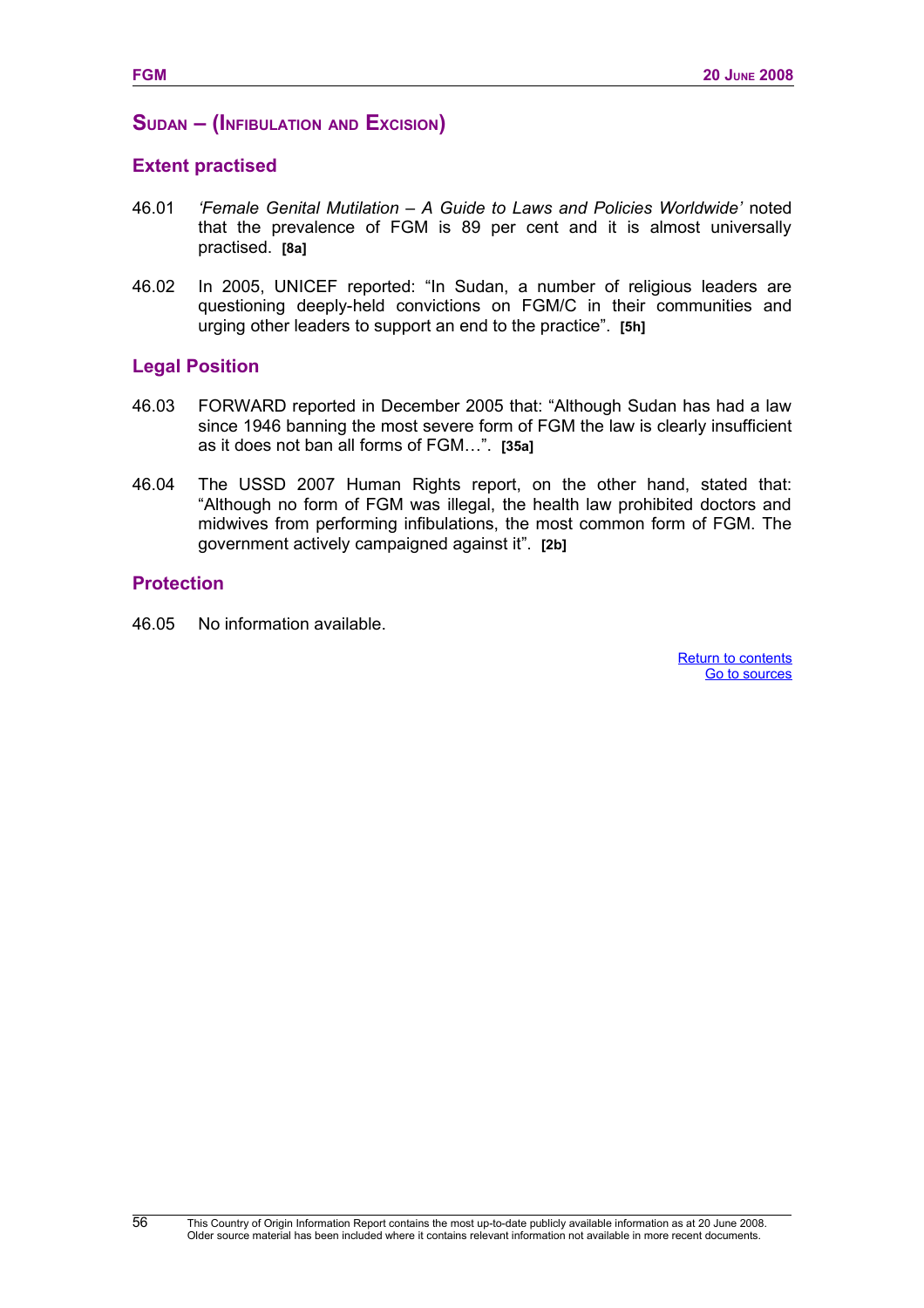# **SWAZILAND**

#### **Extent practised**

47.01 The Inter Parliamentary Union (IPU) noted that FGM is reportedly not practised in Swaziland. However, there was no official confirmation of this. **[1a]**

# **Legal Position**

47.02 No information available.

#### **Protection**

<span id="page-64-1"></span><span id="page-64-0"></span>47.03 No information available.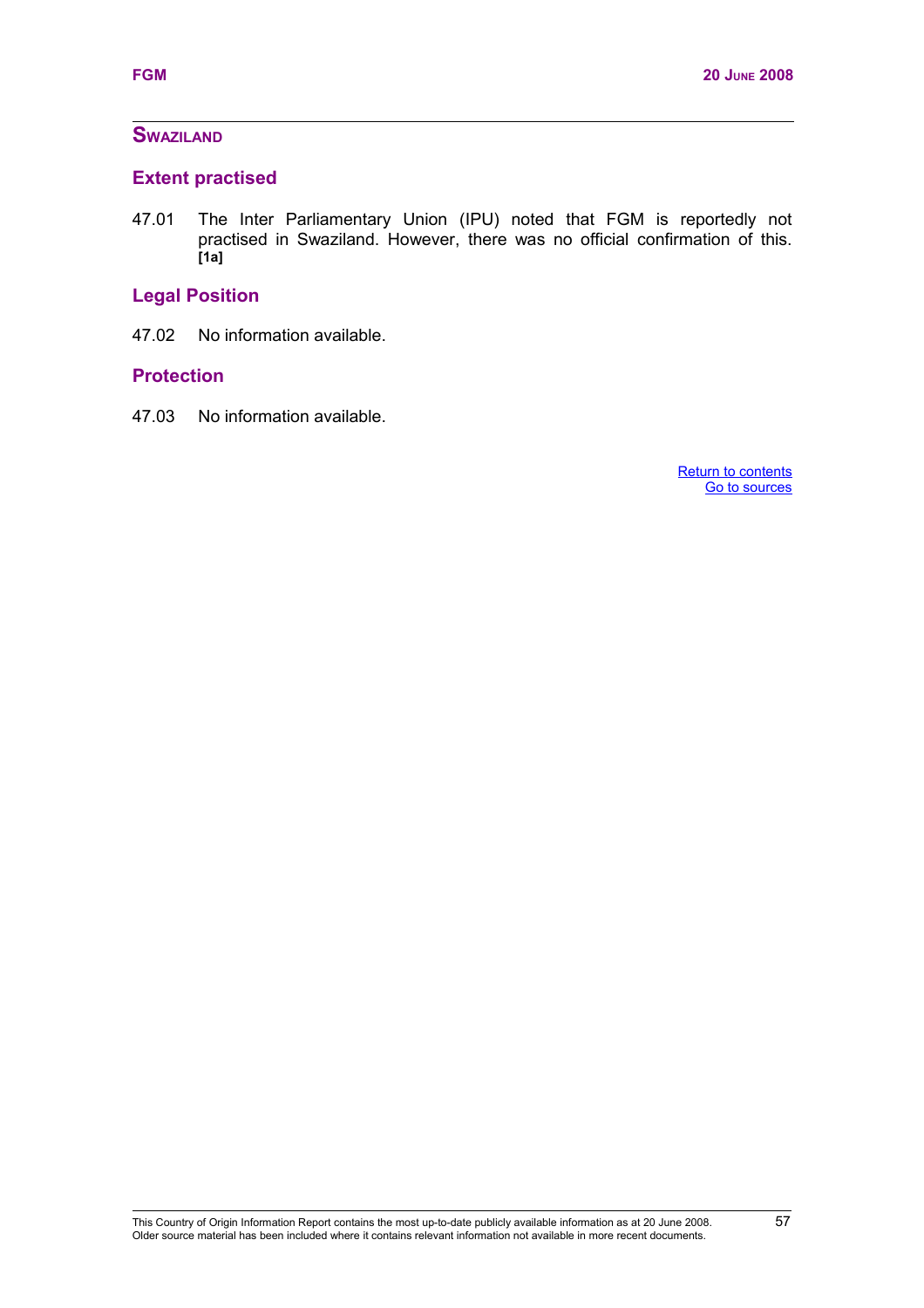# **TANZANIA – (EXCISION, INFIBULATION)**

# **Extent practised**

- 48.01 *'Female Genital Mutilation A Guide to Laws and Policies Worldwide'* noted that the prevalence of FGM is 18 per cent. There is a high prevalence rate among some groups such as the Shaga. A form of FGM is practised by Somalian settlers and refugees. **[8a]**
- 48.02 An article in the January 2005 edition of *'Tropical Medicine and International Health'* noted: "In East Africa, FGC is practised in central Tanzania and northwards". **[36a]**
	- 48.03 The USSD 2007 Human Rights report noted: "A Ministry of Health report released in December 2006 indicated that the percentage of women and girls who underwent FGM declined from 18 per cent in 1995 to 15 per cent in 2005… FGM was practiced by approximately 20 of the country's 130 tribes and was most prevalent in 11 mainland regions". **[2b]**
	- 48.04 afrol News reported on 26 June 2007: "The Tanzanian government finds itself in the embarrassing situation of being the centre of focus in a new campaign against FGM. It has allowed mass FGM ceremonies to take place in the open despite international protest and the fact that the practice in theory is outlawed in Tanzania". **[6d]**

# **Legal Position**

48.05 The USSD 2007 Human Rights report noted: "The law prohibits FGM… however, it was practised by many tribes and families, and those who conducted the procedure were rarely made to stand accountable…". **[2b]**

### **Protection**

58

<span id="page-65-1"></span><span id="page-65-0"></span>48.06 The USSD 2007 report continued: "Penalties for practising FGM on females under 18 were from five to 15 years imprisonment, a fine not exceeding \$235, or both. The law also provides for the payment of compensation by the perpetrator to person against whom the offence was committed… Corruption also made it difficult to enforce the anti-FGM law". **[2b]**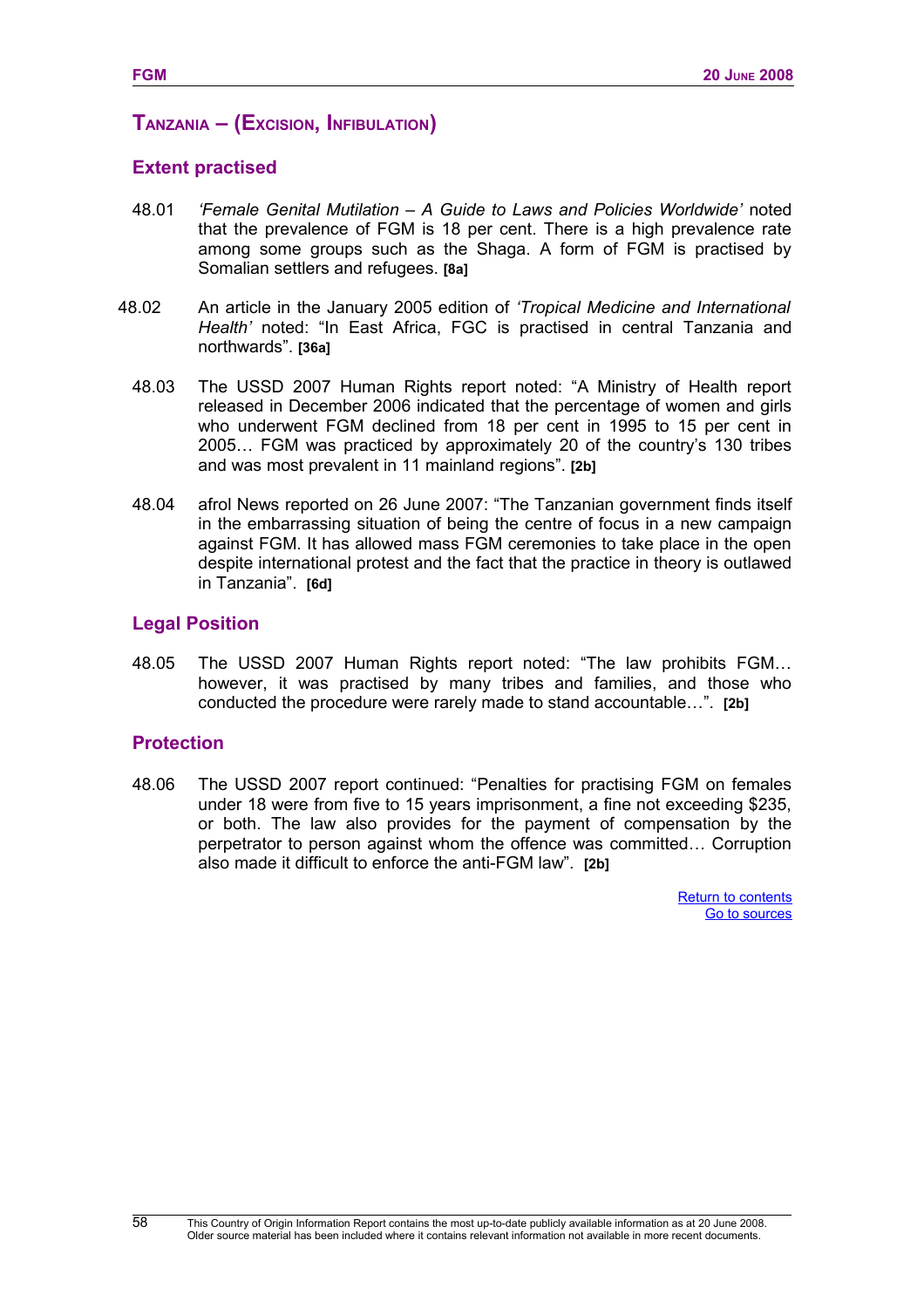# **TOGO – (EXCISION)**

### **Extent practised**

- 49.01 A 2008 article published by Associated Content noted: "FGM is practised as an obligatory custom in many of the tribes within Togo. FGM is required for a female to enter into a marriage in these tribes, where there are limited alternative options for survival". **[37a]**
- 49.02 The Inter Parliamentary Union (IPU) report noted:

"Excision and circumcision are reportedly practised in the region of Tchaoudjo, in the north of Togo. According to the World Health Organization, the prevalence rate nationwide was 12% in 1996. Among the Cotocoli, the Tchamba, the Mossi, the Yanga and the Peuls, the prevalence rate was reportedly between 85 to 98%; it is reportedly 22% for the Moba and 12% for the Gurma. ". **[1a]**

#### **Legal Position**

49.03 The USSD 2007 report stated: "The law prohibits FGM… Traditional customs often took precedence over the legal system among certain ethnic groups". **[2b]**

#### **Protection**

<span id="page-66-1"></span><span id="page-66-0"></span>49.04 The USSD 2007 further said: "Penalties for practitioners of FGM range from two months to five years in prison as well as substantial fines. However, the law was rarely applied because most FGM cases occurred in rural areas where victims generally did not understand the law". **[2b]**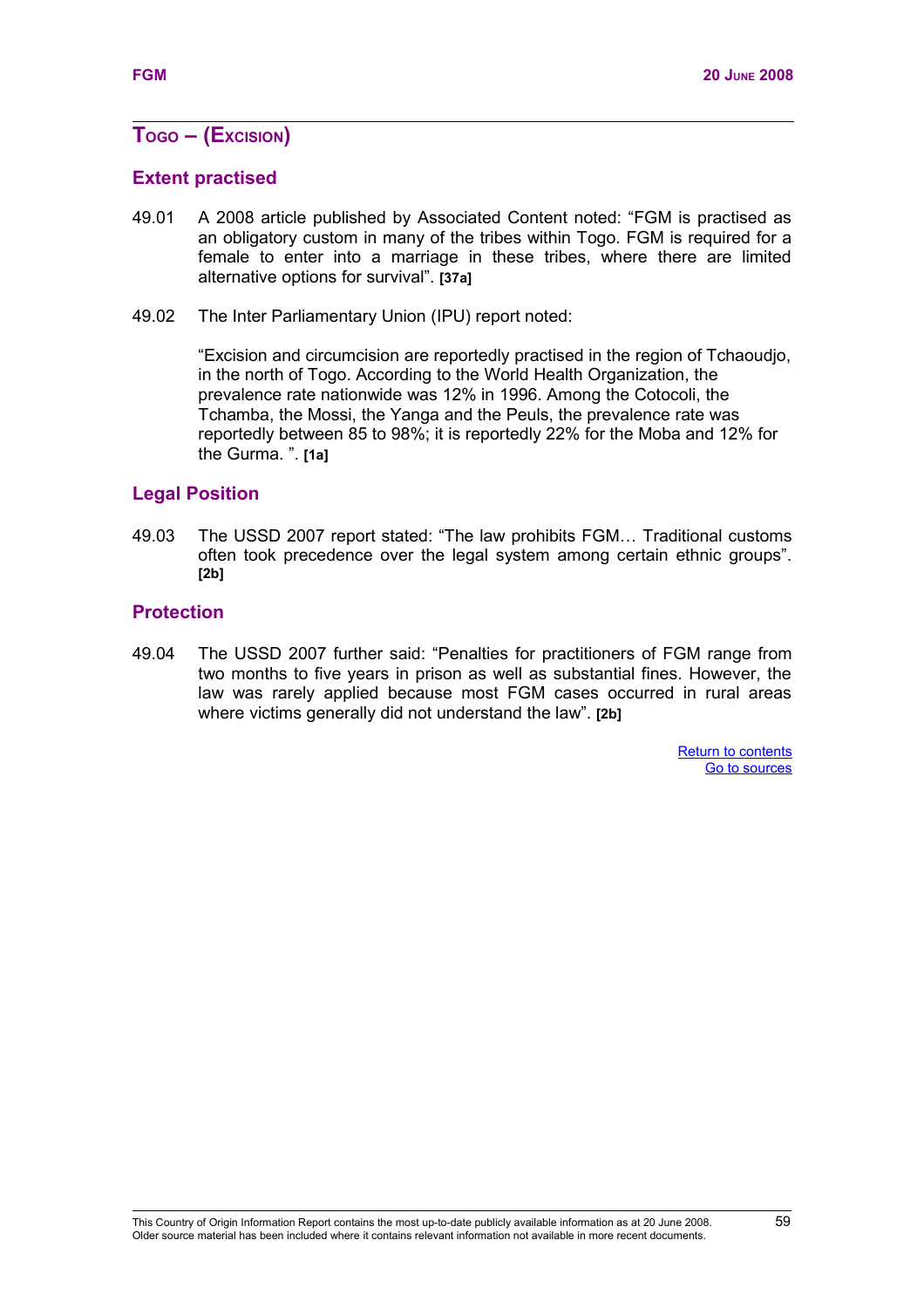# **TUNISIA**

### **Extent practised**

50.01 An undated Freedom House Country Report stated: "There is no documentation of gender-based harmful practices in Tunisia". **[20b]**

# **Legal Position**

50.02 The Inter Parliamentary Union (IPU) noted that FGM is reportedly not practised in Tunisia. However, there was no first-hand confirmation of this. **[1a]**

### **Protection**

<span id="page-67-1"></span><span id="page-67-0"></span>50.03 No information available.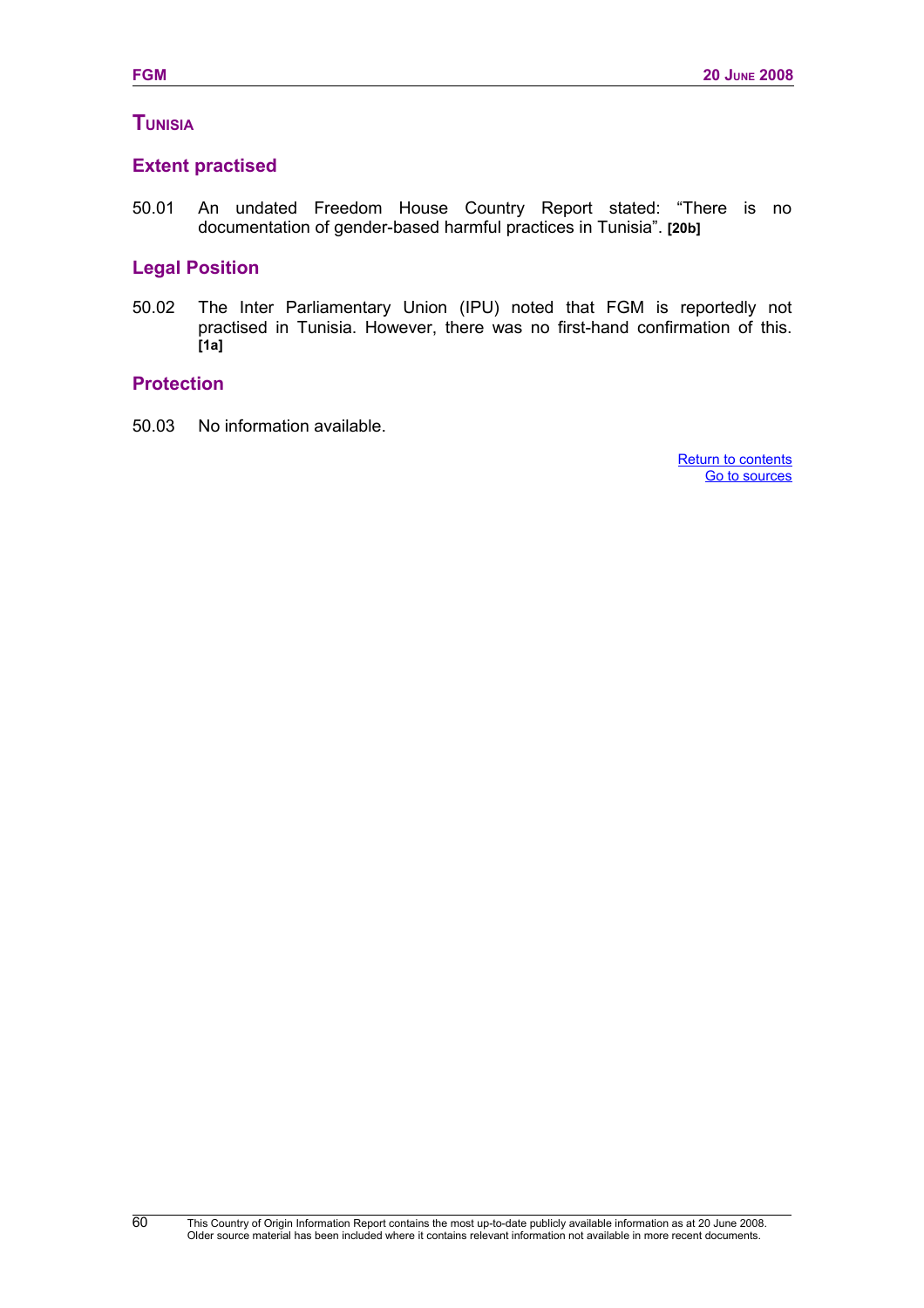# **UGANDA – (CLITORIDECTOMY AND EXCISION)**

#### **Extent practised**

- 51.01 The Inter Parliamentary Union (IPU) reported: "Excision and circumcision are reportedly practised in Uganda. According to information at the WHO's disposal, the prevalence could be 5 per cent". **[1a]**
- 51.02 *'New Vision' (Kampala)* reported on 20 March 2007:

"In the Sabiny culture, circumcision or FGM as modernists call it, is carried out every even year. The Sabiny believe this ritual is the passage into womanhood… The Reproductive Education and Community Health (REACH) programme officer, says the number of girls being mutilated in Kapchorwa and Bukwa districts has dropped by over 80 per cent in the last decade. She says in the past, advocates against FGM were using girls as change agents but around 2003, REACH began involving the surgeons and mentors in the campaign. She says the effort paid off. Mentors are the girls' chaperons". **[21e]**

#### **Legal Position**

51.03 *'The Monitor' (Kampala)* reported on 21 February 2008:

<span id="page-68-1"></span><span id="page-68-0"></span>"Members of Parliament have finalised plans to table before Parliament a private members Bill to pave way for a law against FGM in the country. The draft Bill titled the Prohibition of Female Genital Cutting Bill would soon be presented to the House by the Parliamentary Forum for Food Security and Population". **[21f]**

#### **Protection**

51.04 No information available.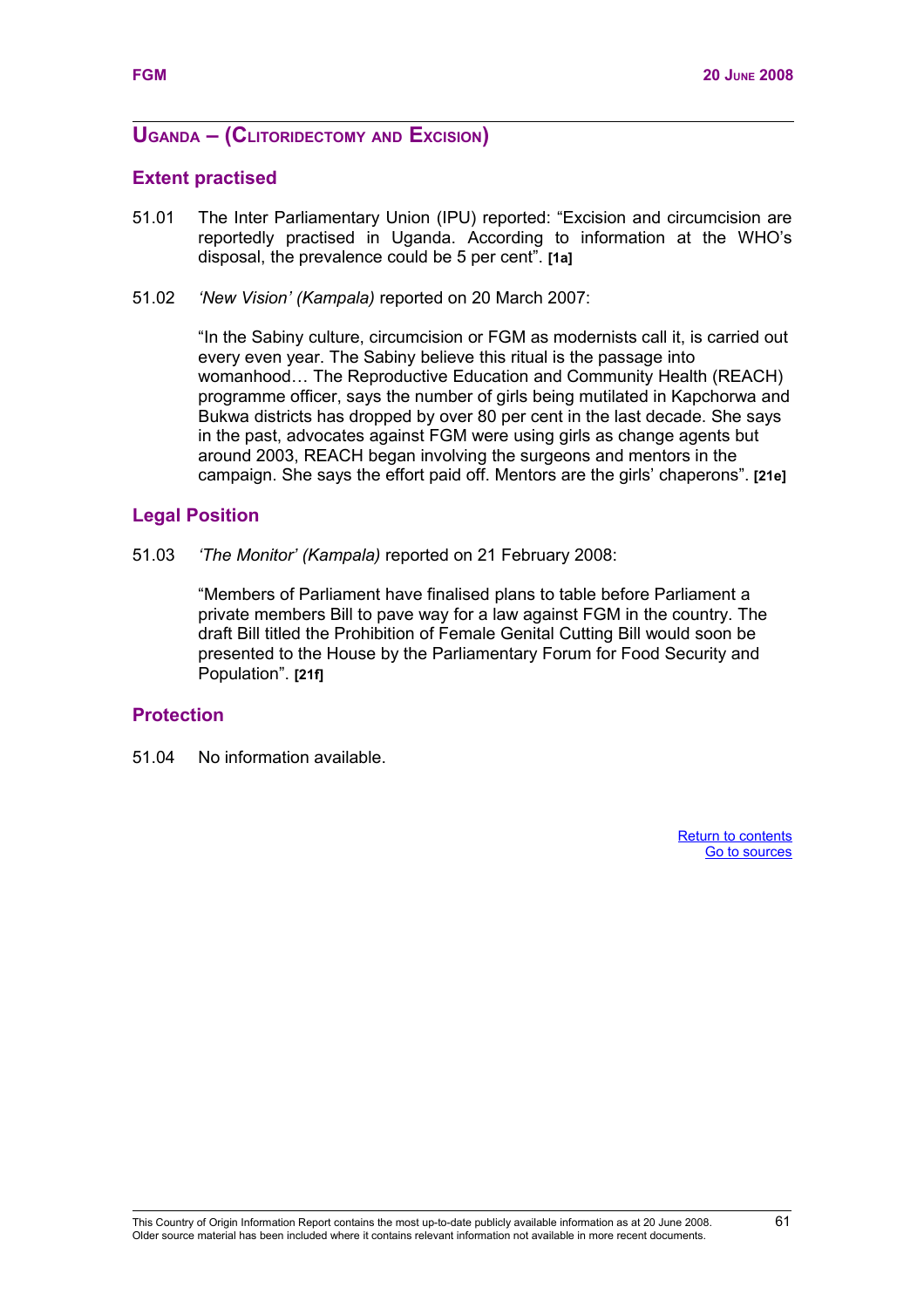# **ZAMBIA**

# **Extent practised**

52.01 The Inter Parliamentary Union (IPU) noted that FGM is reportedly not practised in Zambia. However, there was no official confirmation of this. **[1a]**

# **Legal Position**

52.02 The Inter Parliamentary Union (IPU) had no knowledge of specific legislation for FGM in Zambia. **[1a]**

### **Protection**

<span id="page-69-1"></span><span id="page-69-0"></span>52.03 No information available.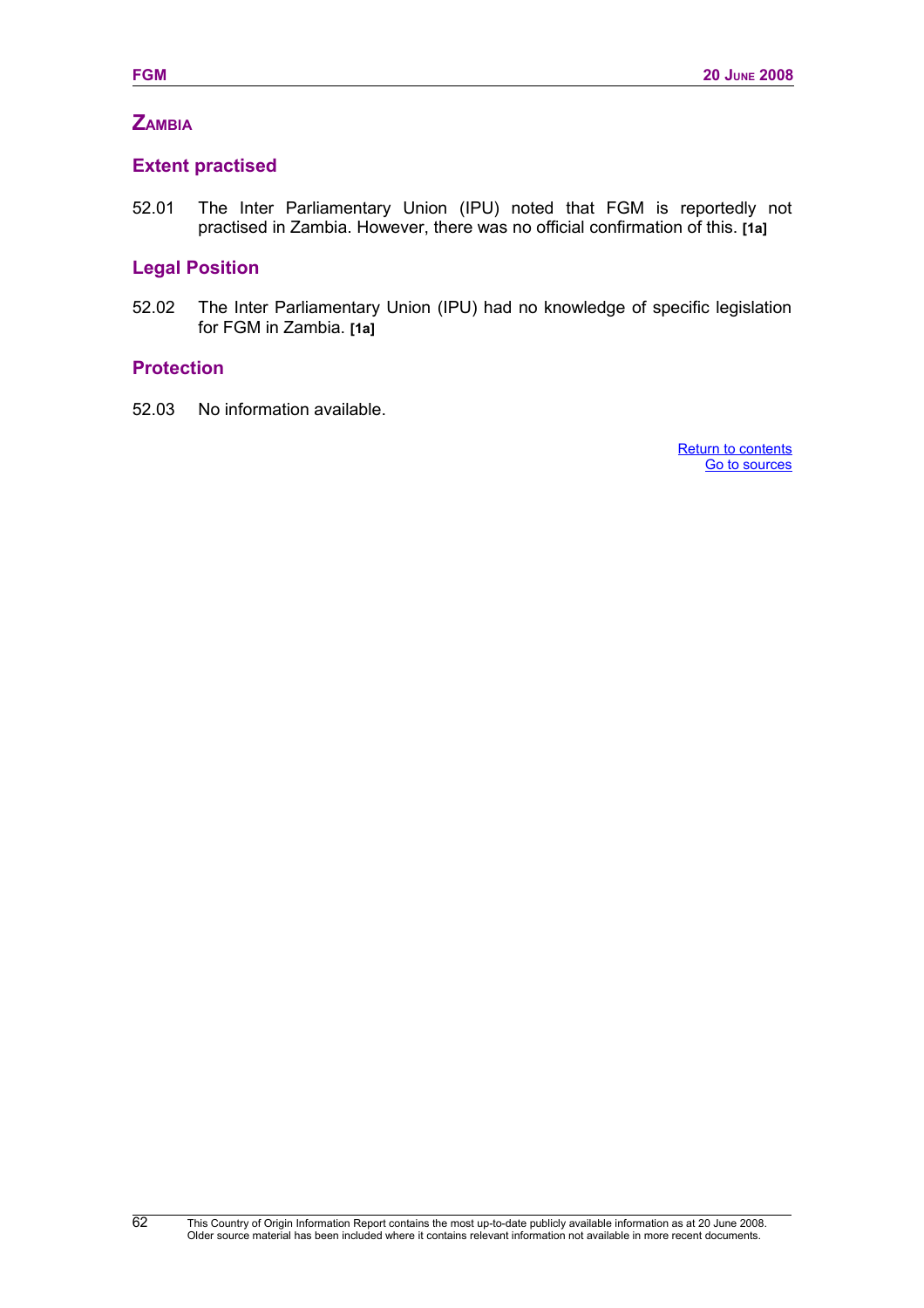# **ZIMBABWE (INFIBULATION)**

#### **Extent practised**

53.01 AFROL News noted in a Gender Profile that: "The Remba ethnic group practice infibulation…". **[1a]**

### **Legal Position**

53.02 The Inter Parliamentary Union (IPU) had no information on the existence of specific legislation for FGM in Zimbabwe. **[1a]**

#### **Protection**

<span id="page-70-1"></span><span id="page-70-0"></span>53.03 No information available.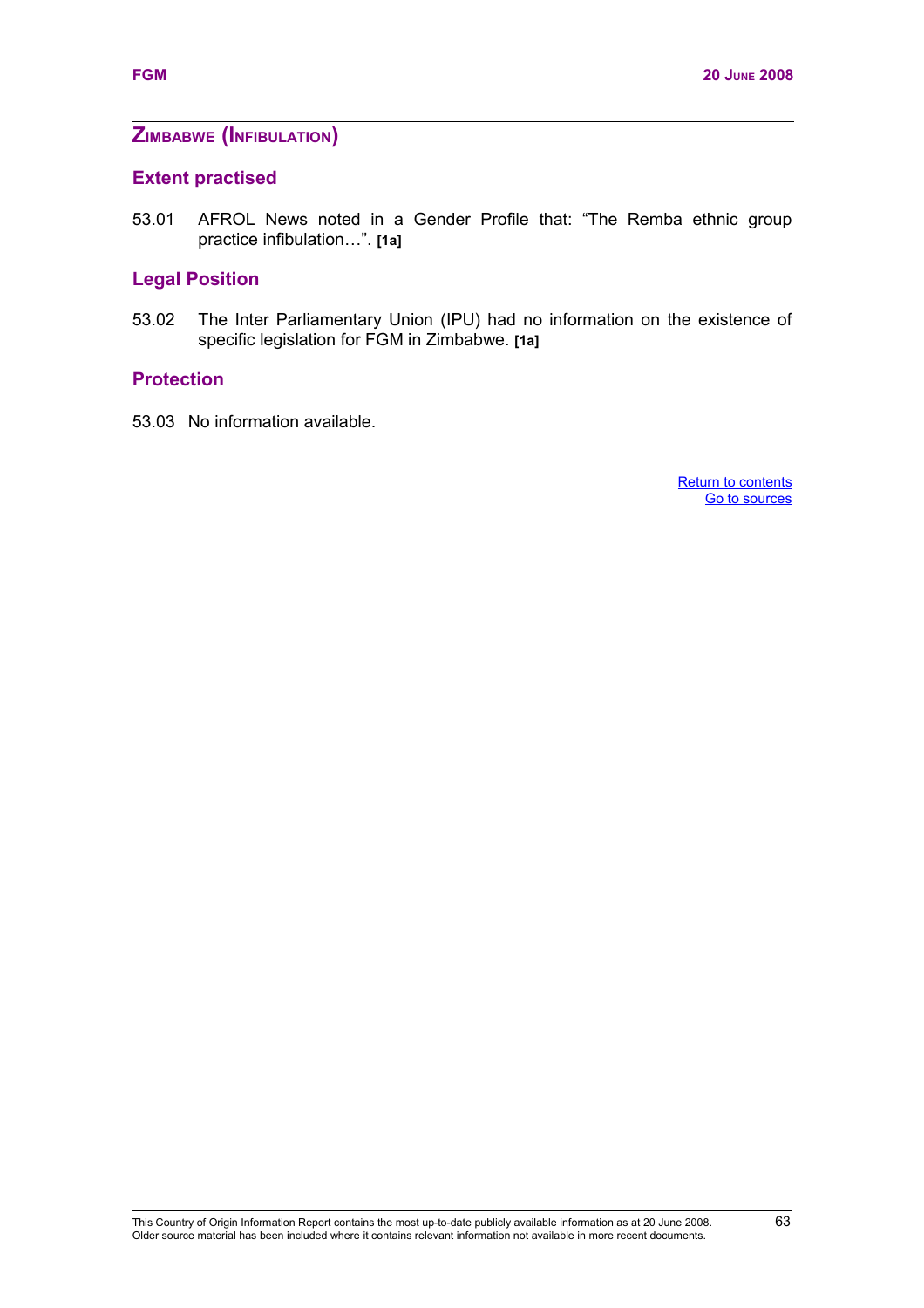# **Annex A: References to source material**

#### *The Home Office is not responsible for the content of external websites.*

*Numbering of source documents is not always consecutive because some older sources have been removed in the course of updating this document.* 

#### **[1] Inter Parliamentary Union<http://www.ipu.org/english/home.htm>**

- a Legislation and other national provisions <http://www.ipu.org/wmn-e/fgm-prov.htm> **Date accessed 25 April 2008**
- b What is female genital mutilation [http://www.ipu.org/english/issues/wmndocs/fgm%2Dwhat.htm](http://www.state.gov/g/drl/irf/2007/90086.htm) **Date accessed 20 September 2006**

#### **[2] United States Department of State<http://www.state.gov/>**

- a U.S. Commitment to Women in Africa [http://www.state.gov/g/wi/rls/34861.htm](http://www.fco.gov.uk/servlet/Front?pagename=OpenMarket/Xcelerate/ShowPage&c=Page&cid=1007029394365&a=KCountryProfile&)  **Date accessed 30 January 2008**
- b 2007 Country Reports  [www.state.gov/g/drl/rls/hrrpt/2007/](http://www.state.gov/g/drl/rls/hrrpt/2007/) **Date accessed 5 February 2008**
- c 2005 Country Reports **<http://www.state.gov/g/drl/rls/hrrpt/2005/> Date accessed 21 May 2008**
- d 2006 Country Reports **<http://www.state.gov/g/drl/rls/hrrpt/2006/> Date accessed 21 May 2008**

### **[3] Inter Press Service News [http//ipsnews.net](http://ipsnews.net/)**

- a Rights-Benin: 2005 the year of 'No More Excisions'  [http://ipsnews.net/africa/interna.asp?idnews=27048](http://www.fco.gov.uk/servlet/Front?pagename=OpenMarket/Xcelerate/ShowPage&c=Page&cid=1007029394365&a=KCountryProfile&)  **Date accessed 31 January 2008**
- b A disturbing trend in FGM <http://ipsnews.net/print.asp?idnews=24098> **Date accessed 16 June 2008**
- **[4] McFarland** 
	- a *'Female Genital Mutilation Legal, Cultural and Medical Issues'*; published in 2005

# **Date accessed January 2008**

### **[5] UNICEF<http://www.unicef.org/>**

- a Burkina Faso FGM/C Country Profile [http://www.childinfo.org/areas/fgmc/profiles/Burkina%20Faso/Burkina](http://www.childinfo.org/areas/fgmc/profiles/Burkina Faso/Burkina Faso FGC profile English.pdf) [%20Faso%20FGC%20profile%20English.pdf](http://www.childinfo.org/areas/fgmc/profiles/Burkina Faso/Burkina Faso FGC profile English.pdf) **Date accessed 2008**
- b UNICEF Burundi Statistics **[http://www.unicef.org/infobycountry/burundi\\_statistics.html](http://www.unicef.org/infobycountry/burundi_statistics.html) Date accessed 25 April 2008**
- c Female genital mutilation: issues and impact **[http://www.unicef.org/egypt/protection\\_148.html](http://www.unicef.org/egypt/protection_148.html) Date accessed 28 April 2008**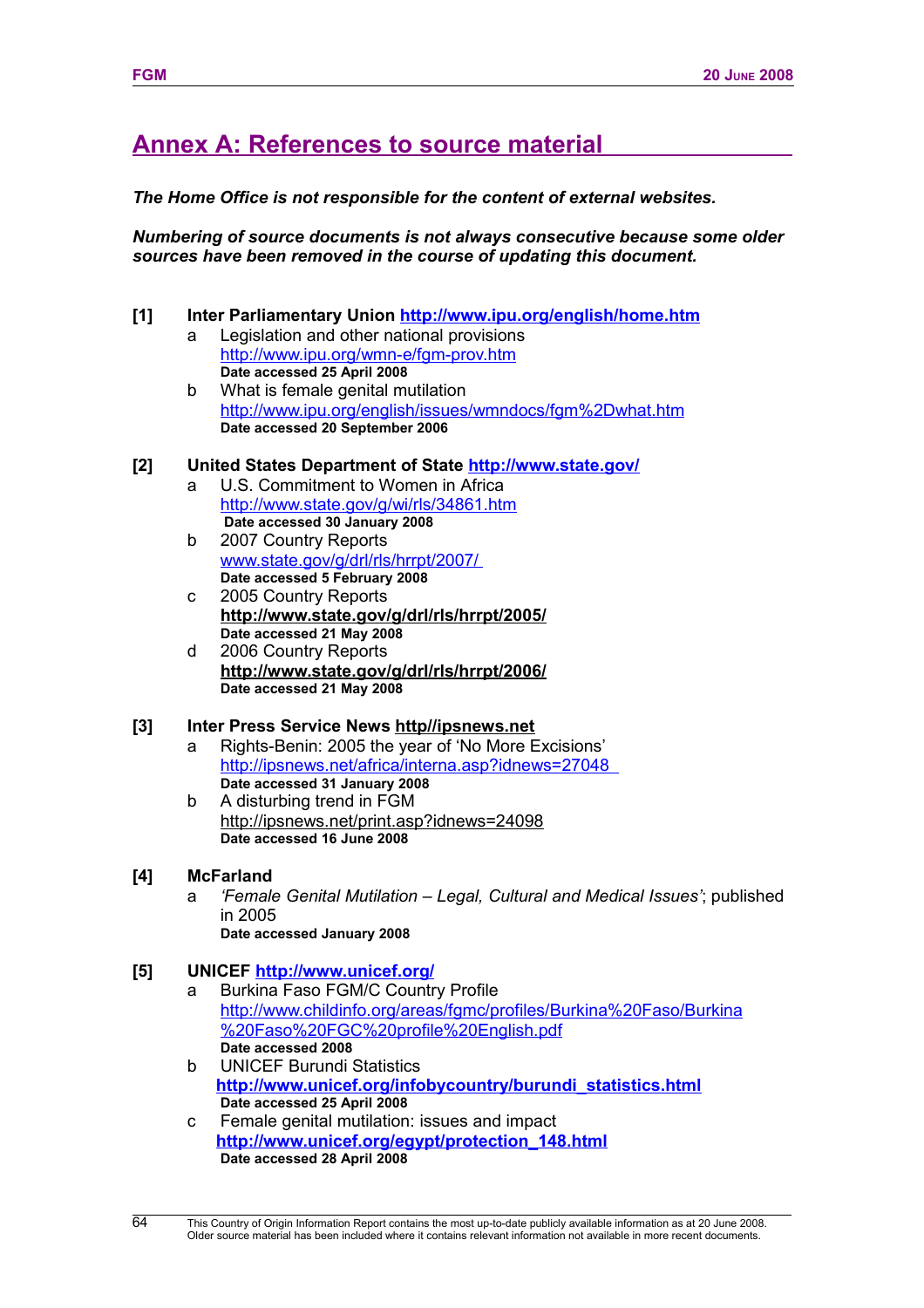**[8] Zed** 

|     | d                                               | In Guinea-Bissau, a victim of female genital mutilation/cutting calls for its<br>end |  |
|-----|-------------------------------------------------|--------------------------------------------------------------------------------------|--|
|     |                                                 | http://www.unicef.org/infobycountry/guineabissau 41785.html?q=printme                |  |
|     |                                                 | Date accessed 10 April 2008                                                          |  |
|     | e                                               | At a glance: Mauritius                                                               |  |
|     |                                                 | http://www.unicef.org/infobycountry/mauritius_statistics.html                        |  |
|     |                                                 | Date accessed 19 February 2008                                                       |  |
|     | f                                               | Ending female genital mutilation and cutting in Senegal                              |  |
|     |                                                 | http://www.unicef.org/infobycountry/senegal 30046.html?g=printme                     |  |
|     |                                                 | Date accessed 21 April 2008                                                          |  |
|     | g                                               | Eradication of female genital mutilation in Somalia                                  |  |
|     |                                                 | http://www.unicef.org/somalia/SOM FGM Advocacy Paper.pdf                             |  |
|     |                                                 | Date accessed March 2008                                                             |  |
|     | h                                               | Sudan: Religious leader speaks out against female genital                            |  |
|     |                                                 | mutilation/cutting                                                                   |  |
|     |                                                 | http://www.unicef.org/infobycountry/sudan_29886.html?q=printme                       |  |
|     |                                                 | Date accessed 22 April 2008                                                          |  |
|     |                                                 |                                                                                      |  |
| [6] |                                                 | Afrol http://www.afrol.com/                                                          |  |
|     | a                                               | Afrol Data – Prevalence of FGM in Africa (map and table)                             |  |
|     |                                                 | http://www.afrol.com/Categories/Women/FGM/fgm_map.htm_                               |  |
|     |                                                 | Date accessed 30 January 2008                                                        |  |
|     | b                                               | Alternatives to female genital mutilation in Guinea-Bissau                           |  |
|     |                                                 | http://www.afrol.com/News2002/gub001 fgm rites.htm                                   |  |
|     |                                                 | Date accessed 10 April 2008                                                          |  |
|     | C.                                              | Little progress in fighting slavery, FGM in Mauritania                               |  |
|     |                                                 | http://www.afrol.com/printable article/13864<br>Date accessed 19 February 2008       |  |
|     | d                                               | Tanzania fails to enforce law against female genital mutilation                      |  |
|     |                                                 | http://www.afrol.com/html/News2001/tan007 fgm.htm                                    |  |
|     |                                                 | Date accessed 30 April 2008                                                          |  |
|     | e                                               | Libya                                                                                |  |
|     |                                                 | http://www.afrol.com/Categories/Women/profiles/libya women.htm                       |  |
|     |                                                 | Date accessed 18 February 2008                                                       |  |
|     | f                                               | Zimbabwe                                                                             |  |
|     |                                                 | http://www.afrol.com/Categories/Women/profiles/zimbabwe_women.htm                    |  |
|     |                                                 | Date accessed 2 May 2008                                                             |  |
|     |                                                 |                                                                                      |  |
| [7] |                                                 | 'The Post Online' (Cameroon) http://www.postnewsline.com/                            |  |
|     | a                                               | Female MPs say women have right to joyful sex                                        |  |
|     |                                                 | http://www.postnewsline.com/2006/06/female mps say .html                             |  |
|     |                                                 | Date accessed 11 February 2008                                                       |  |
| [8] | Zed                                             |                                                                                      |  |
|     | a                                               | 'Female Genital Mutilation – A Guide to Laws and Policies Worldwide'                 |  |
|     |                                                 | published in 2001                                                                    |  |
|     |                                                 | Date accessed January 2008                                                           |  |
|     |                                                 |                                                                                      |  |
| [9] | <b>Centre for Reproductive Rights Worldwide</b> |                                                                                      |  |
|     |                                                 | http://www.reproductiverights.org                                                    |  |
|     | a                                               | <b>FGM Legal Prohibitions Worldwide</b>                                              |  |
|     |                                                 | http://www.reproductiverights.org/pub_fac_fgmicpd.html                               |  |

**Date accessed 25 April 2008**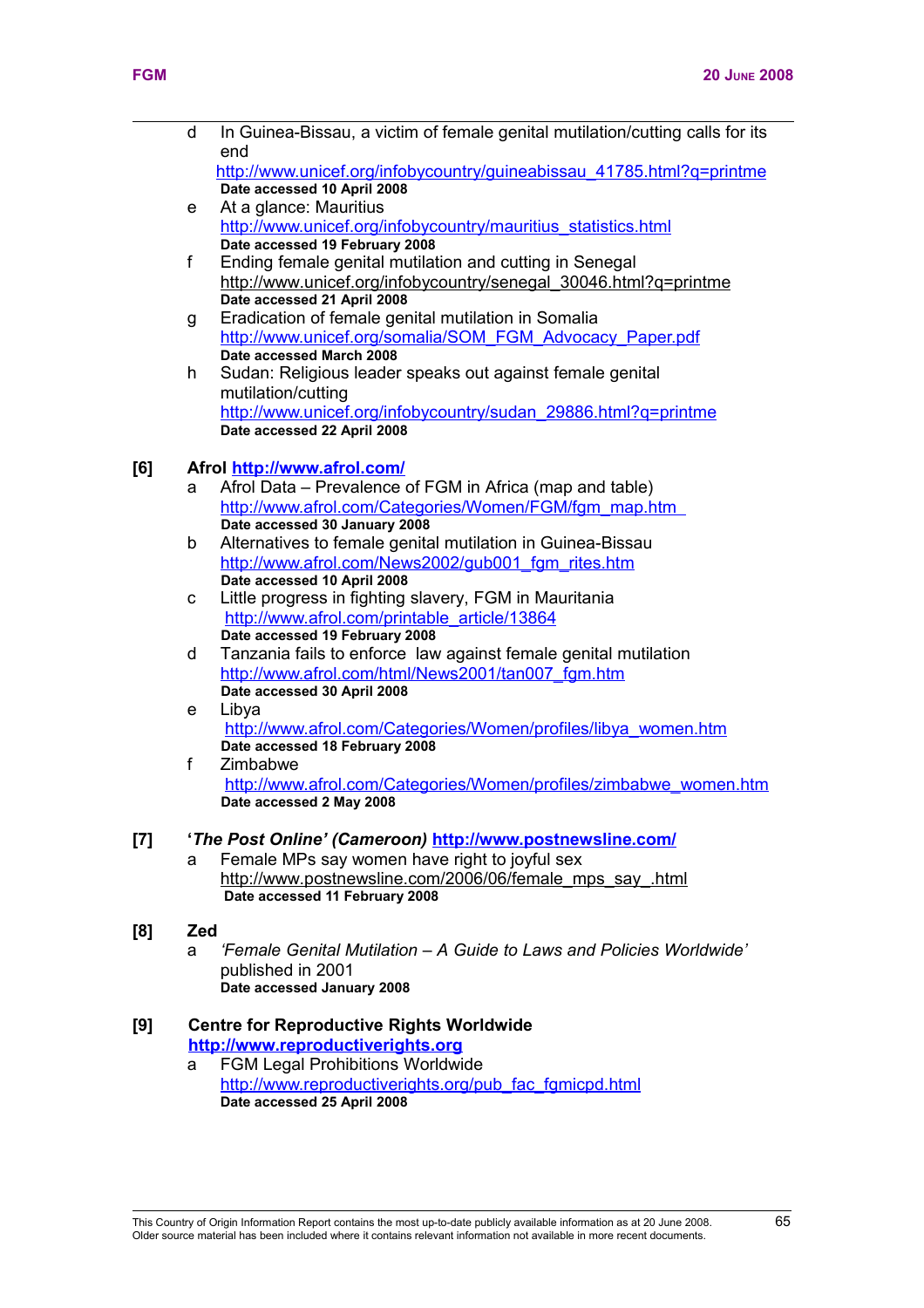#### **[10] Harvard International Review<http://www.harvardir.org/>** a No End in Sight Female Mutilation Unabated <http://www.harvardir.org/articles/1310/>

**Date accessed 12 February 2008**

# **[11] UNHCR Refworld<http://www.unhcr.org.uk/>**

Republic of the Congo: The practice of FGM <http://www.unhcr.org/cgi-bin/texis/vtx/refworld/rwmain?docid=46fb72fe23> **Date accessed 13 February 2008**

#### **[12] Women's UN Report Network<http://www.wunrn.com/>**

a Ivory Coast: The kindest cut of all – severing a harmful tradition - FGM [http://www.wunrn.com/news/12\\_25\\_05/123005\\_ivory\\_coast.htm](http://www.wunrn.com/news/12_25_05/123005_ivory_coast.htm) **Date accessed 16 April 2008**

#### **[13] Women One<http://www.womenone.org/>**

Female Genital Mutilation lives on in Djibouti <http://www.womenone.org/etcetera2.htm> **Date accessed 16 April 2008**

## **[14] IRIN<http://www.irinnews.org/>**

- Egypt: Village declares itself FGM free <http://www.irinnews.org/PrintReport.aspx?ReportId=25204> **Date accessed 28 April 2008**
- b Somalia: Raising awareness against FGM in Puntland <http://www.irinnews.org/PrintReport.aspx?ReportId=77642> **Date accessed 30 April 2008**
- c A case of modern legislation against cultural identity <http://www.irinnews.org/InDepthMain.aspx?inDepthId=15&ReportId=62464> **Date accessed 30 April 2008**
- d Female Genital Mutilation: A review of legislation <http://www.irinnews.org/InDEpthMain.aspx?InDepthId=15&ReportId=62463> **Date accessed 22 May 2008**

## **[15] GTZ<http://www.gtz.de/de/index.htm>**

- a Good governance and Genital Mutilation <http://www.gtz.de/de/dokumente/gtz-en-good-governance-fgm-2007.pdf> **Date accessed 28 April 2008**
- b Female Genital Mutilation in Guinea http://www.gtz.de/de/dokumente/en-fgm-countries-guinea.pdf **Date accessed 28 April 2008**

# **[16] 'New Scientist'<http://www.newscientist.com/home.ns>**

a FGM banned in Eritrea **Date accessed 28 April 2008**

#### **[17] Rohan Academic Computing San Diego University [http://www](http://www-rohan.sdsu.edu/)[rohan.sdsu.edu/](http://www-rohan.sdsu.edu/)**

a Crime and Society – a comparative criminology tour of the world; World:Africa:Gabon <http://www-rohan.sdsu.edu/faculty/rwinslow/africa/gabon.html> **Date accessed 15 February 2008**

## **[18] Gambia Now<http://www.gambianow.com/home/>**

a Gambia: Circumcisers drop their knives <http://www.gambianow.com/news/print/473.html> **Date accessed 15 February 2008**

66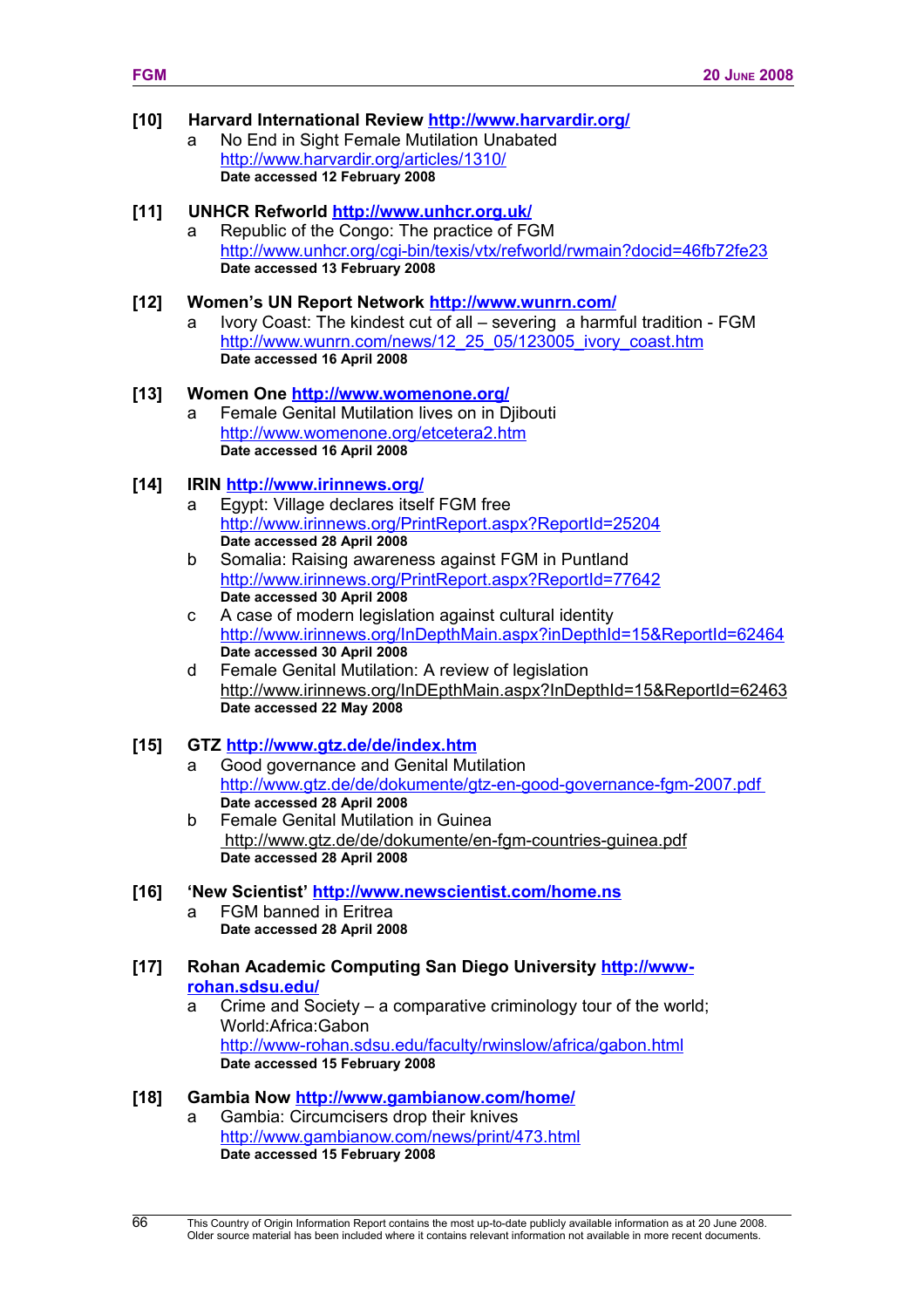## **[19] Immigration and Refugee Board of Canada http://www.irb-cisr.gc.ca/**

a Ghana: Practice of FGM and state protection available to those being targeted (2004-2006) [http://www.irb-cisr.gc.ca/en/research/rir/?](http://www.irb-cisr.gc.ca/en/research/rir/?action=record.viewrec&gotorec=450516)

[action=record.viewrec&gotorec=450516](http://www.irb-cisr.gc.ca/en/research/rir/?action=record.viewrec&gotorec=450516) **Date accessed 15 February 2008**

#### **[20] Freedom House<http://www.freedomhouse.org/template.cfm?page=1>**

- a Freedom in the World Ghana (2007) [http://www.freedomhouse.org/inc/content/pubs/fiw/inc\\_country\\_detail.cfm?](http://www.freedomhouse.org/inc/content/pubs/fiw/inc_country_detail.cfm?year=2007&country=7183&pf) [year=2007&country=7183&pf](http://www.freedomhouse.org/inc/content/pubs/fiw/inc_country_detail.cfm?year=2007&country=7183&pf) **Date accessed 9 April 2008**
- b Tunisia <http://www.freedomhouse.org/template.cfm?page=184> **Date accessed 23 April 2008**
- **[21] allAfrica<http://allafrica.com/>**
	- a Practitioners of FGM to serve prison terms when caught <http://allafrica.com/stories/printable/200801281198.html> **Date accessed 9 April 2008**
	- b FGM being conducted on the quiet with young girls exposed to infections and to HIV <http://allafrica.com/stories/printable/200602130979.html>
		- **Date accessed 18 April 2008**
	- c Fall in rate of FGM/C <http://allafrica.com/stories/printable/200802150788.html> **Date accessed 21 February 2008**
	- d FGM continues 10 years after villagers claim to abandon it <http://allafrica.com/stories/printable/200708100891.html> **Date accessed 21 February 2008**
	- e Sabiny 'Surgeon' who renounced female genital mutilation **<http://allafrica.com/stories/printable/200703200121.html> Date accessed 23 April 2008**
	- f Legislators join fight against female genital mutilation **<http://allafrica.com/stories/printable/200802201027.html> Date accessed 23 April 2008**

## **[22] Feminist.com<http://www.feminist.com/>**

a Equality Now calls on Kenyan Government to stop mass female genital mutilation in Marakwet <http://www.feminist.com/violence/spot/fgmkenya.html> Date accessed 9 April 2008

## **[23] FGMnetwork<http://fgmnetwork.org/index.php>**

a Guinea Bissau: Muslims in Bissau opposed to debate in parliament on FGM [http://fgmnetwork.org/news/show\\_news.php?](http://fgmnetwork.org/news/show_news.php?subaction=showfull&id=1203879075&arc)

[subaction=showfull&id=1203879075&arc.](http://fgmnetwork.org/news/show_news.php?subaction=showfull&id=1203879075&arc).. **Date accessed 22 May 2008**

## **[24] 'Off Our Backs', Jan/Feb 2005**

a FGM increasingly occurring in hospitals **Date accessed January 2008**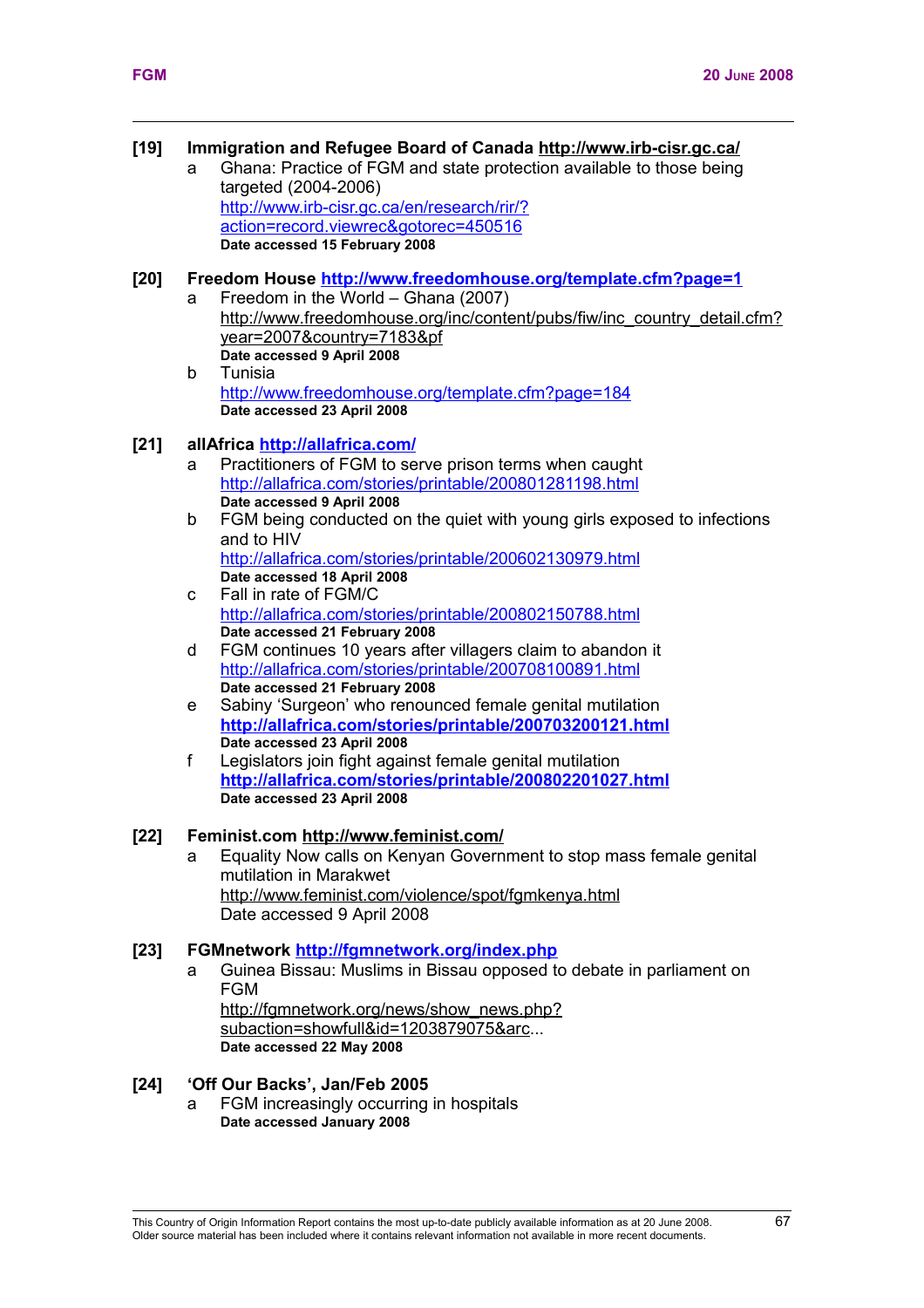| $[25]$ | 'Women's International Network News', Autumn 2002<br>Kenya: using the law to protect young women from FGM<br>a<br>Date accessed January 2008             |
|--------|----------------------------------------------------------------------------------------------------------------------------------------------------------|
| [26]   | FIDH.org http://www.fidh.org/<br>Women's rights in Liberia<br>a<br>http://www.fidh.org/article_print.php3?id_article=2279<br>Date accessed 16 April 2008 |
| [27]   | <b>Annual Review of Population Law</b><br>http://annualreview.law.harvard.edu/annual review.htm                                                          |

a Laws of the world on Female Genital Mutilation <http://annualreview.law.harvard.edu/population/fgm/fgm.htm> **Date accessed 9 April 2008**

# **[28] Stop Excision<http://www.stopexcision.net/>** a FGM in Mali

**<http://www.stopexcision.net/excision2.html> Date accessed 19 February 2008**

## **[29]** *'Bulletin of World Health Organisation'***, February 2004**

a Mali takes grass roots approach to ending female genital mutilation **Date accessed January 2008**

# **[30] Amnesty International<http://www.amnesty.cz/>**

- **FGM** <http://www.amnesty.cz/svaw/english/typy-nasili-eng/fgm-eng.htm> **Date accessed 20 February 2008**
- b Genital Mutilation…What the youth should know <http://www.amnesty.cz/svaw/english/clanky-eng/fgm-nig-070131-eng.htm> **Date accessed 20 February 2008**

## **[31] Department for International Development<http://www.dfid.gov.uk/>**

a DFID Mozambique Country Governance Analysis <http://www.dfid.gov.uk/pubs/files/mozambique-country-gov.pdf> **Date accessed March 2008**

## **[32] Feminist Majority Foundation<http://feminist.org/>**

a Women abandon FGM in Sierra Leone <http://feminist.org/news/newsbyte/printnews.asp?id=9817> **Date accessed 21 April 2008**

## **[33] France 24<http://www.france24.com/en>**

a SLeone government to ban female circumcision: minister <http://www.france24.com/en/node/186950> **Date accessed 5 February 2008**

## **[34] Womankind<http://www.womankind.org.uk/>**

- a Somalia: Save Somali Women and Children <http://www.womankind.org.uk/somalia.html?theme=print> **Date accessed 22 April 2008**
- b FGM religious and illegal perspectives ttp://www.womankind.org.uk/upload/Female%20Genital%20Mutilation%20- %20religious%20and%20legal%20perspectives.pdf **Date accessed 13 June 2008**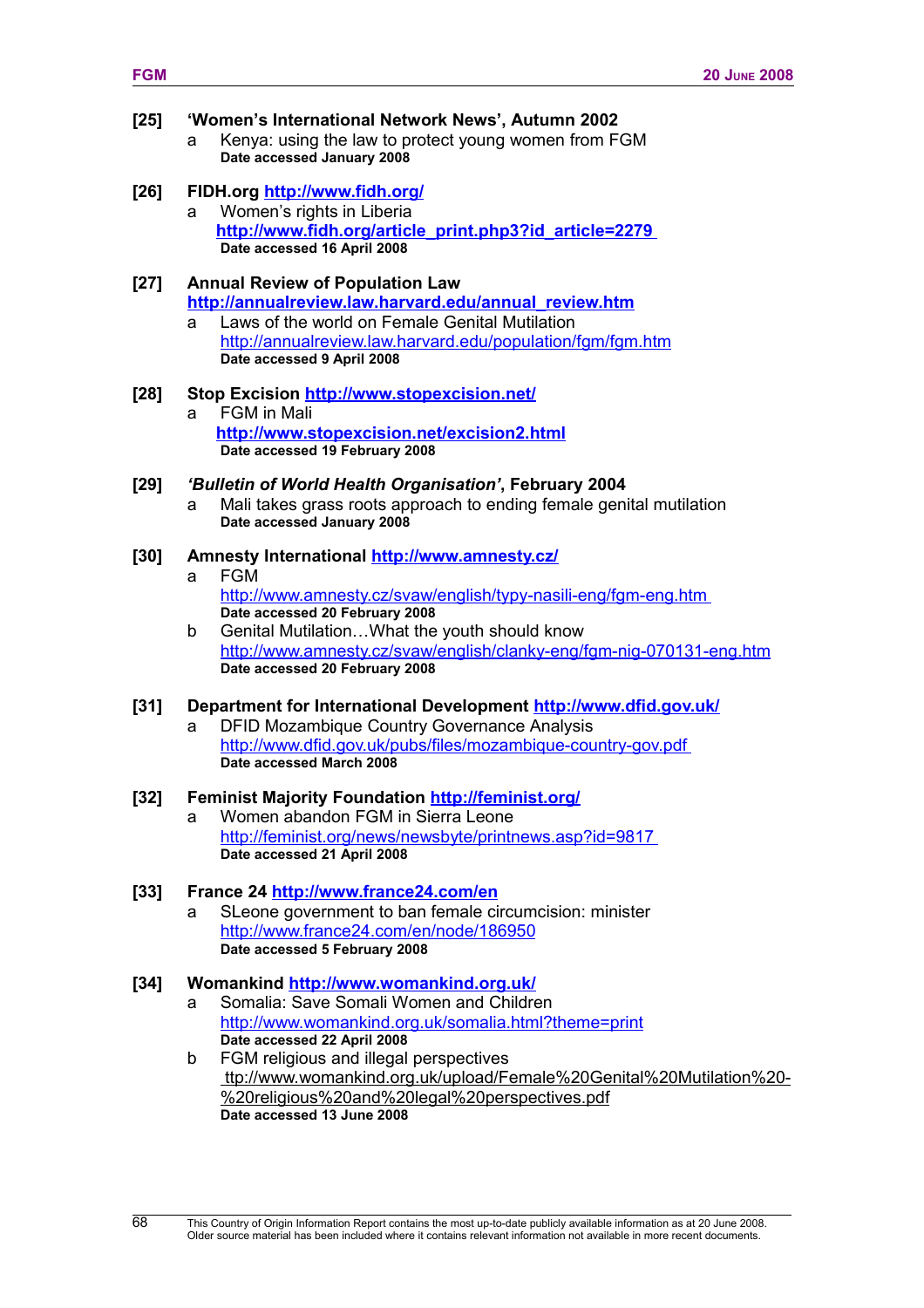# **[35] ForwardUK<http://www.forwarduk.org.uk/>**

Make FGM history in Sudan campaign http://www.forwarduk.org.uk/campaigns/fgm-in-sudan **Date accessed 22 April 2008**

#### **[36]** *'Tropical Medicine and International Health'* **January 2005**

Self reported and observed female genital cutting in rural Tanzania: associated demographic factors, HIV and sexually transmitted infections **Date accessed January 2008**

#### **[37] Associated Content<http://www.associatedcontent.com/>**

Female Genital Mutilation in Togo [http://www.associatedcontent.com/article/120536/female\\_genital\\_mutilation](http://www.associatedcontent.com/article/120536/female_genital_mutilation_in_togo.html)  [\\_in\\_togo.html](http://www.associatedcontent.com/article/120536/female_genital_mutilation_in_togo.html) **Date accessed 22 April 2008**

#### **[38] COI Cameroon report – January 2008**

a FGM [http://www.homeoffice.gov.uk/rds/country\\_reports.html#countries](http://www.homeoffice.gov.uk/rds/country_reports.html#countries) **Date accessed 30 April 2008**

#### **[39] Religious Tolerance.org<http://www.religioustolerance.org/>**

FGM in Africa, the Middle East and Far East [http://www.religioustolerance.org/fem\\_cirm1.htm](http://www.religioustolerance.org/fem_cirm1.htm) **Date accessed 22 April 2008**

# **[40] Women's News<http://www.womensnews.org/>**

a FGM in Kenya: outlawed, not eradicated **<http://www.womensenews.org/article.cfm/dyn/aid/2177> Date accessed 19 February 2008**

## **[41] Islam Watch<http://www.islam-watch.org/>**

a Women under Islam: Female Genital Mutilation **<http://www.islam-watch.org/AdrianMorgan/Women-Under-Islam4.htm> Date accessed 23 May 2008**

#### **[42] World Health Organisation<http://www.who.int/en/>**

a FGM **<http://www.who.int/mediacentre/factsheets/fs241/en/> Date accessed 16 June 2008**

#### **[43] United Nations Development Fund for Women [http://www.unifem.org](http://www.unifem.org/)**  a Eliminating FGM: AN Interagency Statement

**[http://www.unifem.org/resources/item\\_detail.php?ProductID=110](http://www.unifem.org/resources/item_detail.php?ProductID=110) Date accessed 16 June 2008** 

## **[44] AAP Policy<http://aappolicy.aappublications.org/>**

a Female Genital Mutilation – Committee on Bioethics **[http://aappolicy.aappublications.org/cgi/content/full/pediatrics;102/1/1](http://aappolicy.aappublications.org/cgi/content/full/pediatrics;102/1/153) [53](http://aappolicy.aappublications.org/cgi/content/full/pediatrics;102/1/153) Date accessed 16 June 2008** 

#### **[45] HistoryCentral.com<http://www.nationbynation.com/>** a Ivory Coast Human Rights

**[http://www.nationbynation.com/Ivory%20Coast/Human.html](http://www.nationbynation.com/Ivory Coast/Human.html) Date accessed 11 June 2008** 

This Country of Origin Information Report contains the most up-to-date publicly available information as at 20 June 2008. 69 Older source material has been included where it contains relevant information not available in more recent documents.